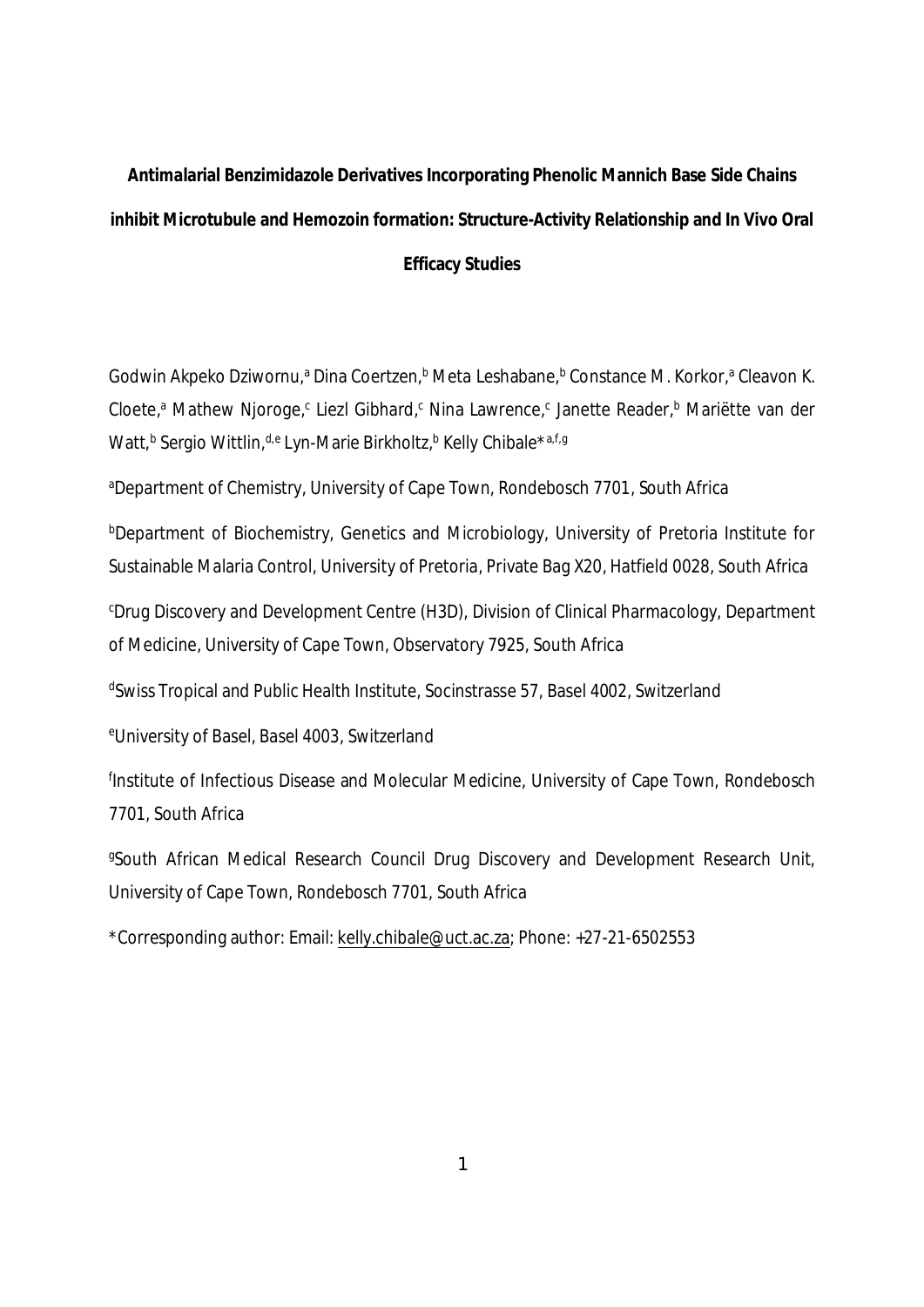#### **ABSTRACT**

A novel series of antimalarial benzimidazole derivatives incorporating phenolic Mannich base side chains at the C2 position, which possess dual asexual blood and sexual stage activities is presented. Structure-activity relationship studies revealed that the 1-benzylbenzimidazole analogues possessed sub-micromolar asexual blood and sexual stage activities in contrast to the 1*H*-benzimidazole analogues, which were only active against asexual blood stage (ABS) parasites. Further, the former demonstrated microtubule inhibitory activity in ABS parasites but more significantly in stage II/III gametocytes. In addition to being bona fide inhibitors of hemozoin formation, the 1*H* benzimidazole analogues also showed inhibitory effects on microtubules. In vivo efficacy studies in *P. berghei*-infected mice revealed that frontrunner compound **41** exhibited high efficacy (98% reduction in parasitemia) when dosed orally at 4x50 mg/kg. Generally, the compounds were non-cytotoxic to mammalian cells.

**KEYWORDS:** antiplasmodium, antimalarial, gametocytes, benzimidazole, phenolic Mannich bases, hemozoin, microtubules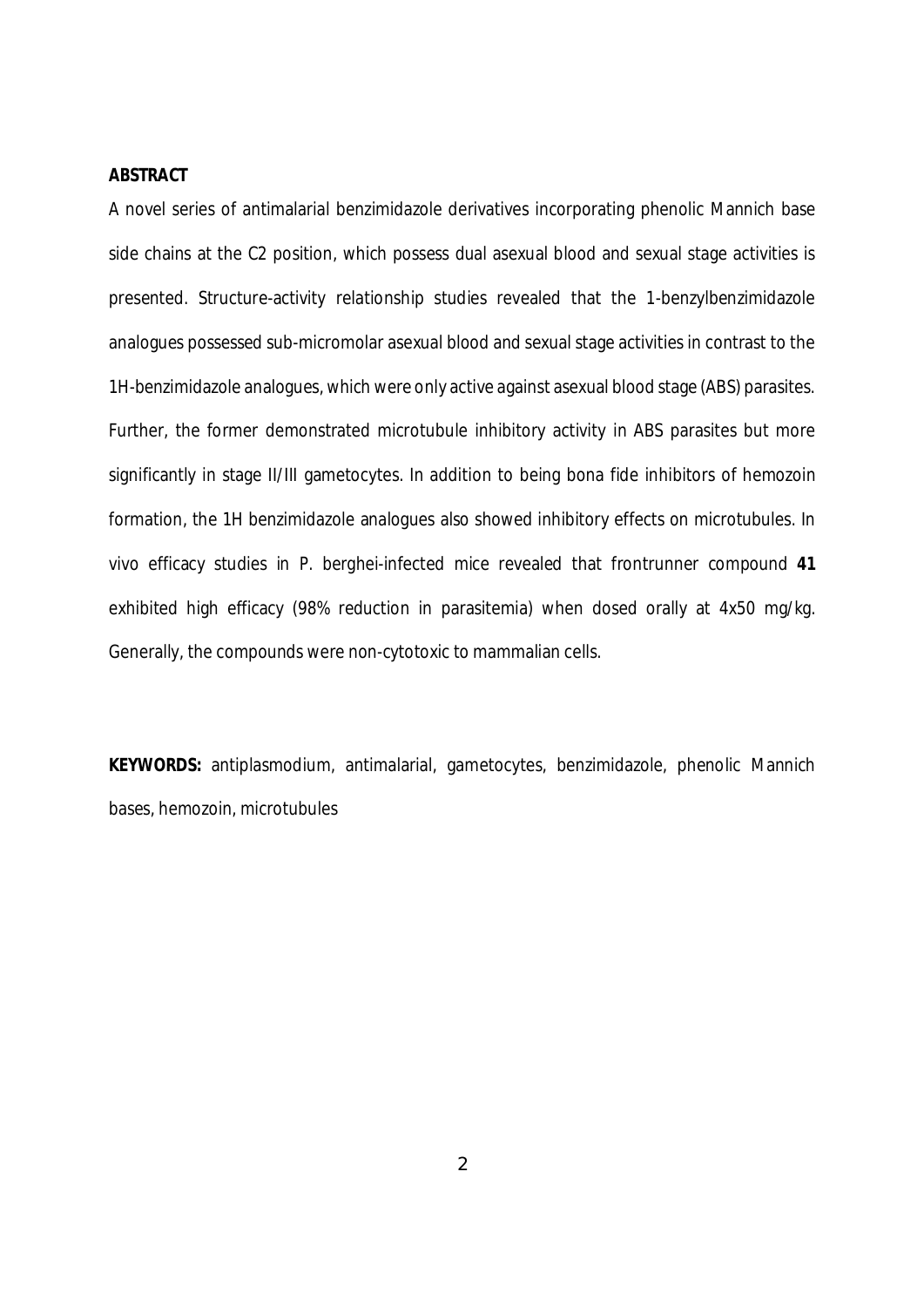#### **INTRODUCTION**

Efforts in the fight against malaria saw a decline in incidence rates from 2010 to 2015, which have since plateaued out with sub-Saharan Africa still carrying the heaviest disease burden. Artemisinin-based combination therapy (ACT), the current first-line chemotherapy regimen for the treatment of malaria caused by *Plasmodium falciparum*, has been successful in most parts of the world although artemisinin resistance has been reported in Cambodia, Lao People's Democratic Republic, and Vietnam.<sup>1</sup> More recently, genetic markers of resistance to artemisinins, namely a validated mutation in the Pfkelch13 gene (K13 R561H), have been identified in Rwanda, which is an alarming sign for a possible evolution towards treatment failures as witnessed in South East Asia during the last 2 decades.<sup>2</sup> Apart from the artemisinin-based endoperoxides, current drugs belong mainly to the aminoquinoline, sulfonamides and amino alcohol chemical classes, which also have significant resistance rates, negating their use as monotherapies.<sup>3</sup>

Undoubtedly, there is a need for structurally differentiated novel antimalarials, regardless of mode of action, to overcome current and emerging drug resistance challenges.<sup>4</sup> Further, the advent and periodic optimization of target candidate and product profiles (TCPs and TPPs) for new malaria medicines has provided a more definitive roadmap for drug discovery efforts at an early stage that considers all stages of the parasite's lifecycle as potential druggable targets to combat and eradicate the disease.5,6

Complemented by its binding possibilities to a wide range of biological targets, the benzimidazole scaffold has been extensively explored in drug discovery. Several reviews and research articles have reported the diverse biological properties of benzimidazole derivatives.<sup>7-10</sup> Within the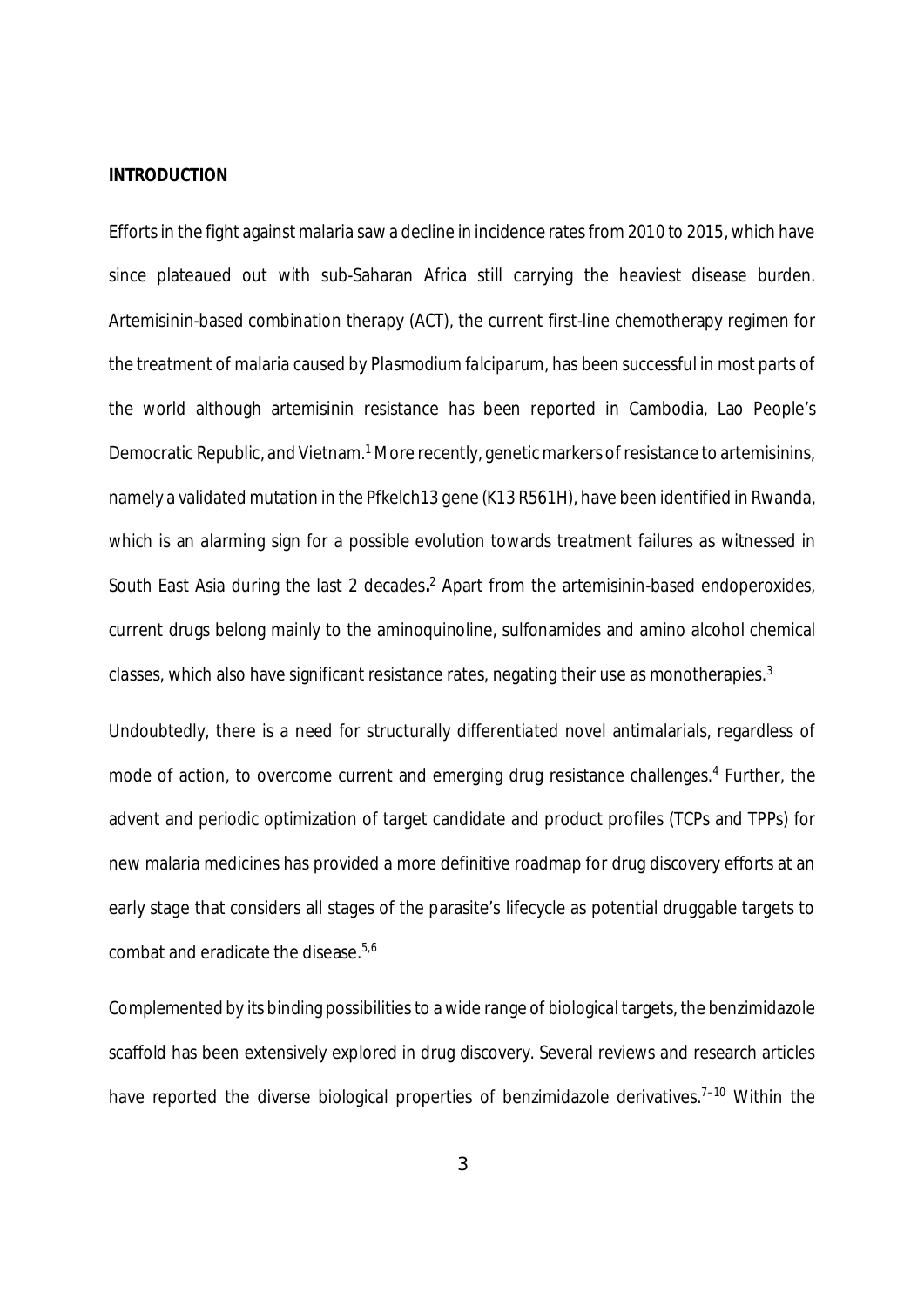context of malaria, the antimalarial properties of benzimidazole derivatives has been reported<sup>11-</sup> 17 .

Like the benzimidazole substructure, the biological usefulness of Mannich bases is evident in some current drugs on the market including amodiaquine, the first Mannich base used to treat malaria. Notwithstanding its success as an antimalarial drug, rapid oxidative metabolism of the 4-aminophenol moiety of amodiaquine to an electrophilic 1,4-quinoneimine and aldehyde 1,4 quinoneimine metabolites, highly reactive to intracellular glutathione and other protein molecules, has been associated with hepatotoxicity and agranulocytosis.<sup>18–20</sup> Other antimalarial phenolic Mannich bases include WR-194,965, JPC-2997, and MK-4815, which is still in preclinical studies. (Figure 1).<sup>21-23</sup>



**Figure 1**: Examples of Antimalarial Mannich bases

The abovementioned presence of benzimidazole and phenolic Mannich base moieties in antimalarial agents provided a rational basis for attaching phenolic Mannich base side chains to a benzimidazole core. Two structure-activity relationship (SAR) studies were undertaken in the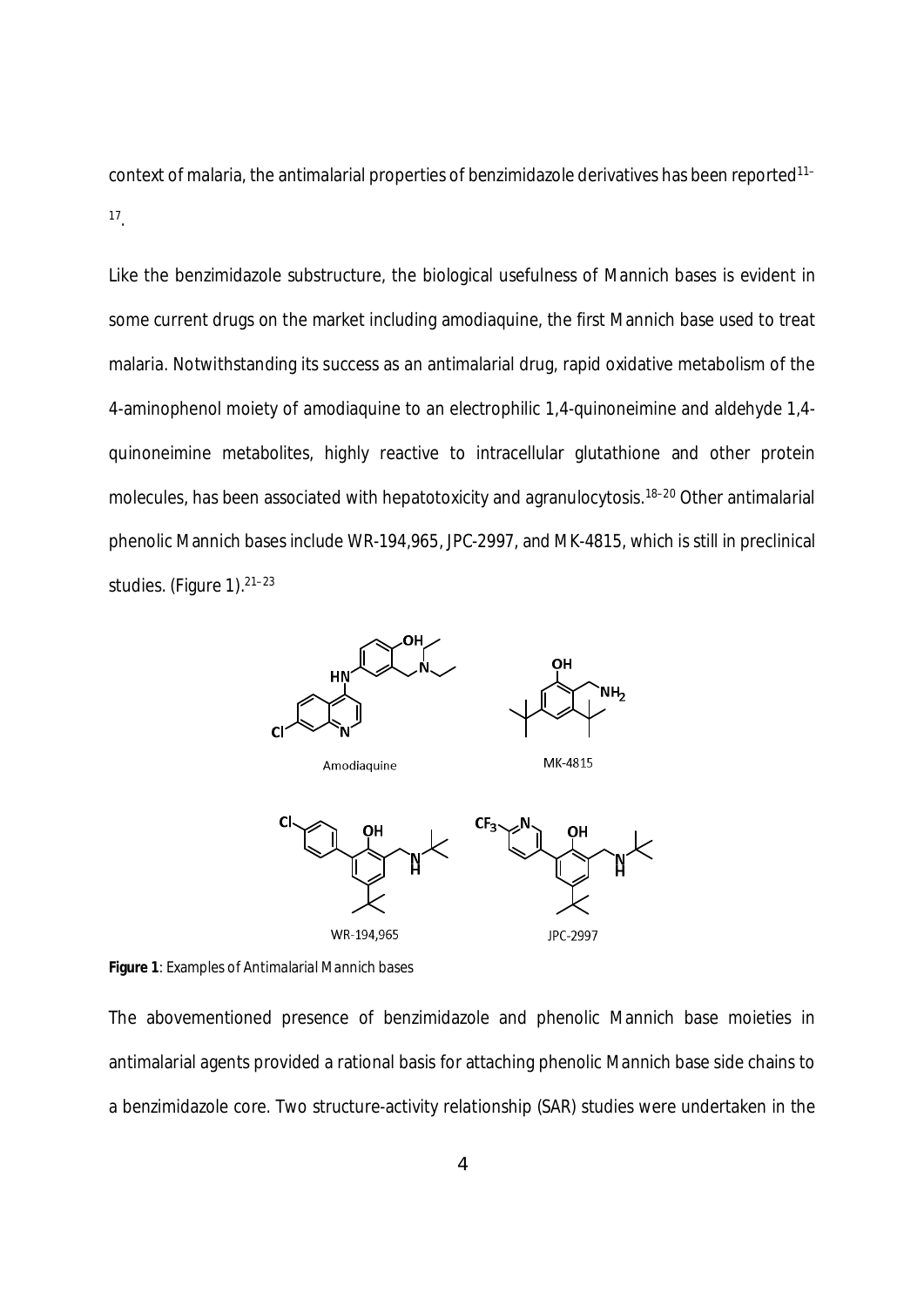present work (Figure 2). SAR 1 focused on exploring 2-, 3-, and 4-amino phenol Mannich bases at the C2 position of the benzimidazole core, along with investigating the contributions of *para*substituted benzyl groups at the *N*1 position. The diethylaminomethylene Mannich base side chain was kept constant in SAR 1. Subsequently, SAR 2 was undertaken to optimize the frontrunner compound from SAR 1 by derivatizing the phenolic Mannich base while introducing fluoro- and chloro-substituents on the benzimidazole core.



**Figure 2**: Summary of SAR exploration

# **RESULTS AND DISCUSSION**

**Chemistry**: The synthesis of the target compounds is described in Scheme 1. Briefly, 2-chloro-1*H*benzimidazole (**1**) was reacted with 4-cyanobenzyl bromide or 4-(trifluoromethyl)benzyl bromide in the presence of K<sub>2</sub>CO<sub>3</sub> to obtain the respective substituted 1-benzyl-2-chlorobenzimidazole (2 and **3**). Meanwhile, compounds **5** and **6** were synthesized *via* chlorination of 1,3-dihydro-2-oxobenzimidazole intermediates **I** and **II** in the presence of phosphoryl oxychloride. Compound **7** was obtained from **5** as previously described above.

The phenolic Mannich bases (**11a**-**m**) were obtained as hydrochloride salts by first subjecting the respective amino phenols (**8a-i**) to an acetylation reaction with acetic anhydride in THF to protect the amino group as the acetamides (**9a**-**i**). These were then subjected to a Mannich condensation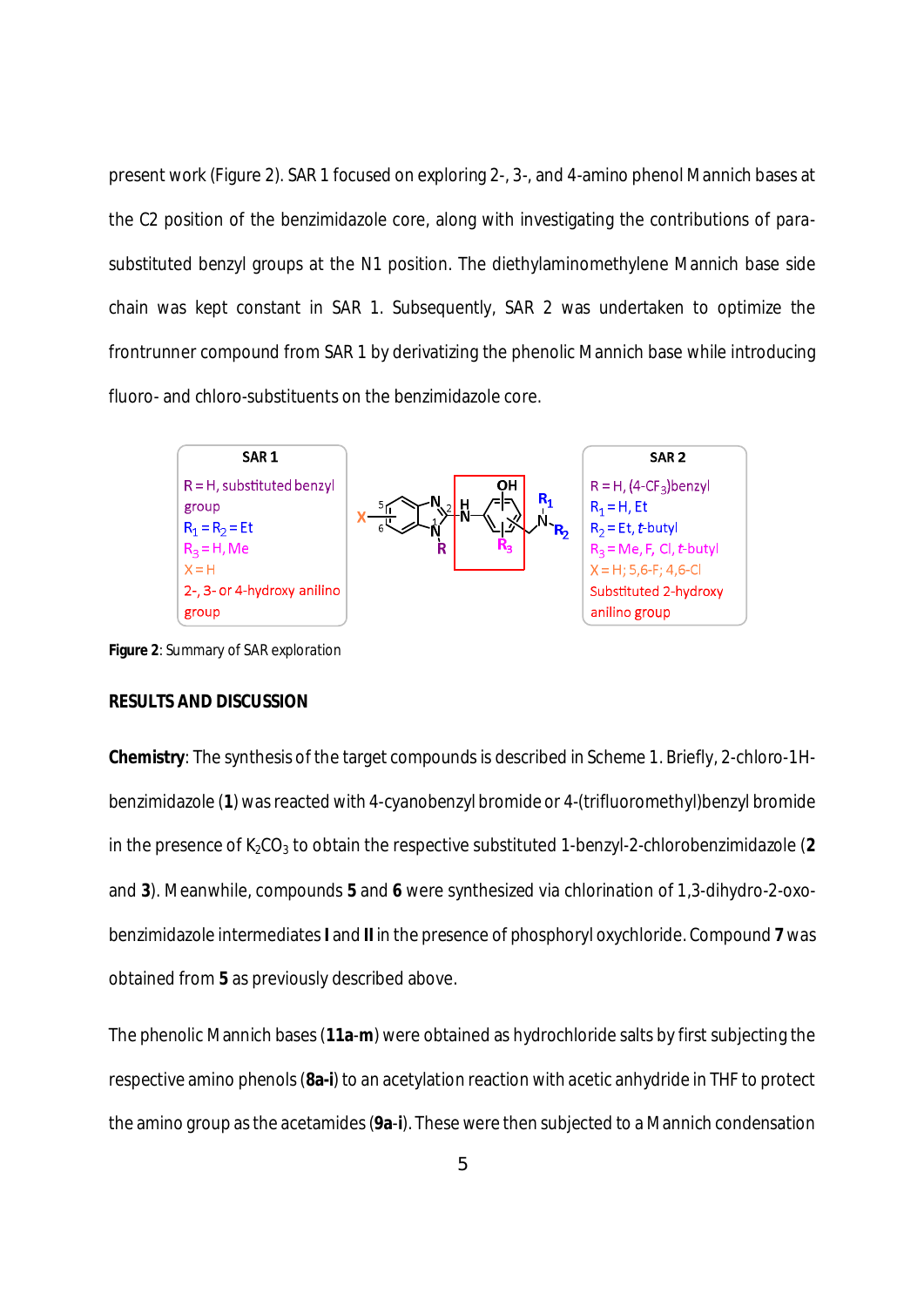reaction with formaldehyde in the presence of *N*,*N*-diethylamine or *N*-ethylamine or *N*-*tert*butylamine in EtOH. Lastly, acid hydrolysis afforded the Mannich bases **11a**-**m**. The target compounds **12**-**51** were finally synthesized *via* nucleophilic aromatic substitution of the 2-chloro benzimidazoles 1-7 with the phenolic Mannich bases 11a-m in the presence of KH<sub>2</sub>PO<sub>4</sub> as base and *n*-BuOH as the solvent. Meanwhile, acid-cleavage of the *p*-methoxybenzyl (PMB) protecting group of intermediate **III** afforded **52**.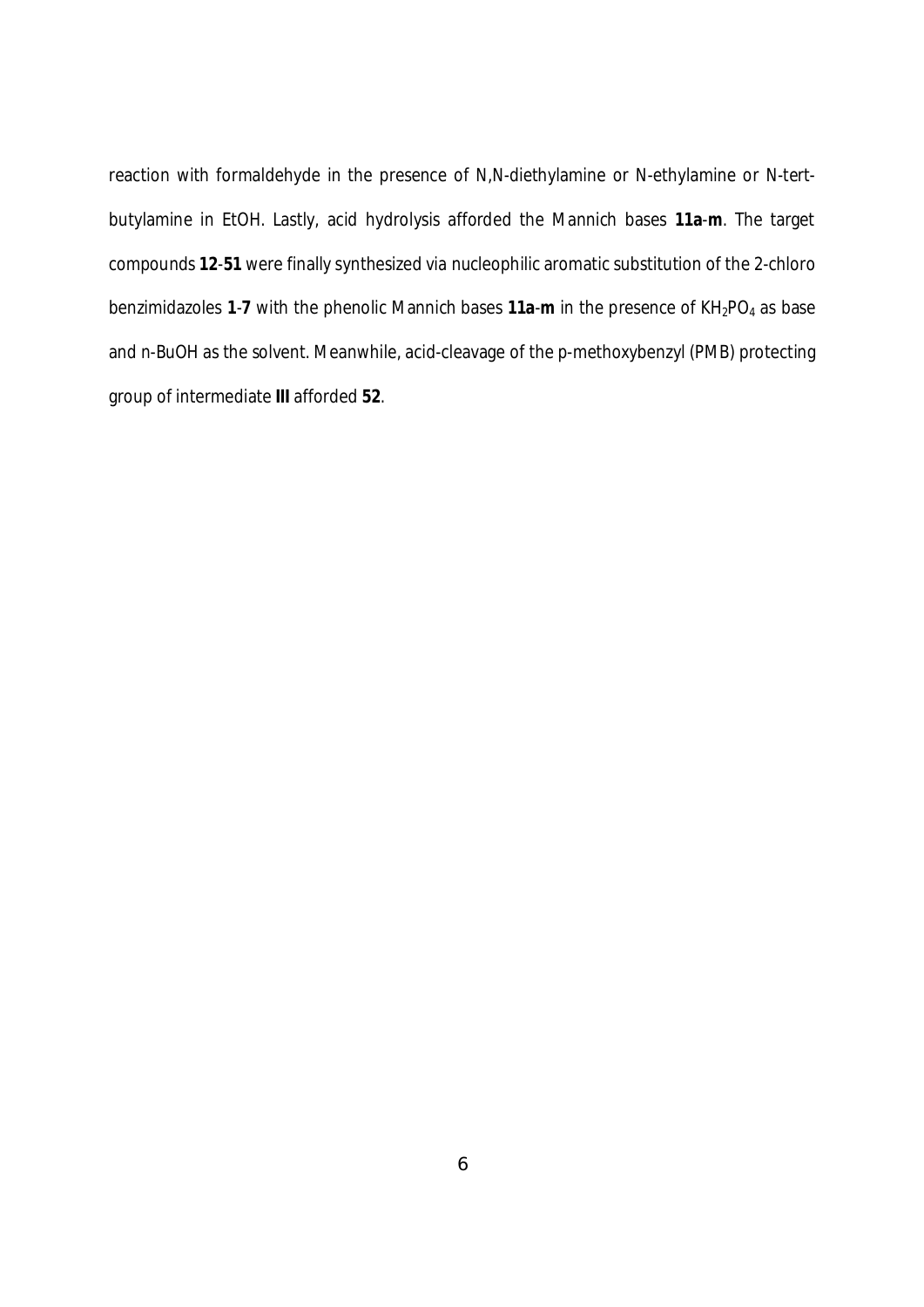

Scheme 1: Reagents and reaction conditions: (i) appropriate benzyl bromide, K<sub>2</sub>CO<sub>3</sub>, CH<sub>3</sub>CN, 75 °C, 2 h; (ii) appropriate 1,2-diaminobenzene, urea, THF, 130 °C, MW, 30 min.; (iii) POCl<sub>3</sub>, 130 °C, 3 h; (iv) acetic anhydride, THF, 60 <sup>o</sup>C, 1 h (for **9a**-**i**); (v) appropriate amine, HCHO, EtOH, 85 <sup>o</sup>C, 2 h; (vi) 6N HCl, 100 <sup>o</sup>C, 2 h (for **11a**-**m**); (vii) KH2PO4,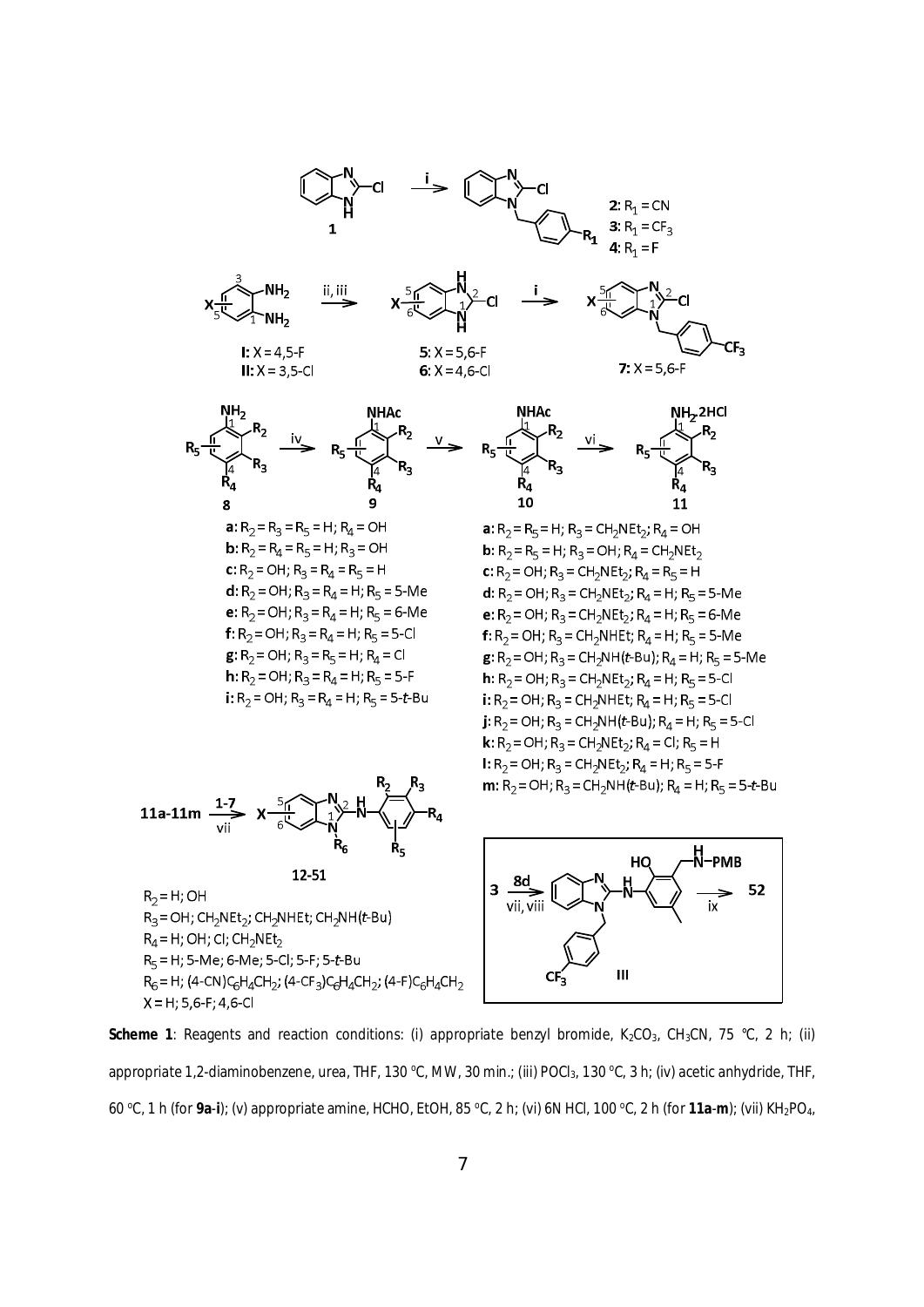*n*-BuOH, 100 <sup>o</sup>C, 8 h (for **12**-**51**); (viii) *p*-methoxybenzyl amine, HCHO, EtOH, 85 <sup>o</sup>C, 16 h (for **III**); (ix) TFA, DCM, 25 <sup>o</sup>C, 48 h (for **52**).

**Multi-stage antiplasmodium activity**: The synthesized benzimidazole analogues were evaluated for their *in vitro* multi-stage antiplasmodium activity against the asexual blood stage (ABS) drug sensitive (NF54) and multi-drug resistant (K1) strains, and early- (stage II/III) and late-stage (stage IV/V) gametocytes of *P. falciparum* (Table 1). Regarding SAR 1 exploration, based on the Mannich base used, the 5-methyl-3-((*N*,*N*-diethylamino)methyl)-2-hydroxy aniline (R' = D, Table 1) showed superior activity( $IC_{50}$  *Pf*NF54/K1 =  $[0.19 - 0.65]/[0.06 - 0.46]$  µM) against both strains, followed by its parent 3-((*N*,*N*-diethylamino)methyl)-2-hydroxy aniline (R' = C; IC<sub>50</sub> *PfNF*54/K1 = [0.36 – 1.00]/[0.13 – 0.77] µM). For example, among the synthesized 1*H*-benzimidazole series, compounds **14** and **15** displayed sub-micromolar potency against both NF54 and K1 strains with IC<sub>50</sub> *Pf*NF54/K1 = 0.56/0.77  $\mu$ M and IC<sub>50</sub> *PfNF54/K1* = 0.23/0.42  $\mu$ M, respectively, with no evidence of cross-resistance (RI values 1.38 and 1.83). Compounds **12** and **16** showed good activity (IC<sub>50</sub> <1  $\mu$ M) against the NF54 strain but the latter displayed moderate activity (IC<sub>50</sub> = 1.62 µM) against K1 parasites while **12** lost activity (RI value 9.09). Compound **13** was the least active of the 1H-benzimidazole analogues, showing largest cross-resistance formation (IC<sub>50</sub> PfNF54/K1  $= 1.88 / > 10 \mu M$ ).

All analogues belonging to the *N*-benzyl benzimidazole series displayed sub-micromolar activity against the NF54 strain, except compounds 26 ( $IC_{50} = 2.88 \mu M$ ) and 31 ( $IC_{50} = 2.27 \mu M$ ) (Table 1). Generally, the 1-((4-trifluoromethyl)benzyl) (22 – 26, IC<sub>50</sub> PfNF54/K1 = [0.19 – 0.47]/[0.06 – 1.69]  $\mu$ M) displayed superior activity to the 1-(4-fluorobenzyl)benzimidazole analogues (27 – 31, IC<sub>50</sub>) *Pf*NF54/K1 = [0.36 – 0.68]/[0.18 – 1.95] µM) and the 1-(4-cyanobenzyl)benzimidazole analogues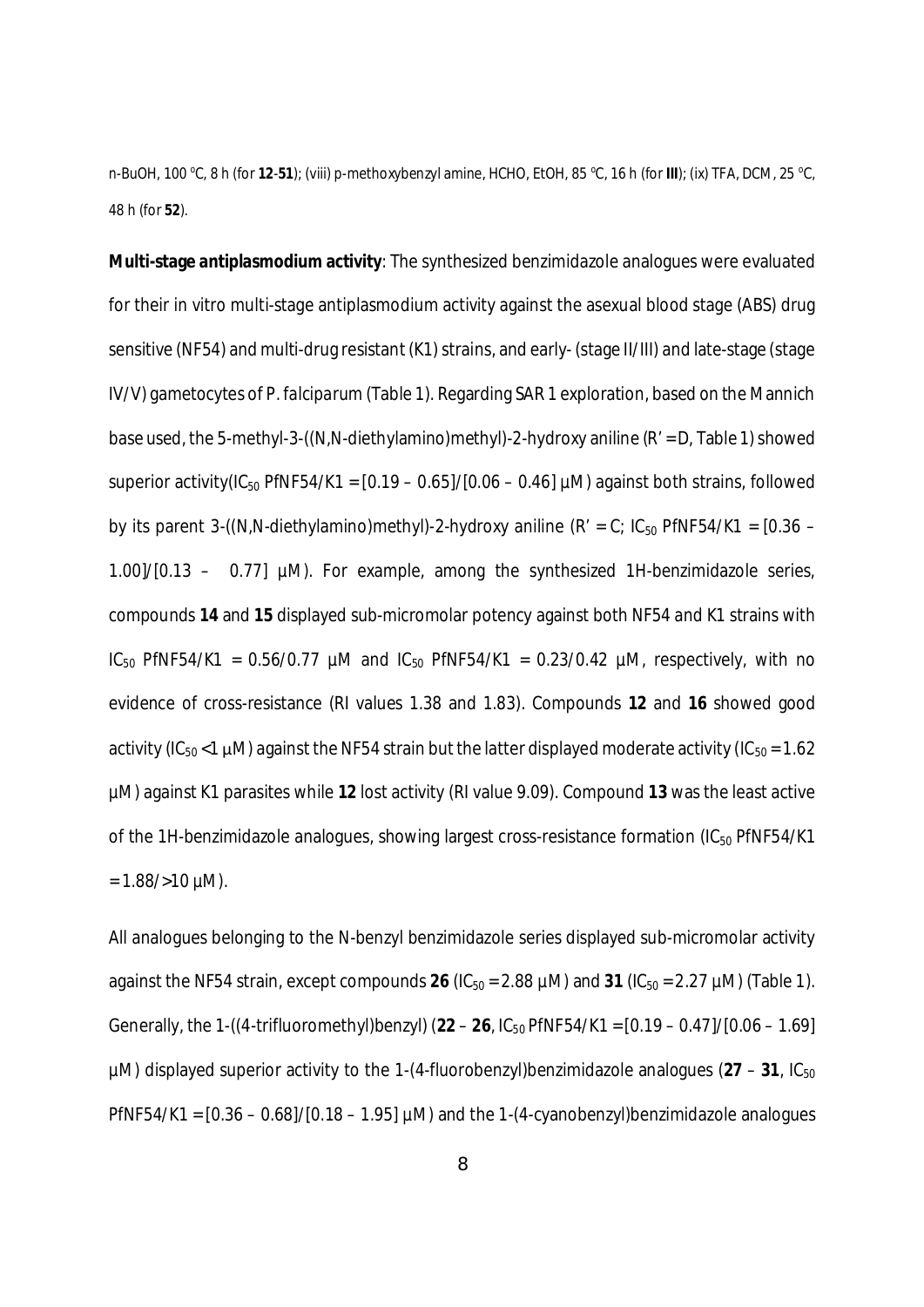(**17** – **21**, IC<sup>50</sup> *Pf*NF54/K1 = [0.37 – 0.87]/[0.46 – 1.97] µM). All *N*-benzyl analogues of the 3-((*N*,*N*diethylamino)methyl)-4-hydroxy aniline Mannich base were the least active in each series against the K1 strain (IC<sup>50</sup> *Pf*K1 = 1.69 – 1.97 µM, Table 1). Consequently, compound **25**, which bears 1- ((4-trifluoromethyl)benzyl) benzimidazole incorporating the 5-methyl-3-((*N*,*N*diethylamino)methyl)-2-hydroxy aniline, was the most potent against the ABS parasites ( $IC_{50}$ *PfNF54/K1* = 0.19/0.06 µM), with notable activity against the K1 strain, with no cross-resistance formation.

Subsequent SAR 2 studies focused on compound **25** as the frontrunner. Synthesized compounds for SAR 2 studies maintained sub-micromolar activity against both strains, except compound **38** (IC<sup>50</sup> *Pf*NF54/K1 = 1.84/0.38 µM, Table 2). From a SAR perspective, compounds containing the diethylaminomethylene Mannich base side chain were more active than those containing the corresponding monoethylaminomethylene and *t*-butylaminomethylene Mannich base side chains. This is specifically evident in the activities of 25 (IC<sub>50</sub> *PfNF54/K1* = 0.19/0.06  $\mu$ M), 32 (IC<sub>50</sub>) *Pf*NF54/K1 = 0.78/0.30 µM) and **33** (IC<sup>50</sup> *Pf*NF54/K1 = 0.40/0.23 µM), and **34** (IC<sup>50</sup> *Pf*NF54/K1 = 0.15/0.05 µM), **35** (IC<sup>50</sup> *Pf*NF54/K1 = 0.28/0.11 µM) and **36** (IC<sup>50</sup> *Pf*NF54/K1 = 0.28/0.06 µM), respectively. The activity of 34 (IC<sub>50</sub> *PfNF54/K1* = 0.15/0.05  $\mu$ M) was comparable to 25 (IC<sub>50</sub>) *PfNF54/K1* = 0.19/0.06  $\mu$ M), suggesting that the methyl group can be replaced with a chloro group on the phenol moiety. Similarly, potency was maintained with the fluoro substituent, as evident in 37 (IC<sub>50</sub> PfNF54/K1 = 0.17/0.19  $\mu$ M), although a decrease in activity against the K1 strain was observed. On the contrary, the loss in activity of 38 (IC<sub>50</sub>  $PMF54/K1 = 1.84/0.38 \mu M$ ), a positional isomer of 34 (IC<sub>50</sub> PfNF54/K1 = 0.15/0.05 µM), suggests that the C5' position of the phenol moiety is optimal for activity. Furthermore, a comparison of the activities of 39 (IC<sub>50</sub>)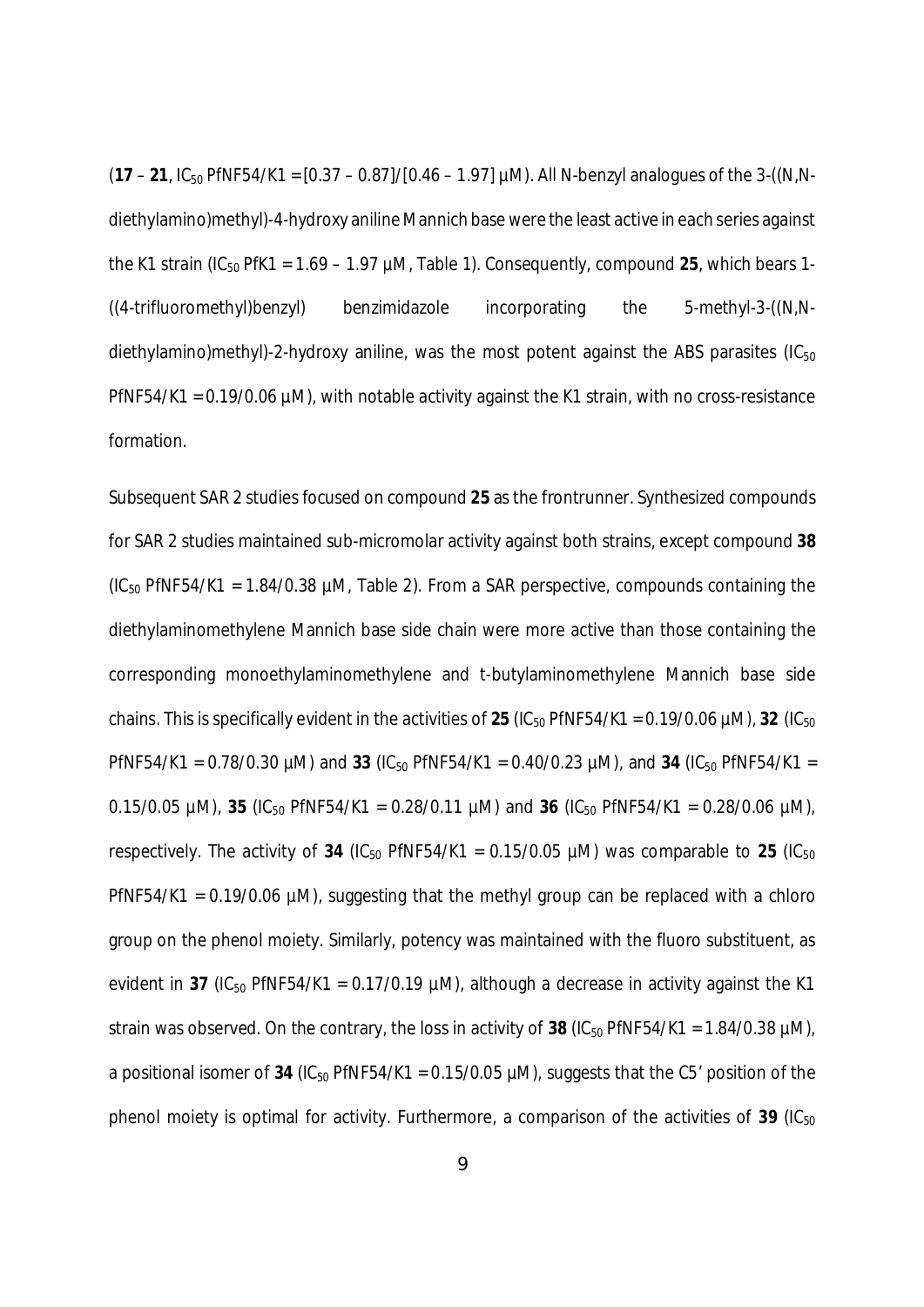*Pf*NF54/K1 = 0.26/0.13 µM) and 40 (IC<sub>50</sub> *PfNF54/K1* = 0.25/0.15 µM) to 32 (IC<sub>50</sub> *PfNF54/K1* = 0.78/0.30 µM) and **33** (IC<sup>50</sup> *Pf*NF54/K1 = 0.40/0.23 µM), respectively, seem to suggest that fluoro substitution on the benzimidazole core scaffold potentiates activity. The 1-benzylbenzimidazole analogues **32** - **42** maintained better potency against the K1 strain than the NF54 strain of *P. falciparum*, as observed for their SAR 1 congeners above.

The 1*H*-benzimidazole analogues **43** - **51** exhibited similar SAR trends as described for the 1 benzylbenzimidazole analogues, showing comparable sub-micromolar IC<sub>50</sub> values (*PfNF54/K1* =  $[0.15 - 0.30]/[0.25 - 0.88]$  µM, Table 2). This seems to suggest that the benzyl moiety does not significantly contribute to antiplasmodium activity. It is also evident from this series of compounds that the C5' *tert*-butyl group, as in **46** and **50**, makes a positive contribution to activity albeit has the drawback of increasing lipophilicity. In contrast to the 1-benzylbenzimidazole analogues, the SAR 2 1*H*-benzimidazole derivatives, like their SAR 1 congeners, were more potent against the NF54 than the K1 strain of *P. falciparum* with an average RI of 2.75.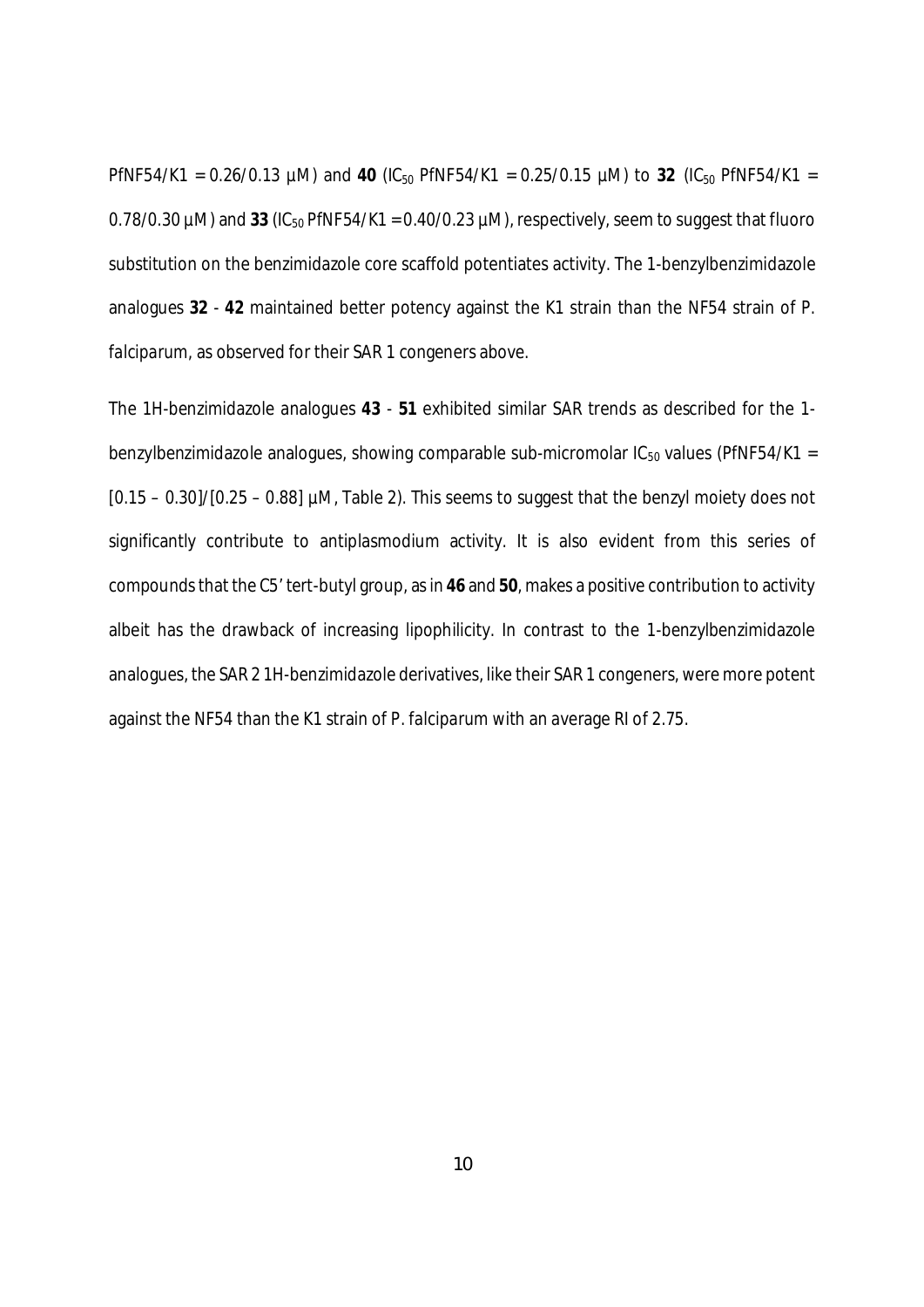



|          |                                                        |                           |        | ABB <sub>i</sub> <sup>a</sup> |                 |                 | Gametocytes,                    |                 |                         | Cytotoxicity     |
|----------|--------------------------------------------------------|---------------------------|--------|-------------------------------|-----------------|-----------------|---------------------------------|-----------------|-------------------------|------------------|
| Compound | ${\sf R}$                                              | $\mathsf{R}^{\mathsf{I}}$ |        | $IC_{50}(\mu M)$              |                 |                 | % inhibition (5 µM/1 µM)        |                 |                         | $IC_{50}(\mu M)$ |
|          |                                                        |                           | PfNF54 | PfK1                          | RI <sup>b</sup> | EG <sup>c</sup> | $IC_{50}$ ( $µM$ ) <sup>d</sup> | LG <sup>e</sup> | <b>CHO</b> <sup>f</sup> | S <sup>g</sup>   |
| 12       | $\overline{H}$                                         | Α                         | 0.80   | 7.27                          | 9.09            | 9/30            |                                 | 28/0            | $>50$                   | $>62$            |
| 13       | Η                                                      | B                         | 1.88   | $>10$                         | >5.32           |                 |                                 |                 | $>50$                   | $>26$            |
| 14       | H                                                      | С                         | 0.56   | 0.77                          | 1.38            | 0/3             |                                 | 34/0            | $>50$                   | $>89$            |
| 15       | $\overline{H}$                                         | D                         | 0.23   | 0.42                          | 1.83            | 44/1            |                                 | 37/34           | $>50$                   | >217             |
| 16       | $\overline{H}$                                         | E                         | 0.86   | 1.62                          | 1.88            | 32/3            |                                 | 31/34           | >50                     | $>58$            |
| 17       | $(4-CN)C_6H_4CH_2$                                     | A                         | 0.47   | 1.97                          | 4.19            | 23/20           |                                 | 35/9            | $>50$                   | $>106$           |
| 18       | $(4-CN)C_6H_4CH_2$                                     | B                         | 0.37   | 0.76                          | 2.05            | 44/38           |                                 | 21/4            | 39.04                   | 105.51           |
| 19       | $(4$ -CN)C <sub>6</sub> H <sub>4</sub> CH <sub>2</sub> | С                         | 1.00   | 0.66                          | 0.66            | 69/47           |                                 | 43/19           | >50                     | $>50$            |
| 20       | $(4-CN)C_6H_4CH_2$                                     | D                         | 0.65   | 0.46                          | 0.71            | 98/39           |                                 | 52/15           | 14.19                   | 21.83            |
| 21       | $(4$ -CN $)C_6H_4CH_2$                                 | E                         | 0.87   | 0.83                          | 0.95            | 96/19           |                                 | 22/0            | $>50$                   | >57              |
| 22       | $(4-CF3)C6H4CH2$                                       | A                         | 0.39   | 1.69                          | 4.33            | 48/34           |                                 | 45/31           | 17.50                   | 44.87            |
| 23       | $(4-CF3)C6H4CH2$                                       | B                         | 0.47   | 0.87                          | 1.85            | 41/36           |                                 | 24/2            | 41.50                   | 88.29            |
| 24       | $(4-CF3)C6H4CH2$                                       | C                         | 0.44   | 0.13                          | 0.30            | 93/71           | 1.45                            | 56/35           | >50                     | >113             |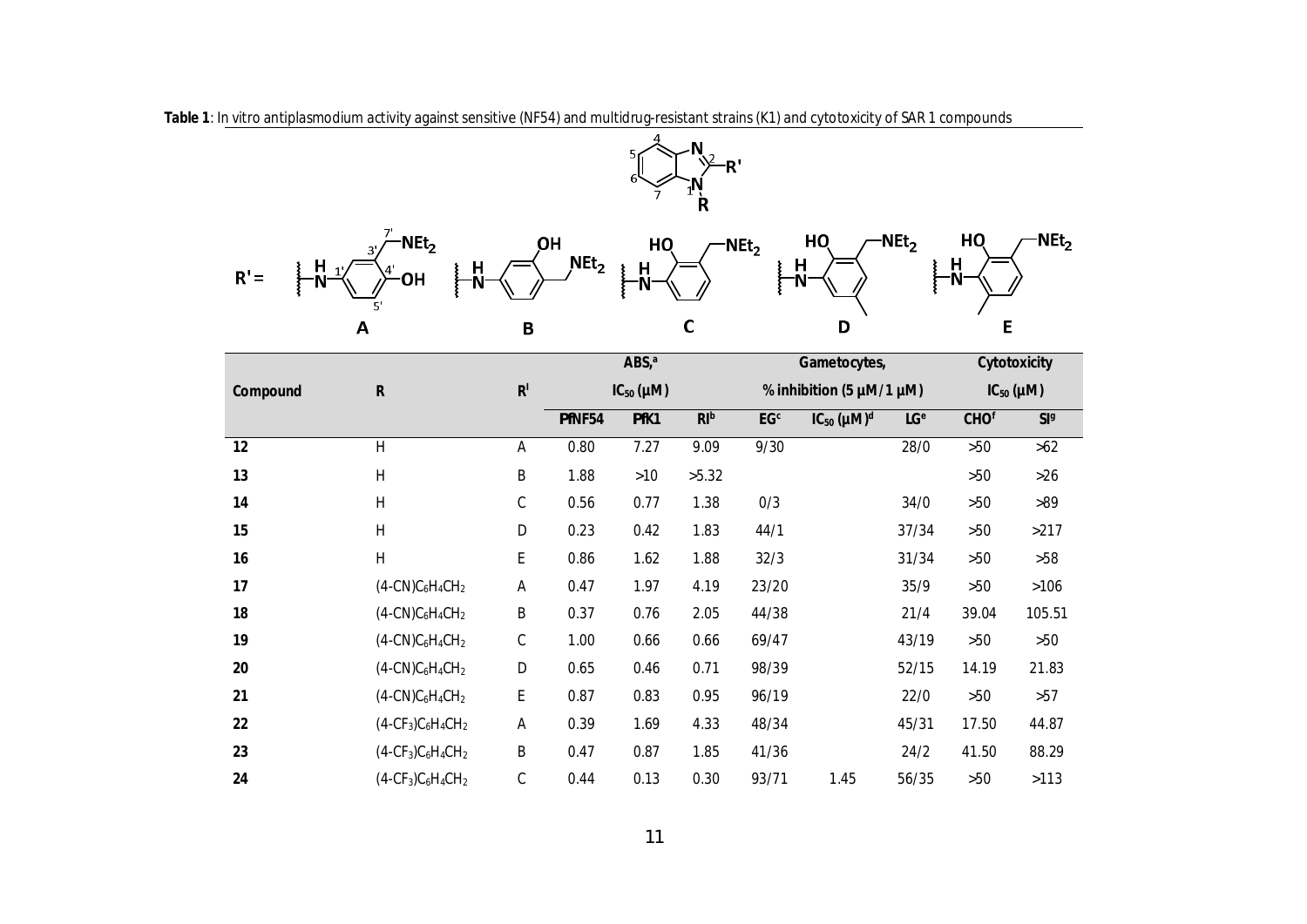| 25             | $(4-CF3)C6H4CH2$  | D | 0.19 | 0.06 | 0.32  | 97/91           | 0.11 | 62/41           | 29.31 | 154.26 |
|----------------|-------------------|---|------|------|-------|-----------------|------|-----------------|-------|--------|
| 26             | $(4-CF3)C6H4CH2$  | E | 2.88 | 0.94 | 0.33  | 90/18           |      | 43/1            | 33.88 | 11.76  |
| 27             | $(4-F)C_6H_4CH_2$ | Α | 0.68 | 1.95 | 2.87  | 59/33           |      | 39/22           | 11.99 | 17.63  |
| 28             | $(4-F)C_6H_4CH_2$ | B | 0.64 | 1.28 | 2.00  | 15/12           |      | 36/29           | 45.79 | 71.54  |
| 29             | $(4-F)C_6H_4CH_2$ | C | 0.36 | 0.18 | 0.50  | 91/65           | 2.23 | 58/11           | >50   | $>136$ |
| 30             | $(4-F)C_6H_4CH_2$ | D | 0.55 | 0.21 | 0.38  | 97/81           | 0.88 | 58/31           | 18.70 | 34.00  |
| 31             | $(4-F)C_6H_4CH_2$ | E | 2.27 | 1.32 | 0.58  | 24/14           |      | 39/36           | >50   | $>22$  |
| Chloroquine    |                   |   | 0.01 | 0.42 | 42.00 |                 |      |                 |       |        |
| Emetine        |                   |   |      |      |       |                 |      |                 | 0.02  |        |
| Methylene blue |                   |   |      |      |       | 93 <sup>h</sup> | 0.19 | 90 <sup>h</sup> | 0.14  |        |

<sup>a</sup>ABS = Asexual Blood Stage, IC<sub>50</sub>s represent mean from n values of  $\geq 2$  independent experiments; <sup>b</sup>RI = resistance index (ratio of IC<sub>50</sub> [K1]: IC<sub>50</sub> [NF54]), <sup>c</sup>EG = Early-stage gametocytes (stage I/III); dC<sub>50</sub>s against early gametocytes; <sup>e</sup>LG = Late-stage gametocytes (stage IV/V); <sup>r</sup>CHO = Chinese Hamster Ovarian cell line; <sup>g</sup>SI = selectivity index (ratio of IC<sub>50</sub>[CHO]: IC<sub>50</sub>[NF54]); h%Inhibition at 1 μM; Dual-point values were determined for one biological repeat (n=1), in technical triplicates. IC<sub>50</sub> values are means from at least three independent biological repeats  $(n \geq 3)$  performed in technical triplicates. Blank spaces = not tested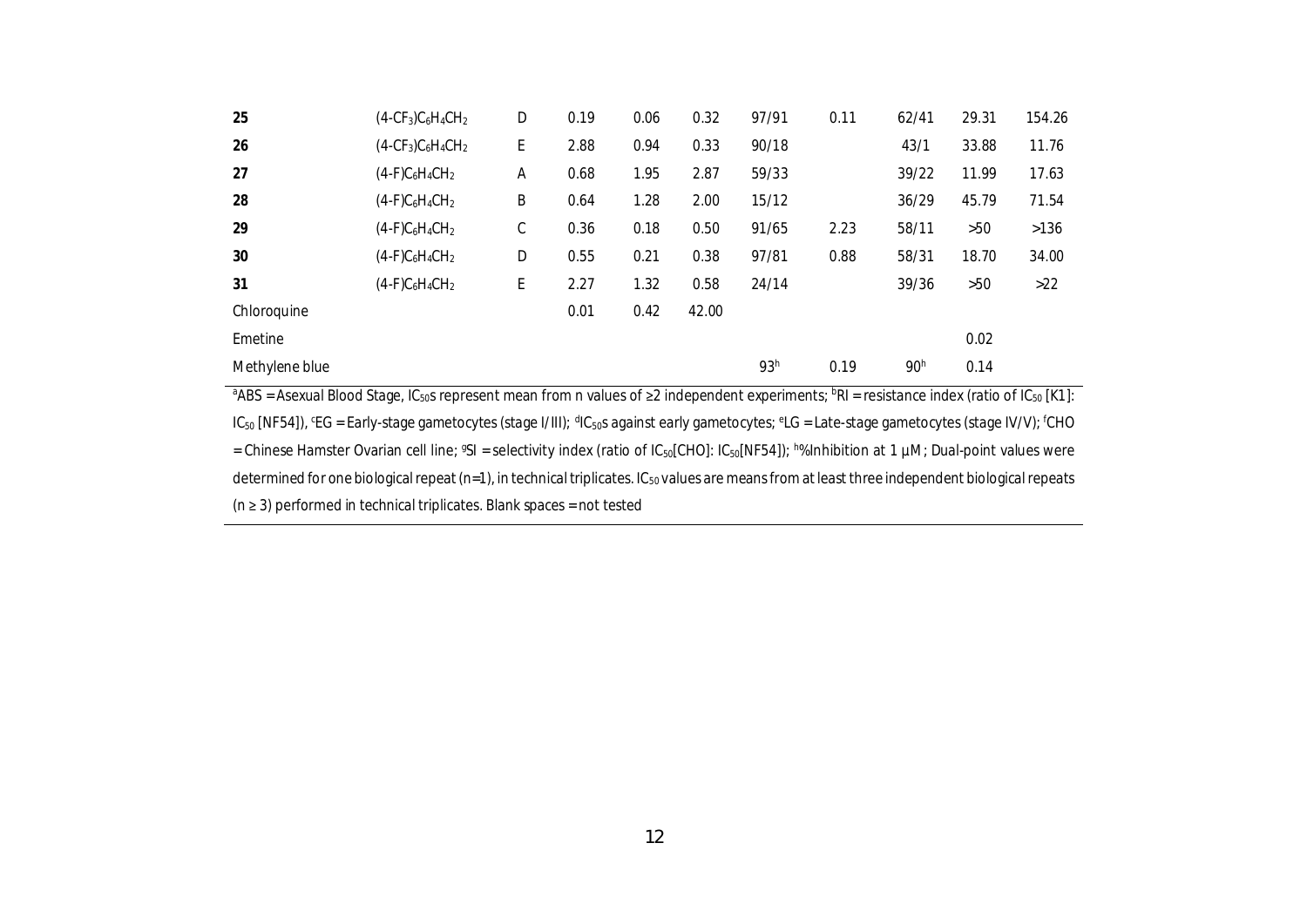

**Table 2**: *In vitro* antiplasmodium activity against sensitive (NF54) and multidrug-resistant strains (K1) and cytotoxicity of SAR 2 compounds

|          |           |                      |                |        | ABB <sub>i</sub> <sup>a</sup> |                 |       |                                  | Gametocyte, |                  |                  | Cytotoxicity,    |
|----------|-----------|----------------------|----------------|--------|-------------------------------|-----------------|-------|----------------------------------|-------------|------------------|------------------|------------------|
| Compound | X         | $\mathsf{R}$         | R <sup>1</sup> |        | $IC_{50}(\mu M)$              |                 |       | % inhibition $(5 \mu M/1 \mu M)$ |             |                  |                  | $IC_{50}(\mu M)$ |
|          |           |                      |                | PfNF54 | PfK1                          | RI <sup>b</sup> | EG    | $IC_{50}(\mu M)$                 | LG          | $IC_{50}(\mu M)$ | CHO <sup>c</sup> | SI <sup>d</sup>  |
| 25       | H.        | $(4-CF3)C6H4CH2$     | D              | 0.19   | 0.06                          | 0.32            | 97/91 | 0.11                             | 62/41       |                  | 29.31            | 154.26           |
| 32       | H.        | $(4-CF3)C6H4CH2$     | -F             | 0.78   | 0.30                          | 0.39            | 95/30 | 0.99                             | 14/0        |                  | 18.80            | 24.10            |
| 33       | H         | $(4-CF3)C6H4CH2$     | G              | 0.40   | 0.23                          | 0.58            | 96/45 | 0.92                             | 62/0        |                  | 30.03            | 75.07            |
| 34       | H.        | $(4-CF3)C6H4CH2$     |                | 0.15   | 0.05                          | 0.33            | 89/69 | 0.056                            | 10/0        | 1.90             | >50              | >333             |
| 35       | H         | $(4-CF3)C6H4CH2$     | K              | 0.28   | 0.11                          | 0.39            | 91/66 | 0.43                             | 8/2         | $>5$             | 33.81            | 120.75           |
| 36       | H.        | $(4-CF3)C6H4CH2$     |                | 0.28   | 0.06                          | 0.21            | 92/44 | 0.59                             | 0/0         |                  | 36.28            | 129.57           |
| 37       | H.        | $(4-CF_3)C_6H_4CH_2$ | M              | 0.17   | 0.19                          | 1.12            | 90/74 | 0.097                            | 10/0        | $>5$             | $>50$            | >294             |
| 38       | H.        | $(4-CF3)C6H4CH2$     | N              | 1.84   | 0.38                          | 0.21            | 59/7  | 3.06                             | 1/0         |                  | $>50$            | $>27$            |
| 39       | $5,6 - F$ | $(4-CF3)C6H4CH2$     | F              | 0.26   | 0.13                          | 0.5             | 94/86 | 0.21                             | 24/5        | 2.33             | 2.04             | 7.84             |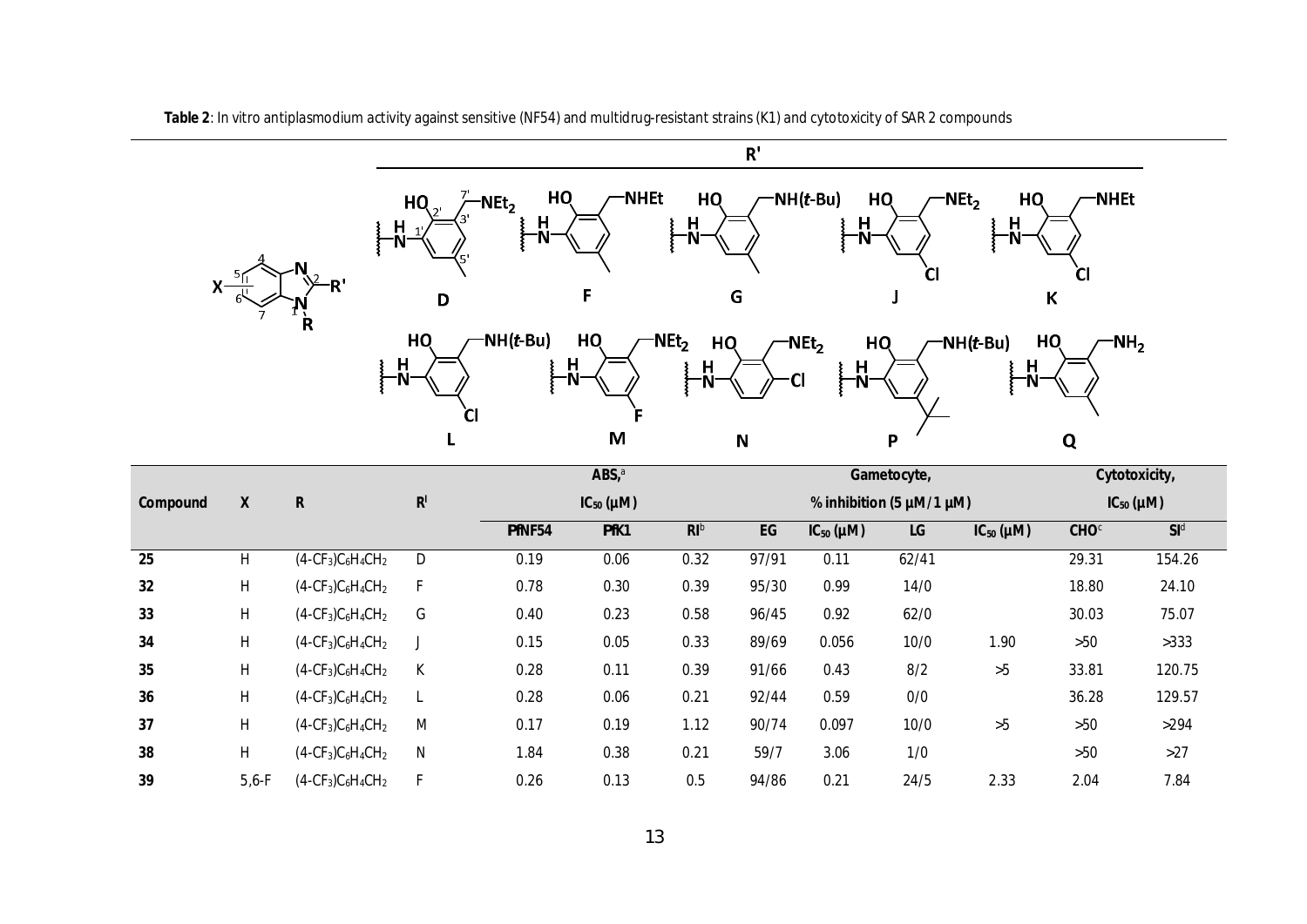| 40          | $5,6-F$    | $(4-CF3)C6H4CH2$ | G    | 0.25 | 0.15 | 0.6   | 96/60           | 0.52 | 73/0            |      | 10.04 | 40.16  |
|-------------|------------|------------------|------|------|------|-------|-----------------|------|-----------------|------|-------|--------|
| 41          | $5, 6 - F$ | $(4-CF3)C6H4CH2$ | К    | 0.19 | 0.08 | 0.42  | 91/62           | 0.46 | 0/0             | $>5$ | $>50$ | $>263$ |
| 42          | $5, 6 - F$ | $(4-CF3)C6H4CH2$ | L    | 0.19 | 0.09 | 0.47  | 70/14           | 0.69 | 1/0             |      | $>50$ | $>263$ |
| 43          | H          | H                | G    | 0.20 | 0.79 | 3.95  | 47/0            |      | 39/31           |      | 33.30 | 166.5  |
| 44          | H          | H                | K    | 0.30 | 0.88 | 2.93  | 23/0            |      | 31/22           |      | $>50$ | $>166$ |
| 45          | H          | H                | L.   | 0.27 | 0.63 | 2.33  | 0/0             |      | 0/0             |      | $>50$ | >185   |
| 46          | H          | H                | P    | 0.08 | 0.25 | 3.125 | 56/30           |      | 0/0             |      | 30.46 | $>380$ |
| 47          | $5,6-F$    | H                | G    | 0.26 | 0.83 | 3.19  | 31/0            |      | 0/0             |      | 16.65 | 64.03  |
| 48          | $5,6-F$    | H                | K    | 0.25 | 0.78 | 3.12  | 35/0            |      | 0/0             |      | $>50$ | $>200$ |
| 49          | $5,6 - F$  | H                | L    | 0.26 | 0.53 | 2.40  | 16/0            |      | 0/0             |      | 39.74 | 152.84 |
| 50          | $5,6 - F$  | H                | P    | 0.15 | 0.28 | 1.87  | 0/0             |      | 0/0             |      | 34.15 | 227.66 |
| 51          | $4,6-CI$   | H                | G    | 0.22 | 0.40 | 1.81  | 0/0             |      | 0/0             |      | 25.78 | 117.18 |
| 52          | H.         | $(4-CF3)C6H4CH2$ | Q    | 5.47 |      |       | 38/20           |      | 0/0             |      | 47.56 | 10.45  |
| Chloroquine |            |                  | 0.01 | 0.42 |      | 42.00 |                 |      |                 |      |       |        |
| Emetine     |            |                  |      |      |      |       |                 |      |                 |      | 0.02  |        |
| Methylene   |            |                  |      |      |      |       |                 |      |                 |      |       |        |
| blue        |            |                  |      |      |      |       | 93 <sup>e</sup> | 0.19 | 90 <sup>e</sup> | 0.14 |       |        |

<sup>a</sup>ABS = Asexual Blood Stage, IC<sub>50</sub>s represent mean from n values of  $\geq$ 2 independent experiments; <sup>b</sup>RI = resistance index (ratio of IC<sub>50</sub> [K1]: IC<sub>50</sub> [NF54]), <sup>c</sup>CHO = Chinese hamster ovarian cell line; <sup>d</sup>SI = selectivity index (ratio of IC<sub>50</sub>[CHO]: IC<sub>50</sub>[NF54]); <sup>e%</sup>Inhibition at 1 µM; Dual-point values were determined for one biological repeat (n=1), in technical triplicates. IC<sub>50</sub> values are means from at least three independent biological repeats (n  $\geq$  3) performed in technical triplicates. Blank spaces = not tested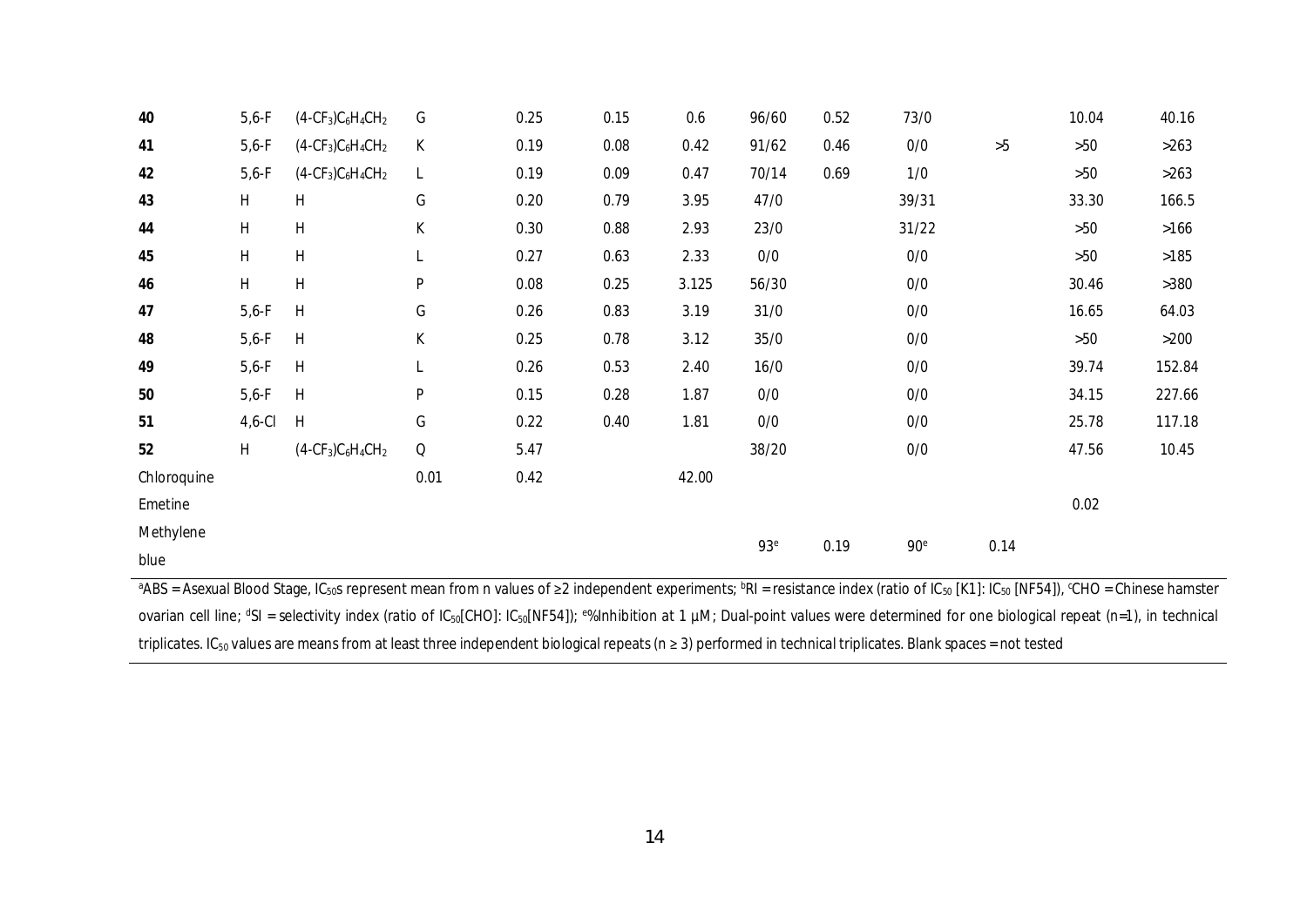The effect of the synthesized compounds on *P. falciparum* gametocyte viability was investigated using the transgenic parasite line, NF54-Pfs16-GFP-Luc, in a luciferase reporter assay,<sup>24</sup> allowing for stage-specific determination of gametocytocidal action. Dual point screens of each compound were performed at concentrations of 1 and 5  $\mu$ M (Table 1) against early-stage (50% stage II/50% stage III) and late-stage gametocytes (40% stage IV/60% stage V). Compounds exhibiting good potency (>70% inhibition at 5 µM and >50% inhibition at 1 µM), were progressed to dose dependent  $IC_{50}$  determinations.

From Table 1, the 1-benzylbenzimidazole series showed better potency against early-stage gametocytes than to later stages. Analogues based on the *ortho*-hydroxy aniline Mannich base  $(R' = C,$  Table 1) and its derivatives  $(R' = D, E)$  displayed good activity (>70% inhibition) against early-stage but not late-stage gametocytes at the 5  $\mu$ M drug concentration. Generally, the 1-((4trifluoromethyl)benzyl) and 1-(4-fluorobenzyl) analogues were more potent (>90% inhibition at 5 µM) than their corresponding 1-(4-cyanobenzyl) congeners, which displayed moderate activity. The frontrunner compound 25 maintained >90% inhibition at 1 µM and recorded an IC<sub>50</sub> value of 0.11 µM towards early-stage gametocytes. Compounds **24**, **29**, and **30** also showed good IC<sup>50</sup> values of 1.45 µM, 2.23 µM, and 0.88 µM, respectively. Similarly, the SAR 2 congeners of **25** exhibited <1  $\mu$ M IC<sub>50</sub> values, except 38. Moreover, 34 and 37 demonstrated potent activity with IC<sub>50</sub> values of 0.056  $\mu$ M and 0.097  $\mu$ M, comparable to 25 (IC<sub>50</sub> = 0.11  $\mu$ M), corroborating the earlier finding in ABS activity (for SAR 2) above that the C5' methyl group on the phenol unit can be replaced by the chloro and fluoro groups with retention of activity.

Compounds with early-stage gametocytocidal activity of IC $_{50}$  <0.5  $\mu$ M were prioritized for IC $_{50}$ determinations against late-stage gametocytes. In this regard, only 34 ( $IC_{50} = 1.90 \mu M$ ) and 39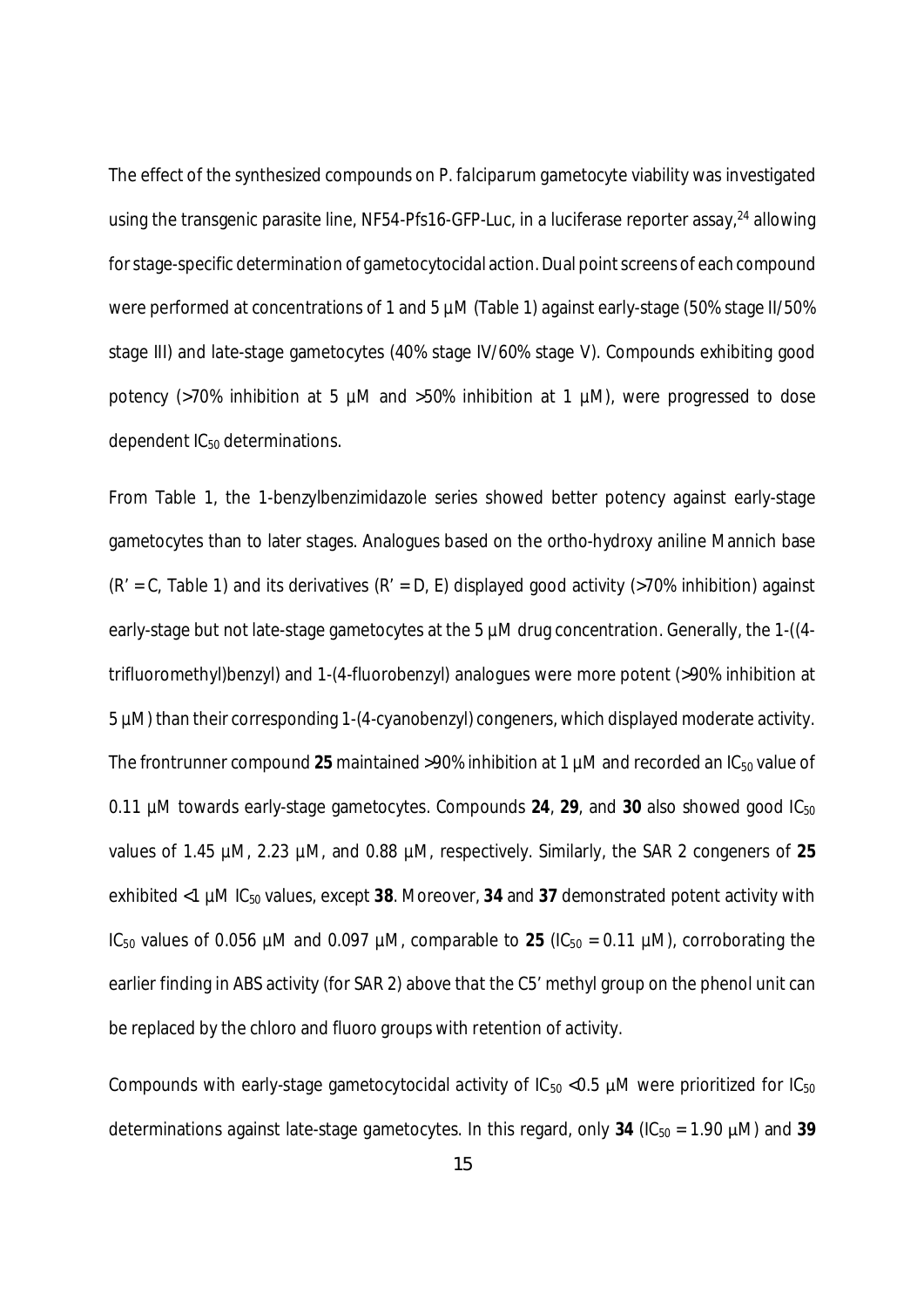(IC50 = 2.33 ʅM) showed moderate activities (Table 2). Key compounds (**24**, **25**, **34**, **35**, **37**, **39**, and **40**) were further screened for their potential transmission blocking activity against male gametes at 2 µM but the compounds showed <50% inhibition of male gamete exflagellation. The poor activity of these compounds towards the transmissible gamete stages correlates with the lack in potency observed against the late-stage gametocytes, confirming their specificity towards early-stage gametocytes.



**Figure 3**: Structure–activity landscape index (SALI) plot of the 1-benzylbenzimidazoles and 1*H*-benzimidazole analogues. Pairwise structural feature (SkelSphere) of asexual blood stages (ABS) and late-stage (LG, IV/V) analysis superimposed with early-stage (EG, I-III) cliff analysis (Osiris DataWarrior) at a similarity threshold of 86%. Activity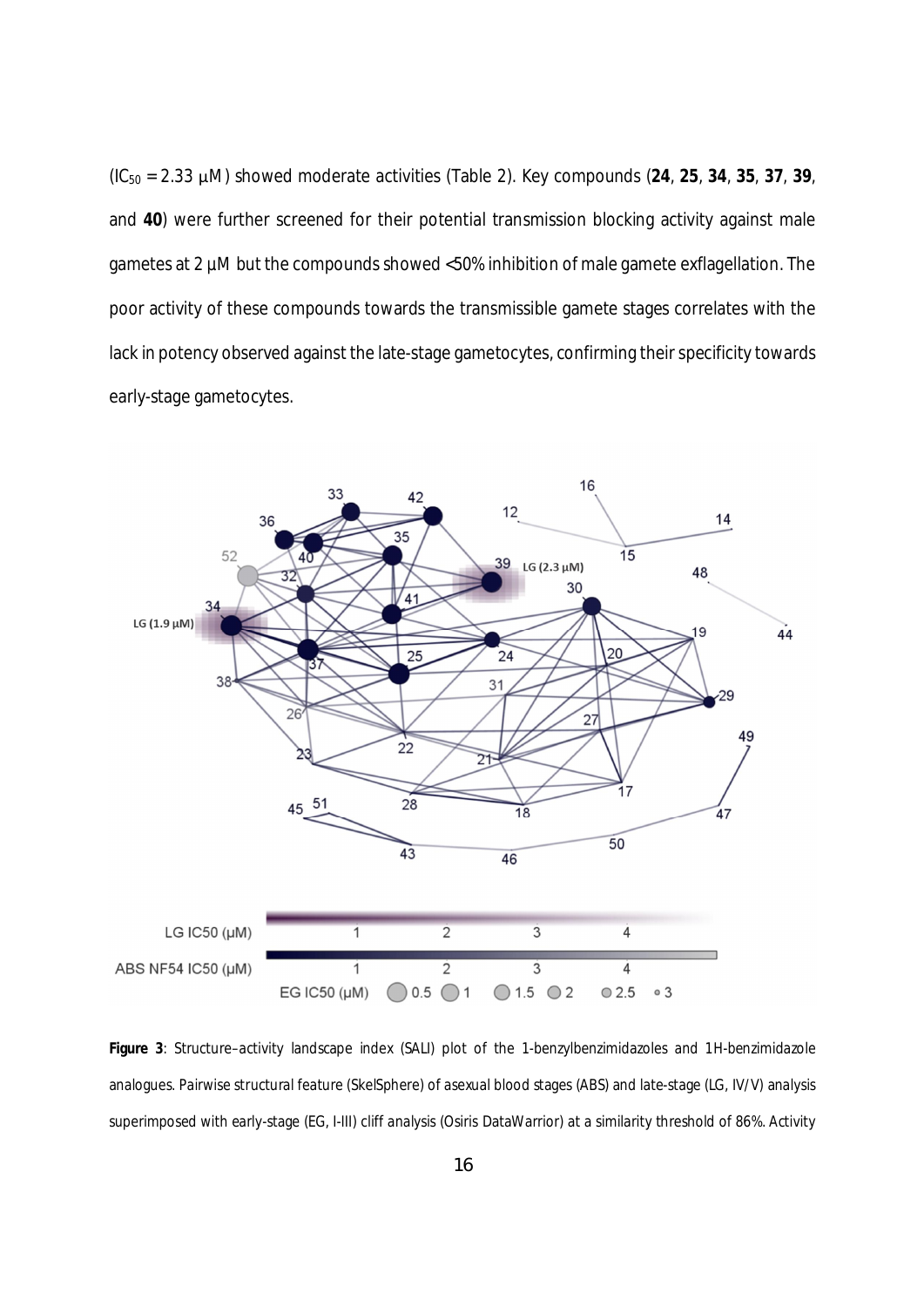inclusions include hit  $IC_{50}$  ( $µM$ ) of asexual blood stages (ABS), early- (EG) and late-stage (LG) gametocytes. Clusters indicate structurally related compounds, with compounds indicated as nodes, and structural connectivity indicated through the edges. Node size reflects IC<sub>50</sub> values against EG, node color and shadow (clouds) indicate activity ABS LG, respectively.

To summarize, Figure 3 depicts a structure-activity landscape evaluation showing a clear chemically distinct profile between the synthesized 1-benzylbenzimidazole (**17** – **42**, **52**) and 1*H*benzimidazole (**12** – **16** and **43** - **51**) analogues with respect to antiplasmodium activity. That is, the 1-benzylbenzimidazoles showing ABS and early-stage gametocyte dual-activities from both SAR 1 and SAR 2 clustered separately from the less active 1*H*-benzimidazoles. Within the 1 benzylbenzimidazole cluster, from SAR 1, compounds containing either the 3-((*N*,*N*diethylamino)methyl)-2-hydroxy aniline  $(R' = C, Table 1)$  or its 5-methyl congener  $(R' = D, Table 1)$ 1) Mannich bases derivatized with either 1-((4-trifluoromethyl)benzyl)benzimidazole (as in **24** and **25**) or the 1-(4-fluorobenzyl)benzimidazole (as in **29** and **30**) groups showed the most potent ABS and early stage gametocyte (EG) activity. Subsequent SAR 2 analogues (**32** – **42**) based on compound 25 maintained their respective ABS and EG dual-activities with  $IC_{50}$ 's < 1  $\mu$ M, as they clustered closely with **25** (Figure 3). Meanwhile, all other Mannich base side chains (that is, R' = A, B and E; Table 1) and analogues derived from the 1-(4-cyanobenzyl)benzimidazole scaffold constituted a less active cluster. Furthermore, Figure 3 also confirms the strong selectivity of the present benzimidazole compounds towards early-stage compared to late-stage gametocytes, with only two compounds (34 and 39) showing moderate late-stage gametocyte activity (IC<sub>50</sub>'s between 1-5 µM, Table 2).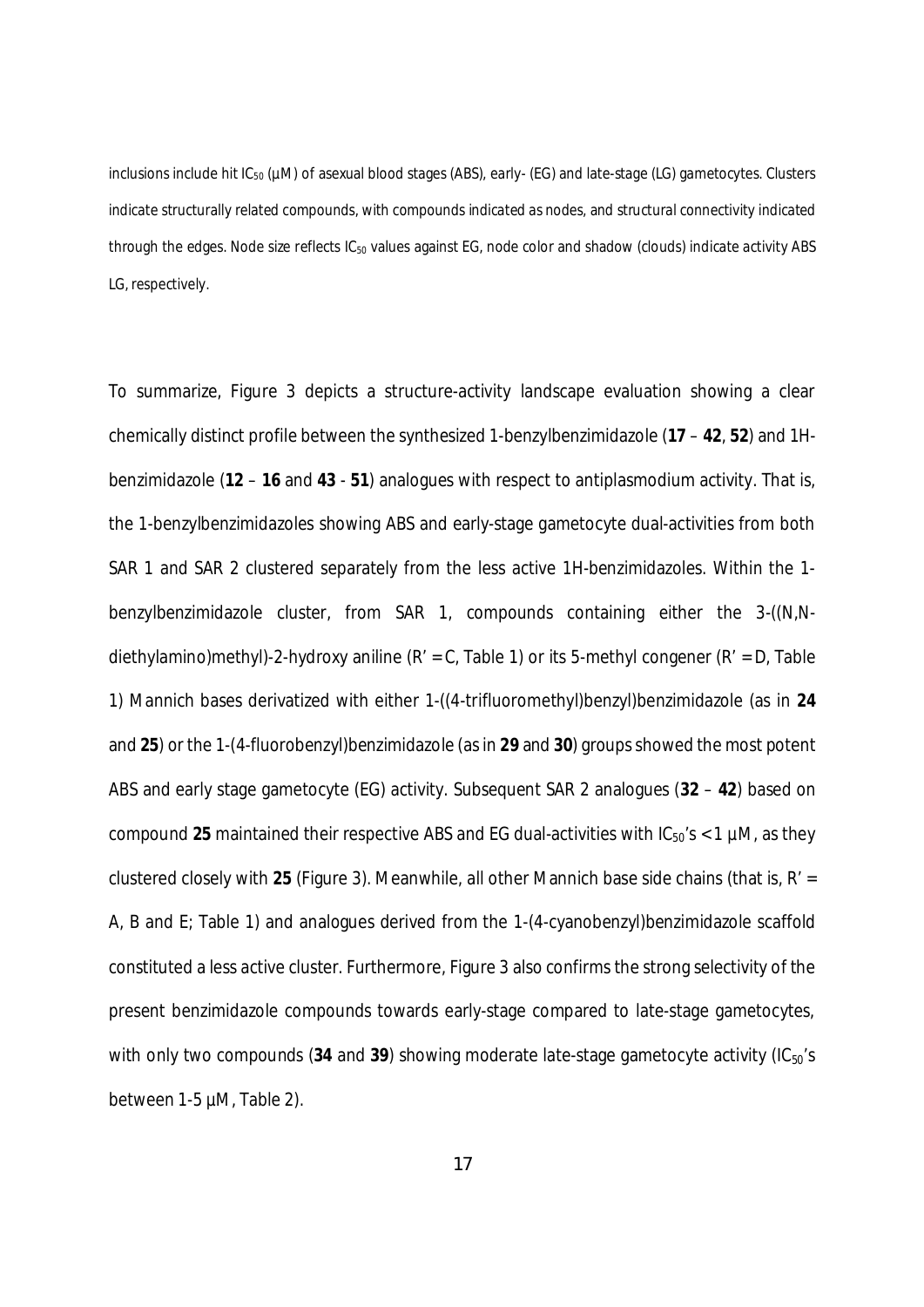**Cytotoxicity**: The toxicity of the synthesized compounds to mammalian cells was assessed against the Chinese hamster ovarian (CHO) cell line. The compounds were relatively non-cytotoxic, exhibiting acceptable selectivity indices (SI>10), except **39** (Tables 1 and 2). Meanwhile, representative compounds were evaluated for toxicity against the Caucasian hepatocellular carcinoma cells, HepG2 (Supplementary Information file 1, Table S1).

**Metabolic stability in liver microsomes and physicochemical properties**: Compounds **25**, **32**, and **33** were assessed for metabolic stability in mouse, rat, and human liver microsomes (MLM, RLM, and HLM, respectively). Compounds with >70% remaining after 30 minutes of incubation with liver microsomes were adjudged to be metabolically stable. The compounds showed speciesspecific metabolism with respect to rodents and humans (Table 3). The compounds were more stable in HLM than MLM and RLM. Compound **25** was, however, much more rapidly metabolized compared to **32** and **33**.

Metabolite identification studies on **25** in MLM revealed that it underwent two main metabolic processes involving oxidation of either the benzimidazole core or the phenol unit, and deethylation of the aminoalkylmethylene moiety (Figure 4A). Analyses of the relative proportions of the metabolites, however, revealed that the *N*-desethyl metabolite of **25** (the equivalent of **32**) is rapidly formed and hence a major contributor to the loss of **25** (Figure 4B), which is congruent to the metabolism of amodiaquine to its active metabolite, desethyl amodiaquine.<sup>25</sup> A substantial proportion of the oxidized metabolite (P+16) was formed, which is comparable to the P-12 metabolite, most likely formed after oxidation of the *N*-desethyl metabolite (P-28 [**32**]). Like desethyl amodiaquine, the antiplasmodium activity of 32 (IC<sub>50</sub> *PfNF54/K1* = 0.78/0.30  $\mu$ M, Table 2) has useful pharmacological significance. The low relative abundance of the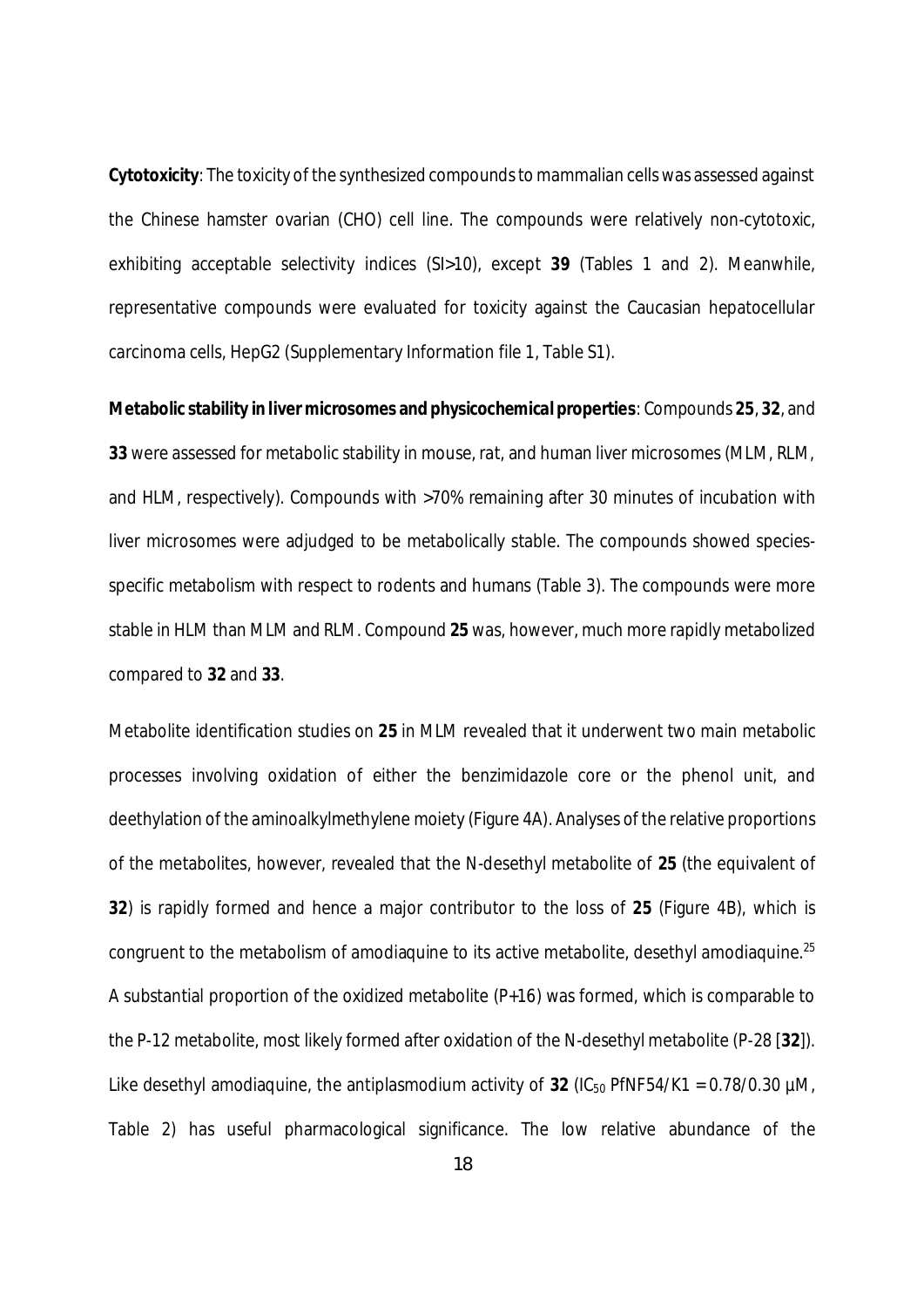dideethylation metabolite (P-56), formed either directly from the parent molecule or after further deethylation of P-28, suggests that its formation is not a rapid process (Figure 4B). However, it is noteworthy that this metabolite (P-56 [52, IC<sub>50</sub> PfNF54 = 5.47 µM], Table 2) was about six- and twenty-four-fold less active than the desethyl (P-28, **32**) and diethyl (**25**) congeners, respectively. Further, in contrast to rapid metabolism of the Mannich base side chain of **25** and **32**, the *N*-*t*-butyl moiety of **33** was stable to metabolism, thus only the oxidized metabolite was observed (Figure 4C).

|                                                                 |            | Metabolic stability       |     |                       |                 |  |
|-----------------------------------------------------------------|------------|---------------------------|-----|-----------------------|-----------------|--|
| Compound                                                        |            | (% remaining after 0.5 h) |     | $c$ LogP <sup>a</sup> | Solubility (µM) |  |
|                                                                 | <b>MLM</b> | <b>RLM</b><br><b>HLM</b>  |     |                       | pH6.5           |  |
| 25                                                              | $<$ 7      | $<$ 7                     | 36  | 7.0                   | $5$             |  |
| 32                                                              | 52         | 51                        | 98  | 6.0                   | 35              |  |
| 33                                                              | 62         | 41                        | 99  | 6.7                   | 50              |  |
| 35                                                              | 73         | 66                        | 94  | 6.3                   | 12              |  |
| 36                                                              | 36         | 9                         | 81  | 7.0                   | $<$ 5           |  |
| 39                                                              | 93         | 77                        | 99  | 6.2                   | 16              |  |
| 40                                                              | >99        | 89                        | 90  | 7.0                   | &5              |  |
| 41                                                              | 86         | 98                        | >99 | 6.6                   | $<$ 5           |  |
| 42                                                              | 94         | 94                        | 89  | 7.3                   | $5$             |  |
| 44                                                              | 97         | 98                        | 93  | 3.9                   | 200             |  |
| 48                                                              | 98         | >99                       | >99 | 4.2                   | 12              |  |
| <sup>a</sup> Predicted from ChemDraw Professional, version 19.0 |            |                           |     |                       |                 |  |

**Table 3**: *In vitro* microsomal stability and physicochemical properties of selected analogues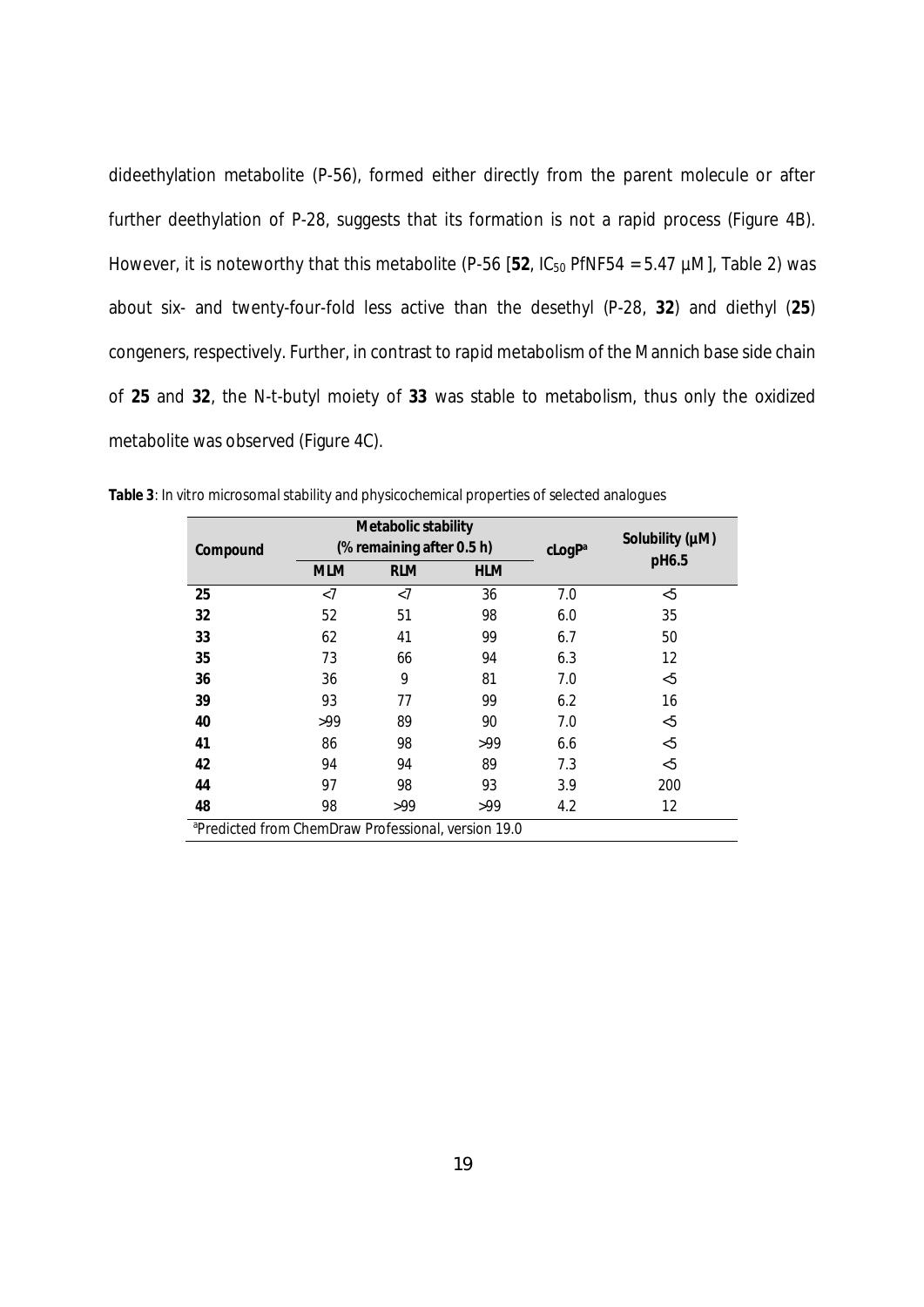



**A.**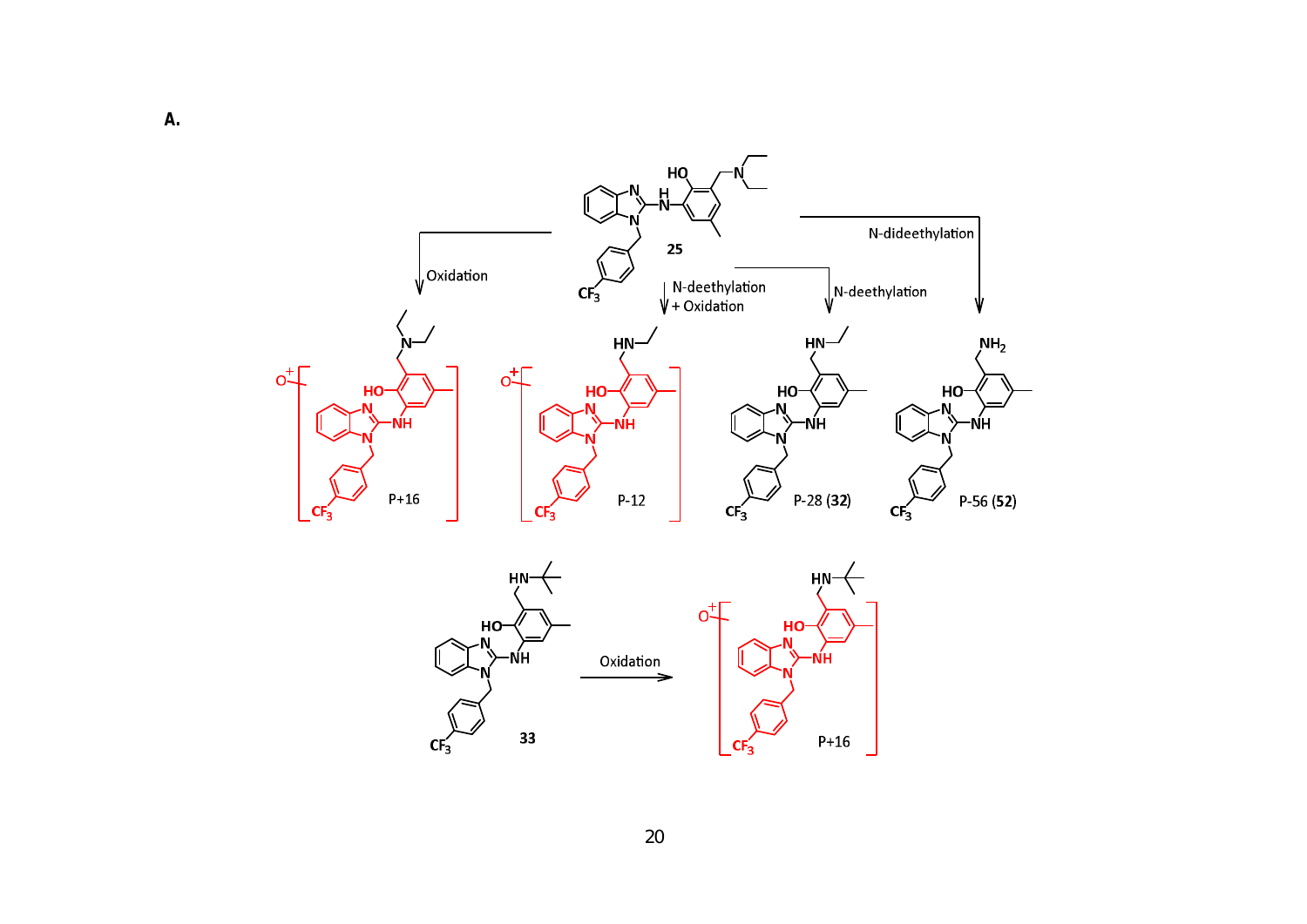

**Figure 4**: A) Identified metabolites from the metabolism of the parent (P) compounds **25** and **33** in mouse liver microsomes (MLM); B) An XIC plot showing the relative abundances of the identified metabolites from **25**; C) An XIC plot showing the relative abundance of **33** and its only metabolite (P+16) in MLM.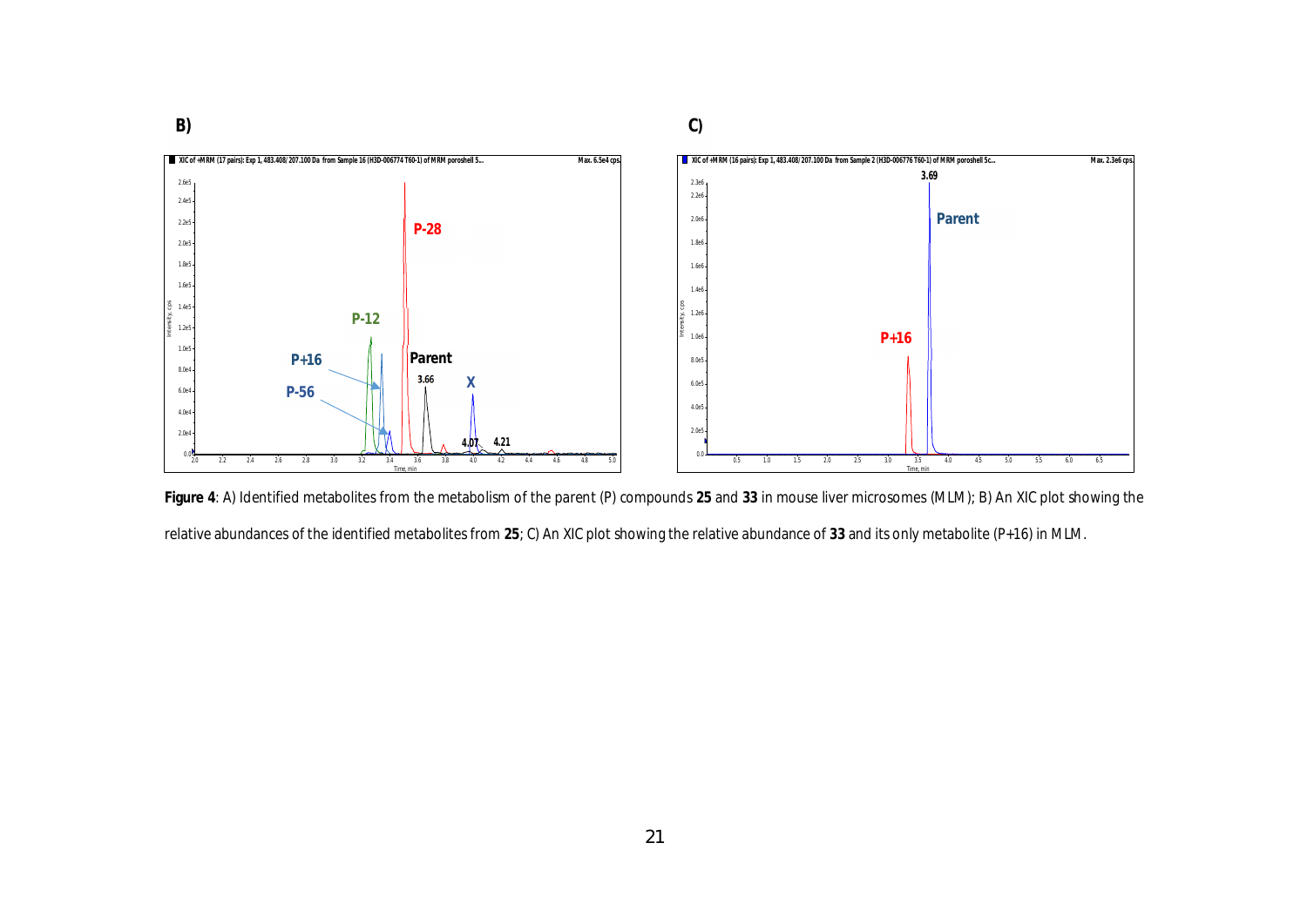From Figure 4, selected compounds were assessed for further metabolic stability studies in MLM, RLM and HLM with the aim to investigate and mitigate the formation of the oxidized metabolite (P+16). The compounds were selected based on the hypothesis that the oxidation arose from hydroxylation of either the benzene unit of the benzimidazole core or the methyl group on the phenol unit. In this regard, all the selected compounds showed improved stability in liver microsomes in all the three species compared to the parent compounds (**32** and **33**, [Table 3]). That is, fluoro substitution on the benzimidazole core (as in **39** and **40**) resulted in higher stability than the replacement of the methyl group on the phenol unit with a chloro group (as in **35** and **36**). Further, substitutions at both sites, as in compounds **41** and **42**, afforded the most metabolically stable analogues. The results suggest that oxidation on the benzimidazole core is more detrimental to stability in liver microsomes than on the phenol unit. However, from the results of **44** and **48**, which lack the benzyl moiety on the benzimidazole core, it is apparent that the presence of the benzyl group makes the benzimidazole core scaffold more susceptible to metabolism *via* oxidation. In this regard, the possibility of the oxidation happening at the benzylic position rather than on the benzimidazole core cannot be overlooked.

Compounds selected for microsomal metabolic stability studies were also profiled for aqueous solubility at a pH of 6.5 (Table 3). As expected, fluorination of the benzimidazole core scaffold and substitution of the 5'-methyl group with the chloro group on the phenol moiety led to poor aqueous solubility. Compound **44**, which lacks the benzyl and fluoro groups on the benzimidazole core, was highly soluble (200 µM) compared to **41** (<5 µM) and **48** (12 µM), thus highlighting the expected negative contributions of these groups to solubility.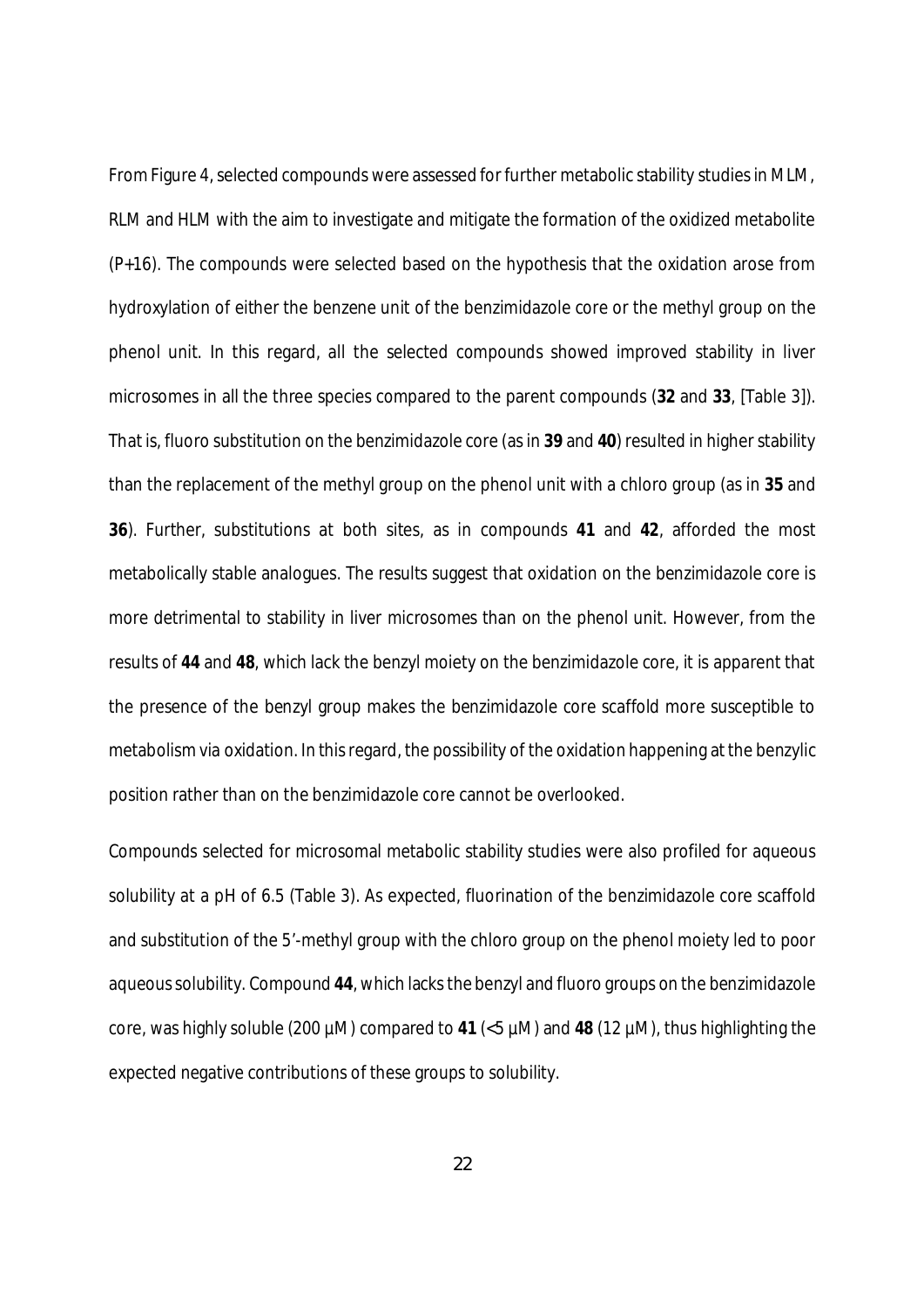*In vivo* **efficacy studies**: Six compounds with good antiplasmodium activity and MLM stability were evaluated for *in vivo* efficacy in a *P. berghei*-infected NMRI mouse model (Table 4). Compounds were dosed orally at 4×50 mg/kg. Parasitemia reduction was expressed as a percentage relative to the control. The only exception was compound **41**, which achieved an encouraging parasitemia reduction of 98%. Interestingly, no apparent correlation could be deduced between the observed *in vivo* efficacy results and the *in vitro* ABS activity, hepatic microsomal stability, and solubility of the test compounds (Table 4).

**Table 4**: *In vivo* antimalarial efficacy after 1 oral dose of 50mg/kg on four consecutive days in *P. berghei-*infected mice

| Compound                           | $PfNF54$ , IC <sub>50</sub><br>$\mu$ M | MLM, (%) | Solubility,<br>pH6.5 (µM) | % Activity |  |  |
|------------------------------------|----------------------------------------|----------|---------------------------|------------|--|--|
| 33                                 | 0.40                                   | 62       | 50                        | <40        |  |  |
| 35                                 | 0.28                                   | 73       | 12                        | <40        |  |  |
| 41                                 | 0.19                                   | 85       | < 5                       | 98         |  |  |
| 42                                 | 0.19                                   | 94       | < 5                       | <40        |  |  |
| 44                                 | 0.30                                   | 97       | 200                       | <40        |  |  |
| 48                                 | 0.25                                   | 98       | 12                        | <40        |  |  |
| Chloroquine <sup>a</sup>           |                                        |          |                           | 99.9       |  |  |
| <sup>a</sup> oral dose, 4×30 mg/kg |                                        |          |                           |            |  |  |

**Pharmacokinetics studies**: To ascertain the possible underlying reasons for the lack of *in vivo* efficacy, such as drug absorption, permeation and exposure-related shortfalls, pharmacokinetics studies were carried out in healthy Balb/c mice using two representative compounds, **41** and **48** (Table 5). A higher oral exposure was measured for **41** as compared to **48** (Figure 5)**.** Given that the antiplasmodium activity is comparable between the two compounds, this difference in exposure could explain the lower efficacy of **48**. The clearance of **41** is also markedly lower than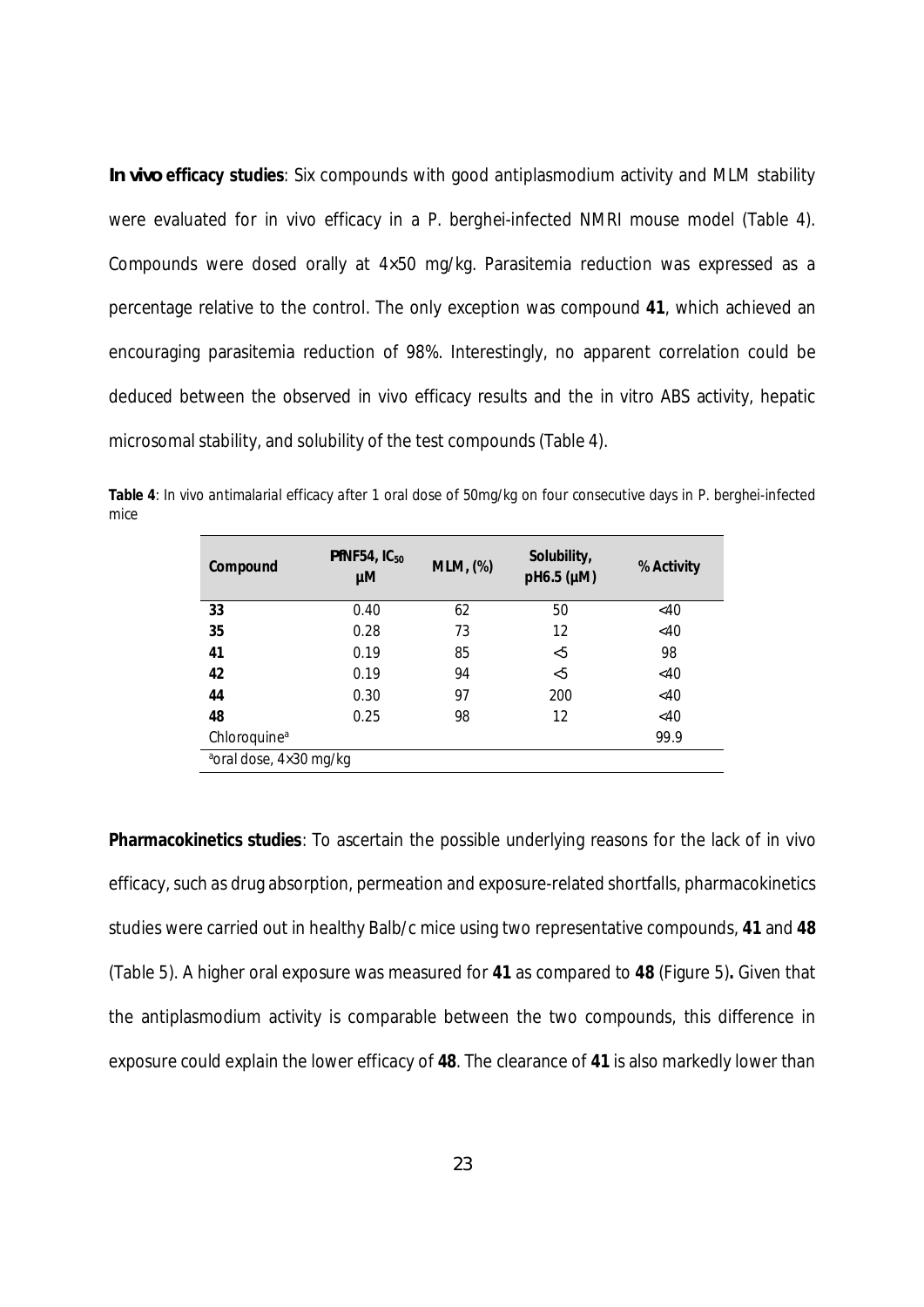the clearance of **48** with the latter clearance being higher than hepatic blood flow. This suggests extrahepatic routes of clearance or the involvement of active transporters in the clearance of **48**.

|                                       | 41   |     | 48        |       |  |  |
|---------------------------------------|------|-----|-----------|-------|--|--|
| Route                                 | i.v  | p.o | i.v       | p.o   |  |  |
| Nominal Dose (mg/kg)                  | 3    | 10  | 3         | 10    |  |  |
| $C_{\text{max}}(\mu M)$               |      | 0.4 |           | 0.026 |  |  |
| $T_{\text{max}}$ (h)                  |      | 2.8 |           | 0.7   |  |  |
| $t_{1/2}$ terminal (h)                | 6.3  | 8.3 | <b>ND</b> | ND.   |  |  |
| Clearance CL <sub>b</sub> (mL/min/kg) | 12.6 |     | 151       |       |  |  |
| $V_d$ (L/kg)                          | 6.9  |     | 96        |       |  |  |
| $V_{ss}$ (L/kg)                       | 5.8  |     | 58        |       |  |  |
| $AUC_{0-t}$ (min $\cdot \mu$ mol/L)   | 443  | 321 | 65        | 11    |  |  |
| $F(\%)$                               |      | 24  |           | 5     |  |  |
| Blank spaces = not determined         |      |     |           |       |  |  |

**Table 5**: Intravenous (i.v) and oral (p.o) mouse pharmacokinetics parameters for **41** and **48**



**Figure 5**: Pharmacokinetics profile of **41** and **48** following oral administration. Each data point represents the mean from 3 mice with error bars indicating the standard deviation.

**Permeability studies:** To further investigate the contribution of physicochemical parameters to the pharmacokinetics profiles of the compounds the permeability of model compounds **35** and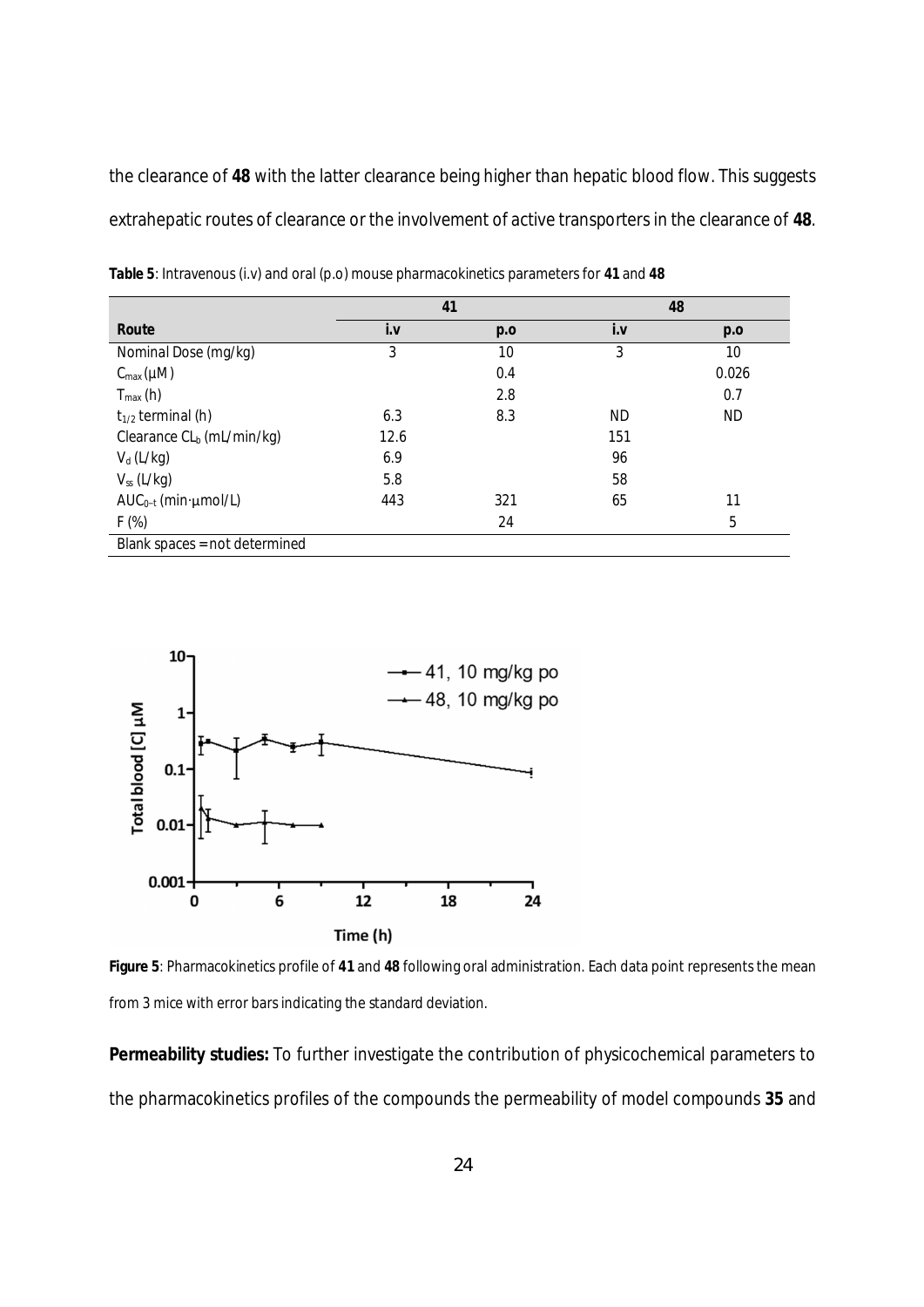**44** was investigated using the parallel artificial membrane assay (PAMPA, Table 6). It was not possible to get reproducible data for the same compounds for which pharmacokinetic studies had been performed due to their poor solubility under the assay conditions.

| Compound | Permeability (LogP <sub>app</sub> ) |
|----------|-------------------------------------|
| 35       | $-5.1$                              |
| 44       | $-6.2$                              |

**Table 6**: *In vitro* permeability studies for **35** and **44**

As expected from the cLogP data (Table 3), **35** was more permeable than **44,** with the two compounds falling into the moderate and low permeability classes, respectively. Improved permeability is associated with better passive permeability through the body and with a reduced contribution by active transport processes to both absorption and clearance.<sup>26,27</sup> If the same trends hold across the series, **48** would be expected to be less permeable than **41** and thus more prone to active transport contributions to its clearance, thus explaining lower exposure.

**Mechanistic studies**: Antimalarial benzimidazole derivatives have recently been shown to inhibit hemozoin formation.16,28,29 Thus, inhibition of hemozoin formation as a potential mode of action of the synthesized analogues in ABS parasites was first evaluated *in vitro* by investigating their ability to inhibit the formation of  $\beta$ -hematin, the synthetic equivalent of hemozoin, in a cell-free assay. Most compounds passed a discriminatory cut-off of  $\beta$ -hematin inhibition activity ( $\beta$ HIA) at  $IC_{50}$  <100 µM and were therefore classified as good inhibitors of B-hematin formation (Supplementary Information Table S1).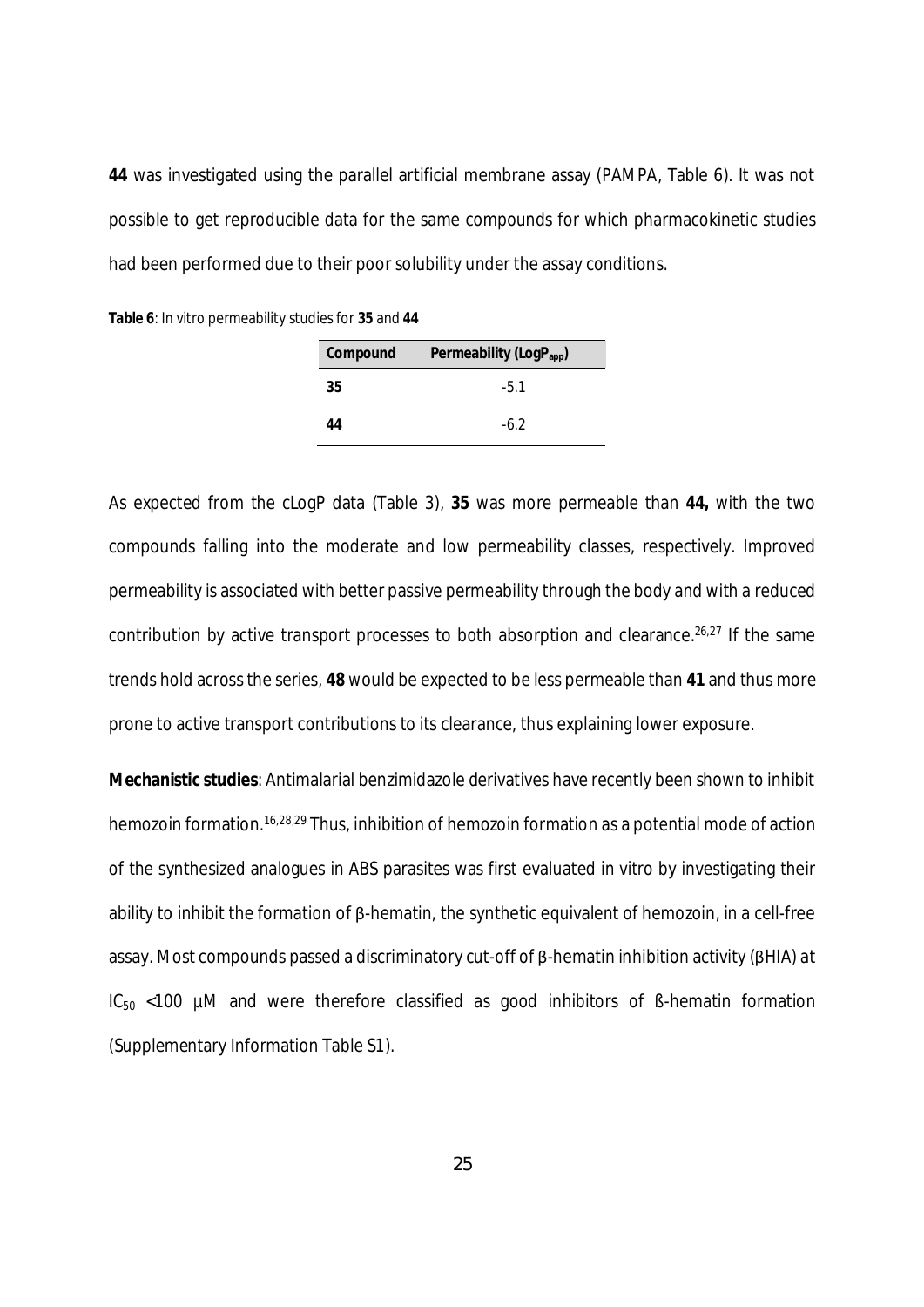To validate the above, a cellular heme fractionation assay was further carried out to determine if these compounds are true inhibitors of hemozoin formation. In this regard, four compounds, **35**, **41**, **44** and **48**, having ɴHIA IC50 values of 33.31, 18.14, 12.71 and 7.15 ʅM, respectively, compared to amodiaquine (IC<sub>50</sub>  $\beta$ HIA = 13.16  $\mu$ M), were chosen for investigation in this assay, which measures the free heme and hemozoin levels when synchronized ring-stage parasites are treated with increasing concentrations of the compounds. For true inhibitors of hemozoin formation, a dose-dependent increase in free heme is observed with a concomitant decrease in hemozoin.<sup>30</sup> From Figure 6, compounds **44** and **48** were identified as bona fide hemozoin inhibitors. However, 35 and 41, despite their ability to inhibit  $\beta$ -hematin in the cell-free assay, showed no significant concentration-dependent effect on the heme and hemozoin levels in the cellular fractionation assay (Figure 6).

Taken together, the results suggest hemozoin inhibition as one of the mechanisms by which **44** and **48** act. However, inhibition of hemozoin formation is not the sole mode of action of the current compounds since **35** and **41** do not directly act on this pathway.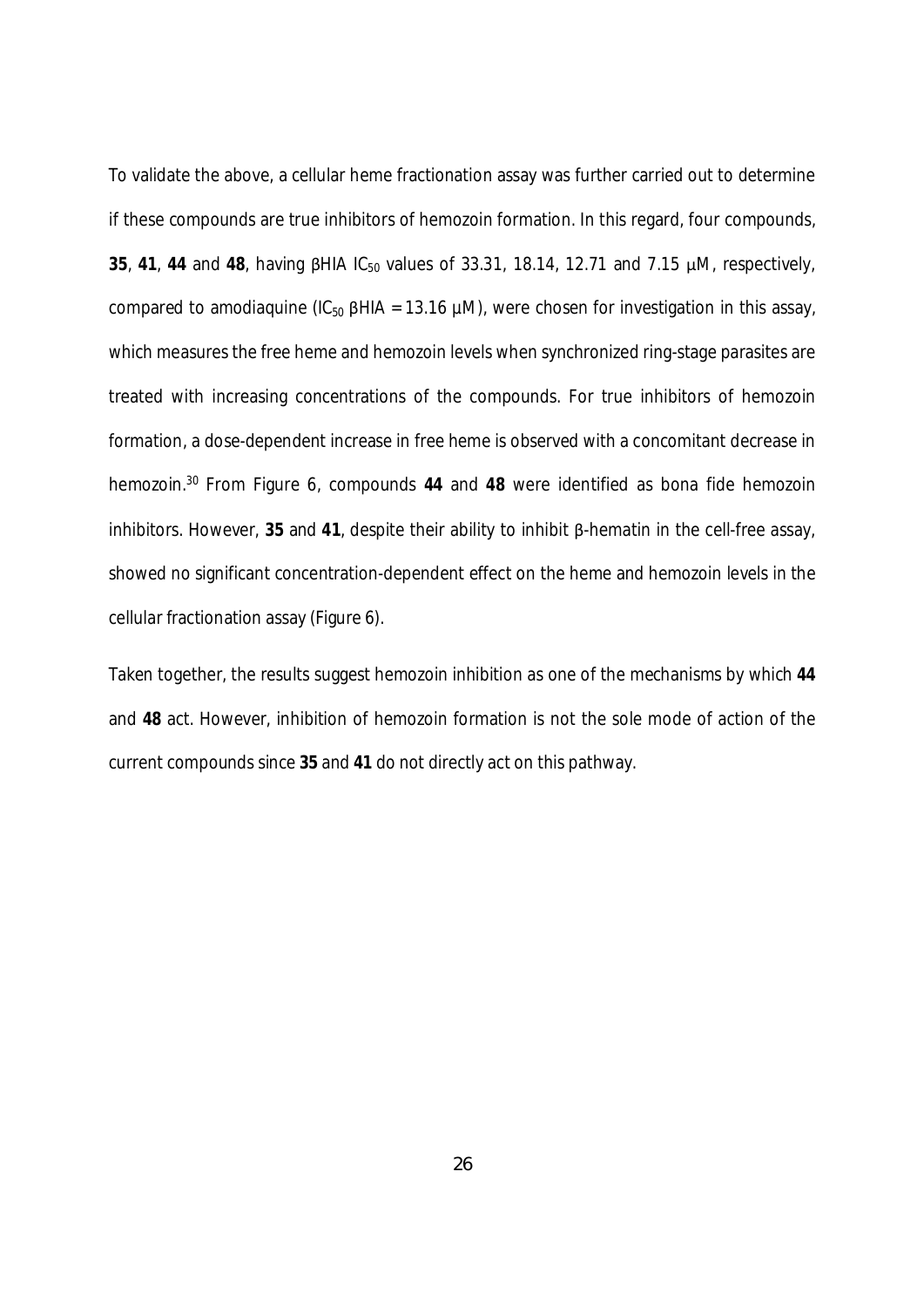

**Figure 6**: Heme species in synchronized control and drug treated *Pf*NF54 parasites. Plots A and B represent free heme and hemozoin, respectively, represented in terms of iron (Fe) measured in fg/cell. Asterisks indicate statistical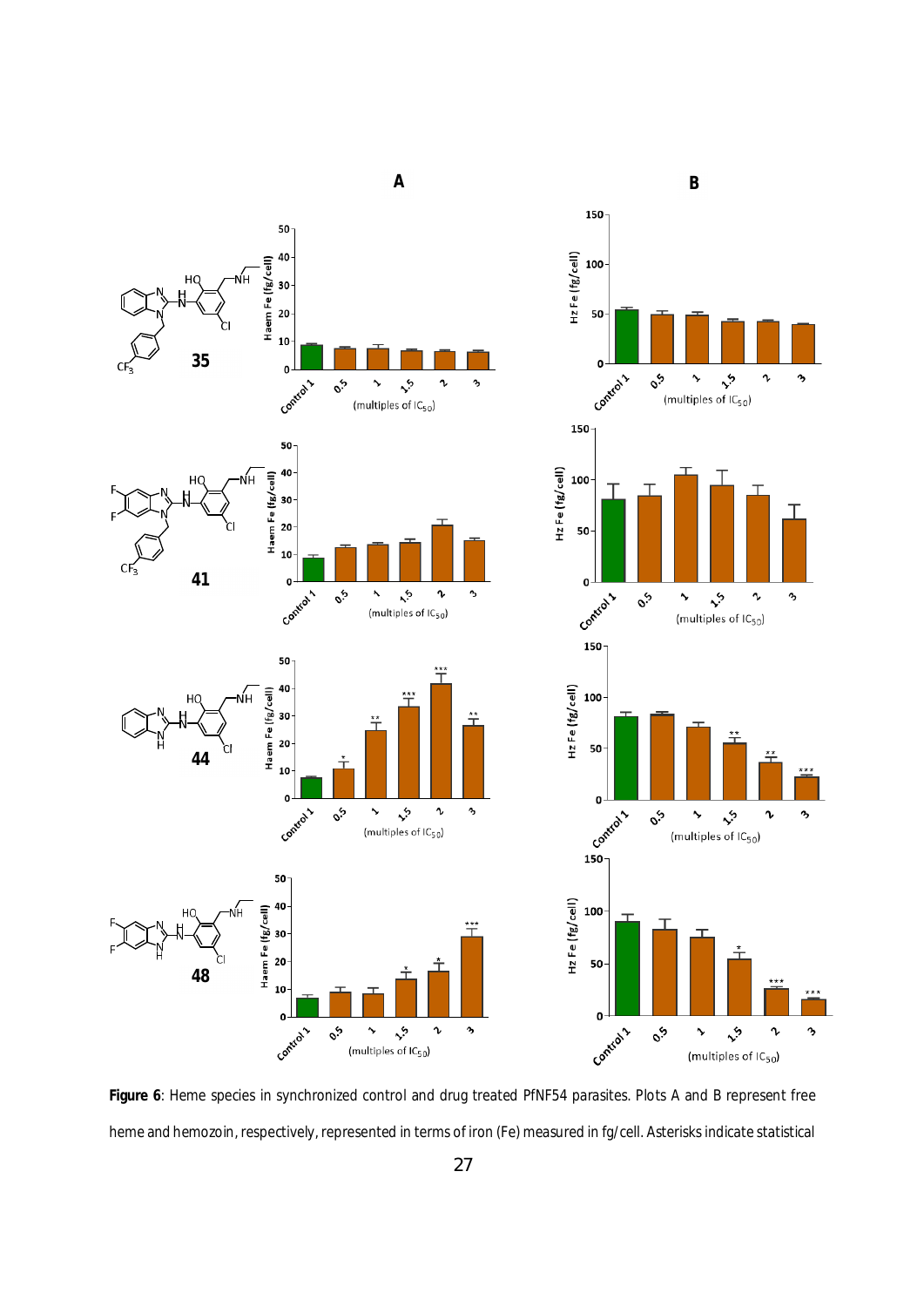significance relative to the control, where  $p$ < 0.05 (\*),  $p$ < 0.01 (\*\*), and  $p$ < 0.001 (\*\*\*) [Supplementary information file 1, Figures S2 – S5].

In further mechanistic studies, compounds **41** and **44** were investigated for the potential to inhibit microtubule formation in *P. falciparum* ABS and early-stage gametocytes, with colchicine as positive control (Figure 7). This was prompted by knowledge of anthelminthic benzimidazole drugs, which bind to the colchicine site and inhibit microtubule assembly between  $\alpha$  and  $\beta$ tubulin, through interacting with the  $\beta$ -tubulin subunit.<sup>31,32</sup> Microtubules are present during all ABS, and in gametocytes, microtubules play key roles in the morphological changes associated with parasite development from stage I-IV, but disassembles in stage V.<sup>33</sup> For this reason, these cytoskeletal proteins have long been known as a potential drug target for malaria treatment although not extensively explored.<sup>32-35</sup> This further prompted us to investigate inhibition of microtubule formation as a potential contributing mechanism.

Live cell confocal microscopy of treated ABS parasites and early-stage gametocytes stained with Tubulin Tracker showed a marked decrease in tubulin density in ABS parasite stages (Figure 7A and B, Supplementary Information file 1, Figures S6 and S7), similar to that observed for colchicine, indicating that the compounds are able to inhibit tubulin polymerization. Interestingly, colchicine inhibited microtubule polymerization from stage I gametocyte development, with **41** and **44** treatment only showing little or no apparent decrease in Tubulin Tracker® signal intensity in stage I gametocytes compared to untreated parasites. However, all three compounds decreased tubulin formation from stage II and III gametocytes, amongst which, **41** showed the most significant decrease in Tubulin Tracker® intensity, with signal only limited to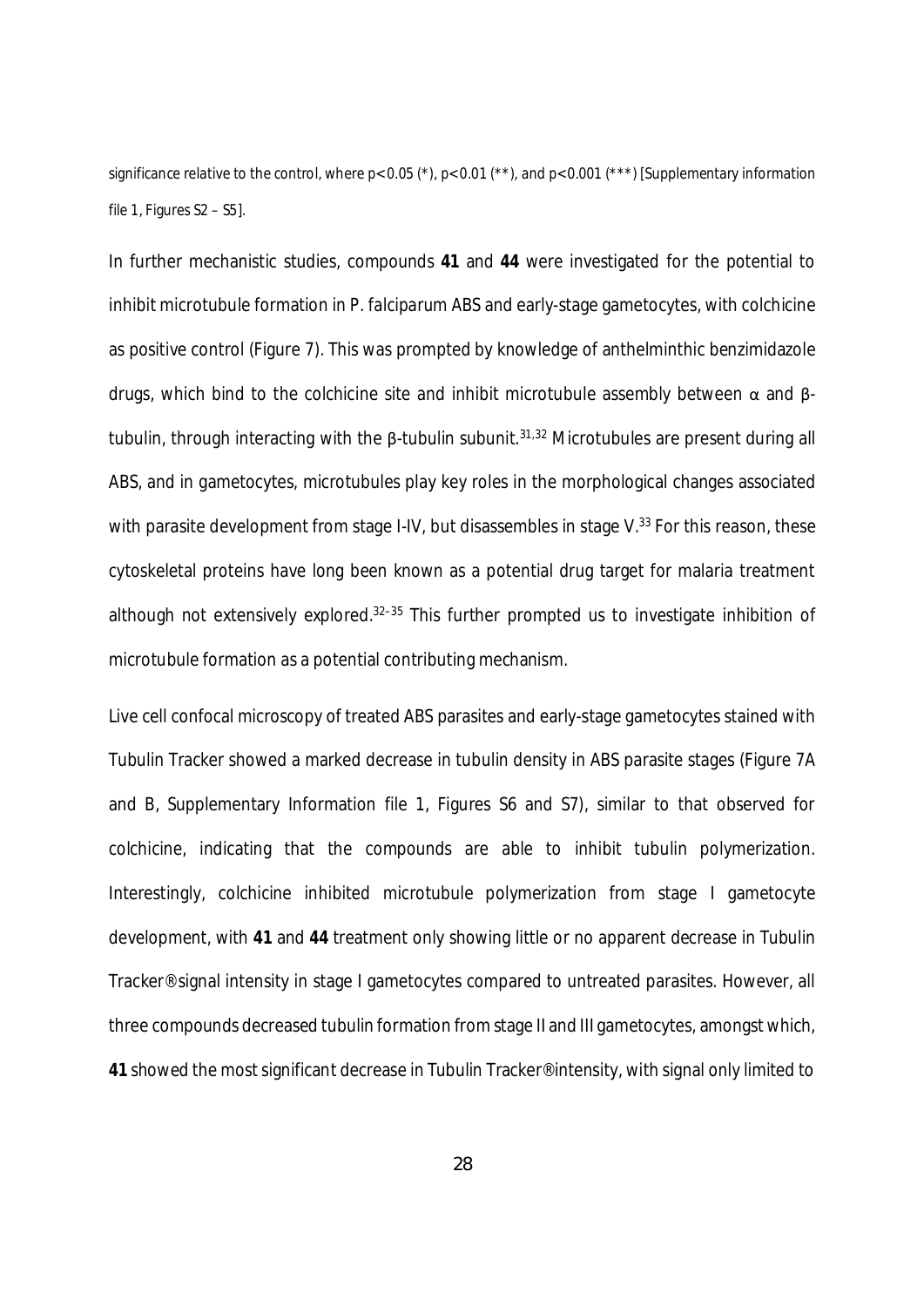the periphery of the parasite (Figure 7B). Between **41** and **44**, these results support the high *in vitro* early-stage gametocytocidal activity (Tables 1 and 2) of the 1-benzylbenzimidazole series.



**Figure 7**: Inhibition of microtubule formation in asexual trophozoites (A) and stage I-III gametocytes (B). Live cell confocal imaging of asexual trophozoites and early-stage gametocytes (20% stage I/ 60% stage II/20% stage III) labelled with Tubulin Tracker® (TT, green) and Hoescht 3324 nuclear stain (blue). Brightfield images are shown on right side of each image. UT = Untreated. Scale represents 5  $\mu$ m.

Although potent microtubule destabilizers, colchicine ( $IC_{50}$  = 10  $\mu$ M) and colchicine-site binders, such as albendazole (IC<sub>50</sub> = 30 µM), mebendazole (IC<sub>50</sub> = 200 µM), and nocodazole (IC<sub>50</sub> = 17 µM), are less active against *P. falciparum* ABS and show low therapeutic indices (0.001 - 0.01) relative to mammalian cells.<sup>34</sup> The poor antiplasmodium activity of these benzimidazole drugs is due to poor binding to β-tubulin (the presence of Met rather than Val or Ile in *P. falciparum* β-tubulin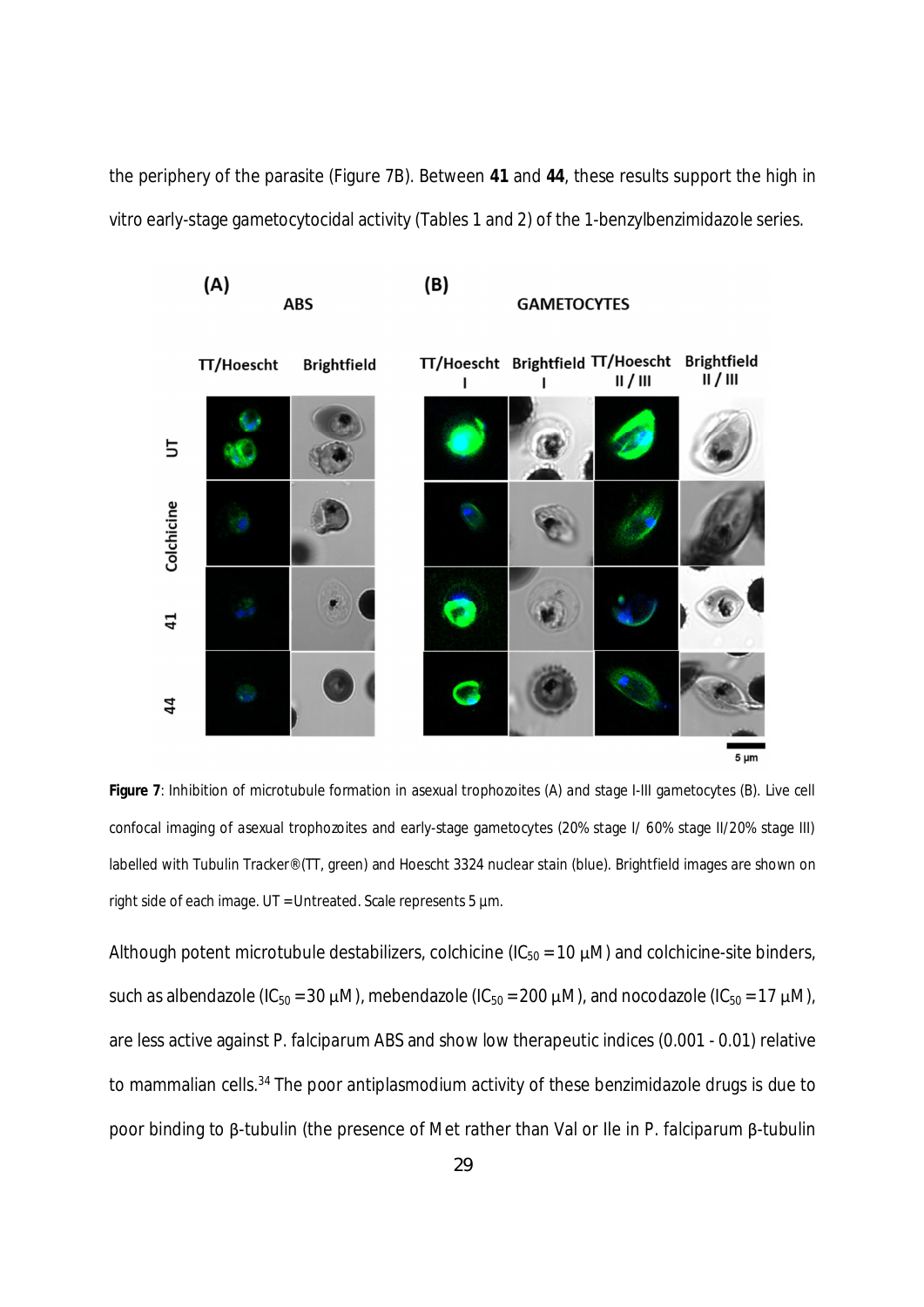position 316).<sup>32</sup> Further, *P. falciparum* gametocytes are insensitive to colchicine,<sup>36</sup> although in *P. yoelii nigeriensis* gametocytes, colchicine was shown to inhibit the polymerization of cytoplasmicaxonemal- and intranuclear mitotic-microtubules, but male and female gametocytes remained unchanged at inhibitory concentrations of the drug.<sup>37</sup> On the contrary, however, coupled with microtubule activity (Figure 7), the benzimidazoles presented here show potent ABS activity (Tables 1 and 2) and the 1-benzylbenzimidazole series exhibit activity as low as  $IC_{50} = 56$  nM (compound **34**) against stage II/III gametocytes, with good selectivity margins (SI >10). Furthermore, the lack of microtubule inhibition in stage I gametocytes by the present benzimidazoles contrary to colchicine (Figure 7B), and yet a significant microtubule activity in stage II/III gametocytes, clearly suggests that the former affect gametocyte microtubule structures in a different manner to colchicine, halting polymerization and/or decreasing tubulin population, possibly by inducing microtubule catastrophe, from stage I gametocytogenesis onwards, which could arrest further development. In effect, it would be worth investigating in much more detail the inhibitory effects of the potent benzimidazoles presented here against ABS and early-stage gametocytes microtubules, bearing in mind that the functions of these cytoskeletal proteins are not only limited to their role in cell division. If the current benzimidazoles are bona fide inhibitors of microtubules, then the lack of late stage gametocytocidal activity could be related to disassembled microtubules, especially in stage V gametocytes.<sup>33</sup>

#### **CONCLUSION**

Novel benzimidazole analogues incorporating phenolic Mannich base side chains were synthesized and evaluated as potential antimalarial agents. Most of the analogues showed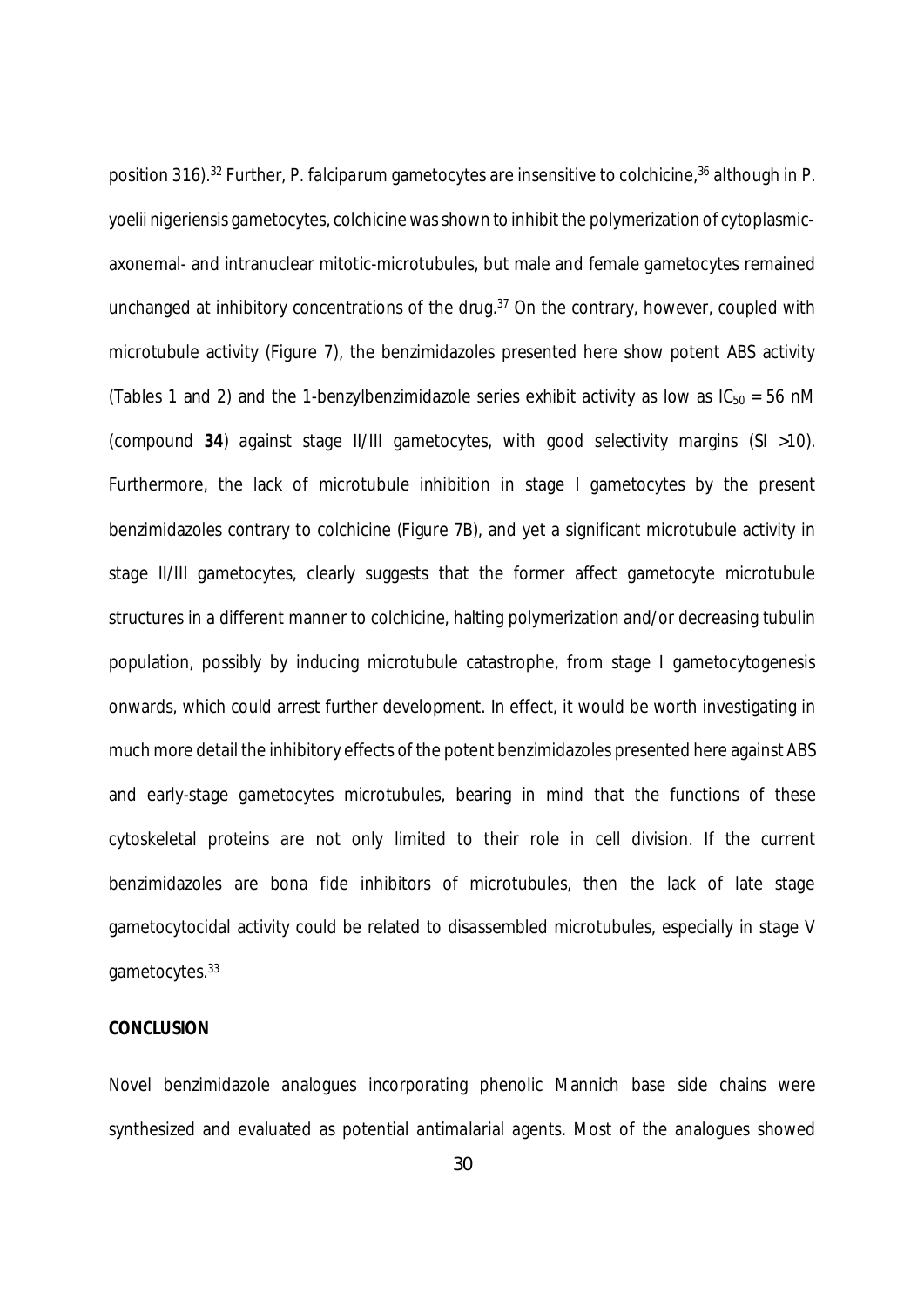antiplasmodium activity against the NF54 and K1 strains of *P. falciparum* with  $IC_{50}$  values <1  $\mu$ M, as well as acceptable selectivity margins with respect to cytotoxicity. The 1-benzylated benzimidazole analogues exhibited early-stage gametocytocidal activity with  $IC_{50}$  values <1 µM. One analogue (**41**) showed 98% activity in *P. berghei*-infected mice after 1 oral dose of 50 mg/kg on four consecutive days. The synthesized analogues showed inhibitory activity against hemozoin formation and microtubule polymerization (in trophozoites and early-stage II/III gametocytes). The strategy and plans for a future lead optimization campaign to improve potency, maintain favorable ADME-PK properties, limit cytotoxicity and improve efficacy will include SAR expansion around the benzimidazole scaffold, benzylic group, and the Mannich base side chain.

# **EXPERIMENTAL SECTION**

The starting reagents, 2-chloro benzimidazole, 1-(4-fluorobenzyl)-2-chlorobenzimidazole and the amino phenols, were purchased from commercial vendors. Unless otherwise stated, all solvents used were anhydrous. Reactions were monitored using aluminum silica pre-coated thin layer chromatography (TLC) plates (Silica gel 60 F<sub>254</sub> (Merck KGaA, Darmstadt, Germany)). TLC spots were visualized under ultraviolent light (UV) at 254 nm. <sup>1</sup>H-NMR and <sup>13</sup>C-NMR spectra were acquired on either a Bruker AV 400 ( $1H$  400.0,  $13C$  100.6 MHz) or Bruker Ascend™ 600 ( $1H$  600.0, <sup>13</sup>C 151 MHz) spectrometers. An Agilent LC-MS instrument comprising an Agilent 1260<sup>®</sup> Infinity Binary Pump, Agilent 1260<sup>®</sup> Infinity Diode Array Detector, Agilent 1290<sup>®</sup> Infinity Column Compartment, Agilent 1260<sup>®</sup> Infinity Autosampler, Agilent 6120<sup>®</sup> Quadrupole MS, and Peak Scientific® Genius 1050 Nitrogen Generator, and fitted with an X-bridge® (C18, 2.5 µm, 3.0 mm (ID) x 50 mm length) column maintained at either 35 or 40 °C was used to monitor the progress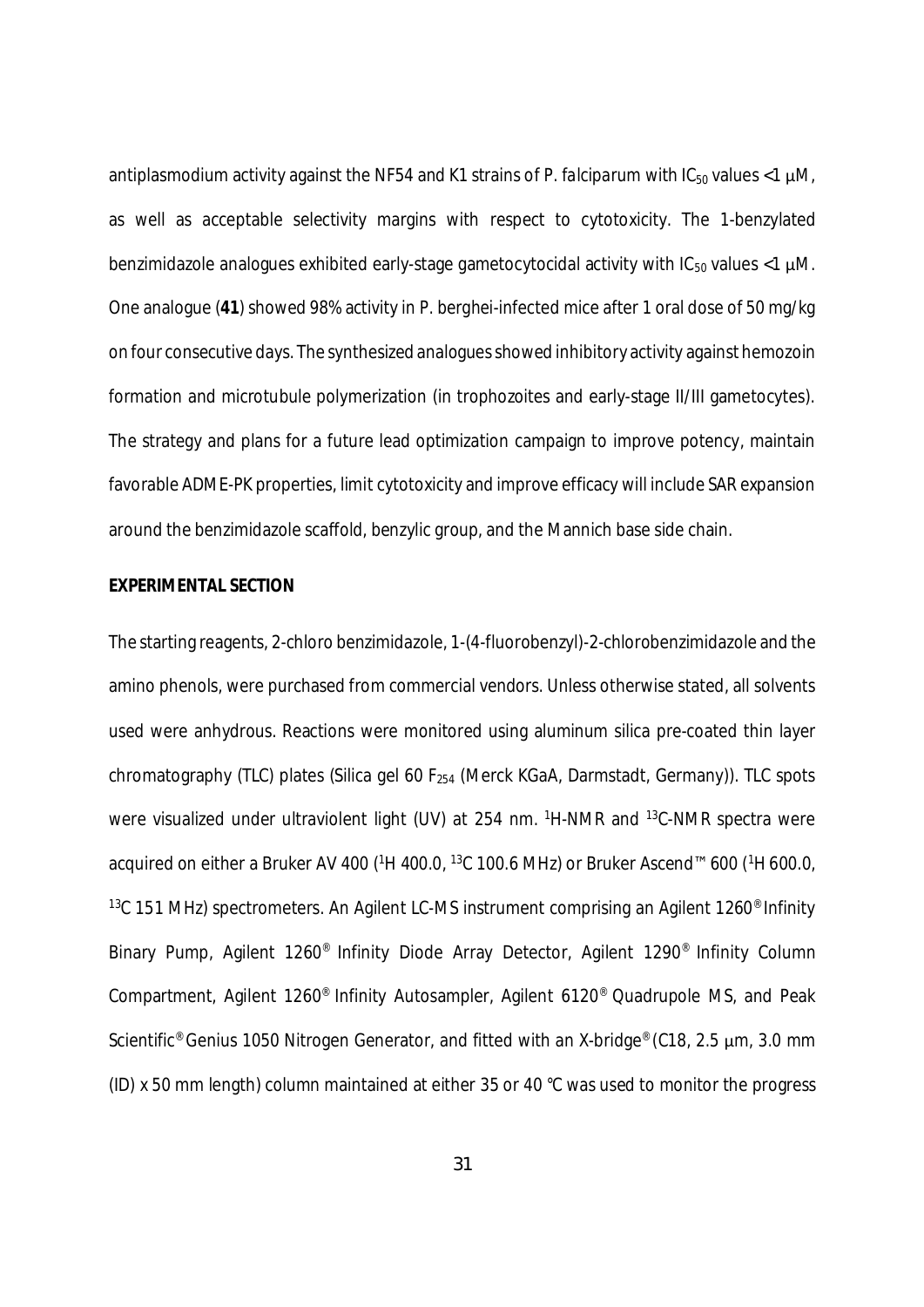of reactions including percent purity determinations. Target compounds were confirmed to have >95% purity.

**General synthetic procedure I (2 and 3)**: A mixture of 2-chloro-1*H*-benzimidazole (1 eq.) and the corresponding benzyl bromide (1.1 eq.) in acetonitrile were refluxed at 75  $\degree$ C in the presence of  $K_2CO_3$  (1.1 eq.) as base. Upon completion (TLC, 2 h), the reaction mixture was allowed to cool, diluted with DCM, filtered and the filtrate removed *in vacuo* to obtain a white amorphous solid residue. The residue was triturated with diethyl ether to remove unreacted benzyl bromide. The benzylated benzimidazole intermediates (**2** and **3**) were used for the next reaction without any further purification.

**General synthetic procedure II (5 and 6)**: A mixture of urea and the corresponding 1,2 benzenediamine in THF was irradiated at 130 °C under microwave conditions for 30 mins. The precipitate formed was triturated with diethyl ether and the amorphous solid (**5** or **6**) was used in the subsequent reaction without any further purification.

**General synthetic procedure III (7)**: Compound **7** was synthesized from**5** according to the general synthetic procedure I.

**General synthetic procedure IV (11a**-**m)**: A mixture of the corresponding hydroxyaniline (**8a**-**i**, 1.0 eq.) and acetic anhydride (1.5 eq.) in THF was heated at 60  $\degree$ C for 1 h. After completion of reaction (TLC and LCMS), solvent was removed under reduced pressure and residue was triturated with diethyl ether to obtained *N*-(hydroxyphenyl) acetamides (**9a**-**i**). The acetamides (1 eq.) were dissolved in EtOH (10 mL) and heated (80 <sup>o</sup>C) with *N*,*N*-diethylamine, *N*-ethylamine or *N*-*tert*-butylmine (1.5 eq) and formaldehyde (1.5 eq.) until completion (TLC, 2 h). The solvent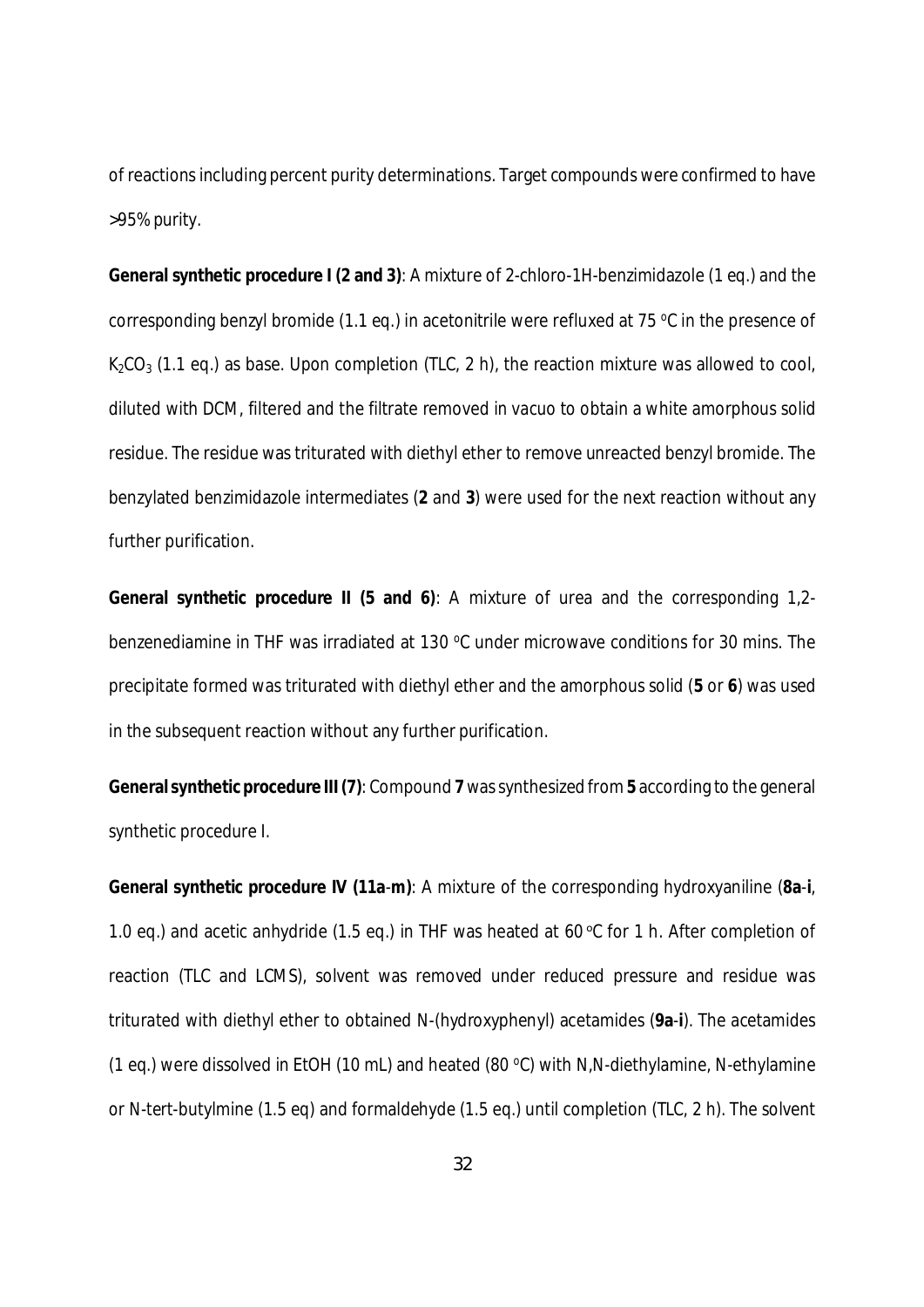was removed *in vacuo*. The residue was dissolved in DCM (20 mL) and acidified with 1M HCl (15 mL). The aqueous layer was separated through a separating funnel and basified with a saturated solution of NaOH to a pH of 8-10. This was followed by extraction of the target compound with DCM (2×20 mL). The combined organic phase was dried over anhydrous  $Na<sub>2</sub>SO<sub>4</sub>$ . After filtration, the solvent was removed under reduced pressure to obtain compounds **10a**-**m**. Compounds (2 mmol) were refluxed in 6N HCl (2 mL) at 100 °C for 2 h (TLC). Solvent was removed under reduced pressure. The residue was dissolved in EtOH (2×15 mL) and solvent was removed *in vacuo* to obtain the corresponding *N*-deacetylated Mannich base products **11a**-**m** (as HCl salt).

**General synthetic procedure V (12-51)**: A mixture of the corresponding benzimidazole (**1**-**7**) (1.0 eq.) in *n*-BuOH and the respective phenolic Mannich base (**11a**-**m**) (1.1 eq.) in *n*-BuOH was heated at 100 °C in the presence of excess  $KH_2PO_4$  as base. Upon completion (TLC, 8-16 h), the reaction mixture was allowed to cool, diluted with water and the solvent was removed under reduced pressure. The residue was dissolved in a mixture of DCM: MeOH 1:1 *v/v* and completely dried in the Genevac to remove all traces of *n-*BuOH. The target compounds (**12**-**51**) were obtained after flash column chromatography using mixtures of DCM and MeOH as mobile phase.

**2-(3-((***N***,***N***-diethylamino)methyl)-4-hydroxyanilino)-1***H***-benzo[***d***]imidazole (12)**: Brown viscous oil (82 mg, 41% yield); <sup>1</sup>H NMR (400 MHz, DMSO-*d*6) ɷ 7.69 (d, *J* = 2.7 Hz, 1H), 7.46 (dd, *J* = 3.2, 5.9 Hz, 2H), 7.35 (dd, *J* = 2.7, 8.7 Hz, 1H), 7.21 (dd, *J* = 3.2, 5.9 Hz, 2H), 7.13 (d, *J* = 8.6 Hz, 1H), 4.25 (s, 2H), 3.14 (q, *J* = 7.1 Hz, 4H), 1.31 (t, *J* = 7.1 Hz, 6H); <sup>13</sup>C NMR (101 MHz, DMSO-*d*6) ɷ 154.5, 148.3, 130.8 (2C), 127.9, 126.8, 125.6, 122.7 (2C), 117.1, 116.8, 111.8 (2C), 49.5, 46.0 (2C) and 8.3 (2C); LC-MS (ESI): *m/z* 311.1 [M+H]<sup>+</sup>; purity (LC-MS): 98%, t<sub>R</sub> = 0.38 min.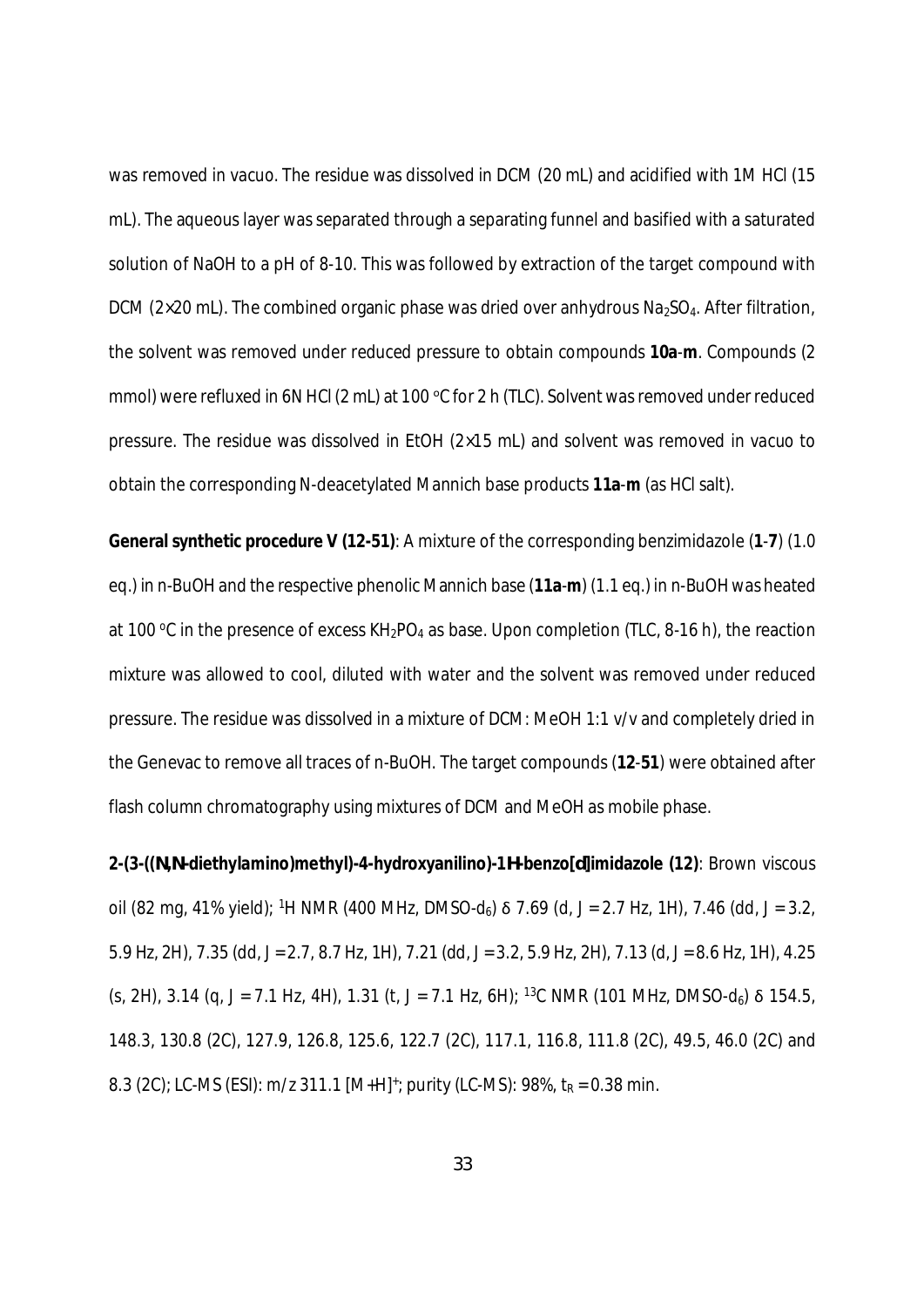**2-(4-((***N***,***N***-diethylamino)methyl)-3-hydroxyanilino)-1***H***-benzo[***d***]imidazole (13)**: Brown viscous oil (71 mg, 35% yield); <sup>1</sup>H NMR (600 MHz, MeOH-*d*4) ɷ 7.59 (br s, 2H), 7.46 (d, *J* = 8.1 Hz, 1H), 7.16 (dd, *J* = 3.1, 5.9 Hz, 2H), 6.91 (d, *J* = 2.1 Hz, 1H), 6.88 (dd, *J* = 2.2, 8.1 Hz, 1H), 4.31 (s, 2H), 3.26 (q, *J* = 7.2 Hz, 4H), 1.40 (t, *J* = 7.2 Hz, 6H); <sup>13</sup>C NMR (151 MHz, MeOH-*d*4) ɷ 159.2, 152.5, 142.2, 135.1 (2C), 123.4 (2C), 113.9 (2C), 112.3 (2C), 108.1 (2C), 52.5, 48.7 (2C) and 9.3 (2C); LC-MS (ESI): *m/z* 311.1 [M+H]<sup>+</sup>; purity (LC-MS): 98%,  $t_R$  = 0.33 min.

**2-(3-((***N***,***N***-diethylamino)methyl)-2-hydroxyanilino)-1***H***-benzo[***d***]imidazole (14)**: Brown semisolid (81 mg, 40% yield); <sup>1</sup>H NMR (600 MHz, MeOH-*d*4) ɷ 7.86 (dd, *J* = 1.5, 7.9 Hz, 1H), 7.28 (dd, *J* = 3.3, 6.6 Hz, 2H), 7.03 (dd, *J* = 3.3, 6.6 Hz, 2H), 6.77 (t, *J* = 7.7 Hz, 1H), 6.71 (dd, *J* = 1.5, 7.7 Hz, 1H), 3.84 (s, 2H), 2.68 (q, *J* = 7.1 Hz, 4H), 1.13 (t, *J* = 7.1 Hz, 6H); <sup>13</sup>C NMR (151 MHz, MeOH-*d*4) ɷ 153.0, 149.3, 129.2 (2C), 123.1 (2C), 122.8, 122.5 , 121.8 (2C), 119.5 (2C), 118.7, 57.7, 47.5 (2C) and 11.5 (2C); LC-MS (ESI):  $m/z$  311.1 [M+H]<sup>+</sup>; purity (LC-MS): 98%, R = 0.36 min.

**2-(3-((***N***,***N***-diethylamino)methyl)-2-hydroxy-5-methylanilino)-1***H***-benzo[***d***]imidazole (15)**: Yellow semi-solid (110 mg, 52% yield); <sup>1</sup>H NMR (600 MHz, MeOH-*d*4) ɷ 7.69 (d, *J* = 1.9 Hz, 1H), 7.29 (dd, *J* = 3.1, 5.8 Hz, 2H), 7.03 (dd, *J* = 3.1, 5.8 Hz, 2H), 6.52 (d, *J* = 1.9 Hz, 1H), 3.77 (s, 2H), 2.65 (q, *J* = 7.1 Hz, 4H), 2.27 (s, 3H), 1.12 (t, *J* = 7.1 Hz, 6H); <sup>13</sup>C NMR (151 MHz, MeOH-*d*4) ɷ 153.0, 146.6, 129.1 (2C), 128.8, 123.6 (2C), 122.6, 121.8 (3C), 119.2 (2C), 57.7, 47.5 (2C), 21.0 and11.6 (2C); LC-MS (ESI):  $m/z$  325.2 [M+H]<sup>+</sup>; purity (LC-MS): 98%, t<sub>R</sub> = 0.60 min.

**2-(3-((***N***,***N***-diethylamino)methyl)-2-hydroxy-6-methylanilino)-1***H***-benzo[***d***]imidazole (16)**: Brown viscous oil (106 mg, 50% yield); <sup>1</sup>H NMR (600 MHz, MeOH-*d*4) ɷ 7.18 (dd, *J* = 3.1, 5.8 Hz, 2H), 6.96 (dd, *J* = 3.1, 5.8 Hz, 2H), 6.90 (d, *J* = 7.7 Hz, 1H), 6.71 (d, *J* = 7.7 Hz, 1H), 3.84 (s, 2H), 2.69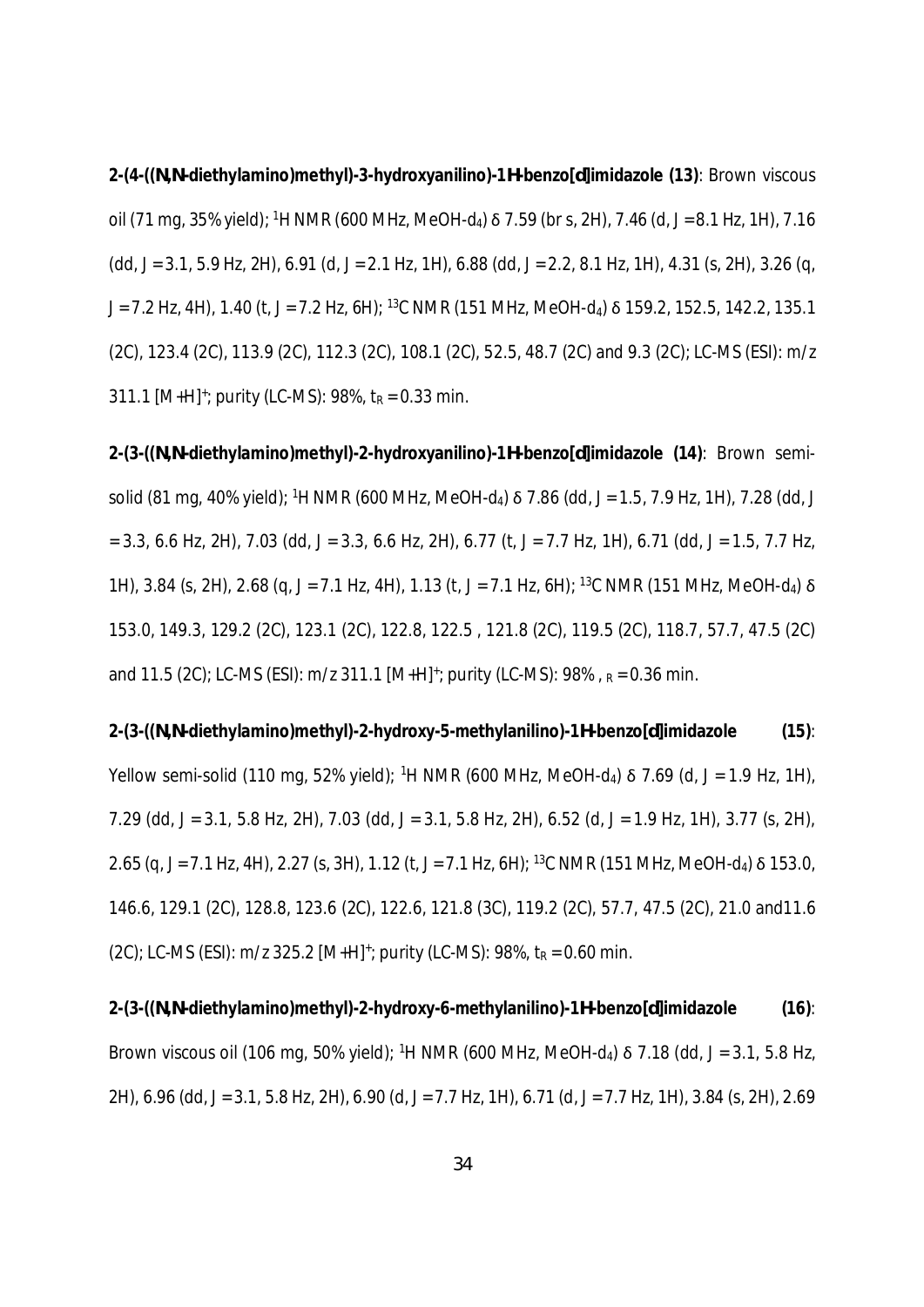(q, *J* = 7.1 Hz, 4H), 2.24 (s, 3H), 1.11 (t, *J* = 7.1 Hz, 6H); <sup>13</sup>C NMR (151 MHz, MeOH-*d*4) ɷ 155.7, 155.6, 138.5, 137.2, 127.8 (2C), 126.1, 121.6 (2C), 121.5, 121.4 (2C), 113.0, 57.2, 47.4 (2C), 18.2 and 11.3 (2C); LC-MS (ESI): *m/z* 325.2 [M+H]<sup>+</sup>; purity (LC-MS): 98%, t<sub>R</sub> = 0.34 min.

**1-(4-cyanobenzyl)-2-(3-((***N***,***N***-diethylamino)methyl)-4-hydroxyanilino)benzo[***d***]imidazole (17)**: Pink semi-solid (150 mg, 94% yield); <sup>1</sup>H NMR (600 MHz, MeOH-*d*4) ɷ 7.70 (d, *J* = 8.1 Hz, 2H), 7.63 (d, *J* = 2.6 Hz, 1H), 7.42-7.39 (m, 1H), 7.39-7.35 (m, 3H), 7.20-7.16 (m, 2H), 7.11 (td, *J* = 7.6, 1.0 Hz, 1H), 6.97 (d, *J* = 8.6 Hz, 1H), 5.60 (s, 2H), 4.32 (s, 2H), 2.66 (q, *J* = 7.2 Hz, 4H), 1.39 (t, *J* = 7.2 Hz, 6H); <sup>13</sup>C NMR (151 MHz, MeOH-*d*<sub>4</sub>) δ 155.0, 152.5, 142.8, 138.9, 134.2, 133.8 (2C), 132.2, 128.6 (2C), 127.6, 127.0, 123.9, 122.9, 119.4, 118.2, 117.4, 115.9, 112.7, 110.1, 52.5, 48.5 (2C), 46.4 and 9.1 (2C); LC-MS (ESI):  $m/z$  426.2 [M+H]<sup>+</sup>; purity (LC-MS): 98%, t<sub>R</sub> = 2.38 min.

**1-(4-cyanobenzyl)-2-(4-((***N***,***N***-diethylamino)methyl)-3-hydroxyanilino)benzo[***d***]imidazole (18)**: Brown semi-solid (87 mg, 55% yield); <sup>1</sup>H NMR (600 MHz, MeOH-*d*4) ɷ 7.63 (d, *J* = 8.2 Hz, 2H), 7.43- 7.39 (m, 1H), 7.26 (d, *J* = 7.8 Hz, 2H), 7.14-7.07 (m, 2H), 7.05-7.01 (m, 1H), 6.94-6.84 (m, 3H,, 5.49 (s, 2H), 3.73 (s, 2H), 2.63 (q, *J* = 7.1 Hz, 4H), 1.10 (t, *J* = 7.1 Hz, 6H); <sup>13</sup>C NMR (151 MHz, MeOH-*d*4) ɷ 160.0, 152.4, 143.7, 142.3, 134.9, 133.7 (2C), 131.6, 130.1, 128.5 (2C), 123.1, 122.0, 119.4, 117.9, 117.5, 112.4, 111.3, 109.6, 108.1, 57.1, 47.3 (2C), 46.3 and 11.6 (2C); LC-MS (ESI): *m/z* 426.2 [M+H]<sup>+</sup>; purity (LC-MS): 98%,  $t_R$  = 2.41 min.

**1-(4-cyanobenzyl)-2-(3-((***N***,***N***-diethylamino)methyl)-2-hydroxyanilino)benzo[***d***]imidazole (19)**: Brown semi-solid (119 mg, 75% yield); <sup>1</sup>H NMR (400 MHz, MeOH-*d*4) ɷ 7.74 (dd, *J* = 2.9, 6.5 Hz, 1H), 7.65 (d, *J* = 8.3 Hz, 2H), 7.44-7.40 (m, 1H), 7.36 (d, *J* = 8.3 Hz, 2H), 7.19-7.15 (m, 1H), 7.11 (td, *J* = 7.7, 1.3 Hz, 1H), 7.05 (td, *J* = 7.7, 1.3 Hz, 1H), 6.76-6.69 (m, 2H), 5.47 (s, 2H), 3.82 (s, 2H), 2.67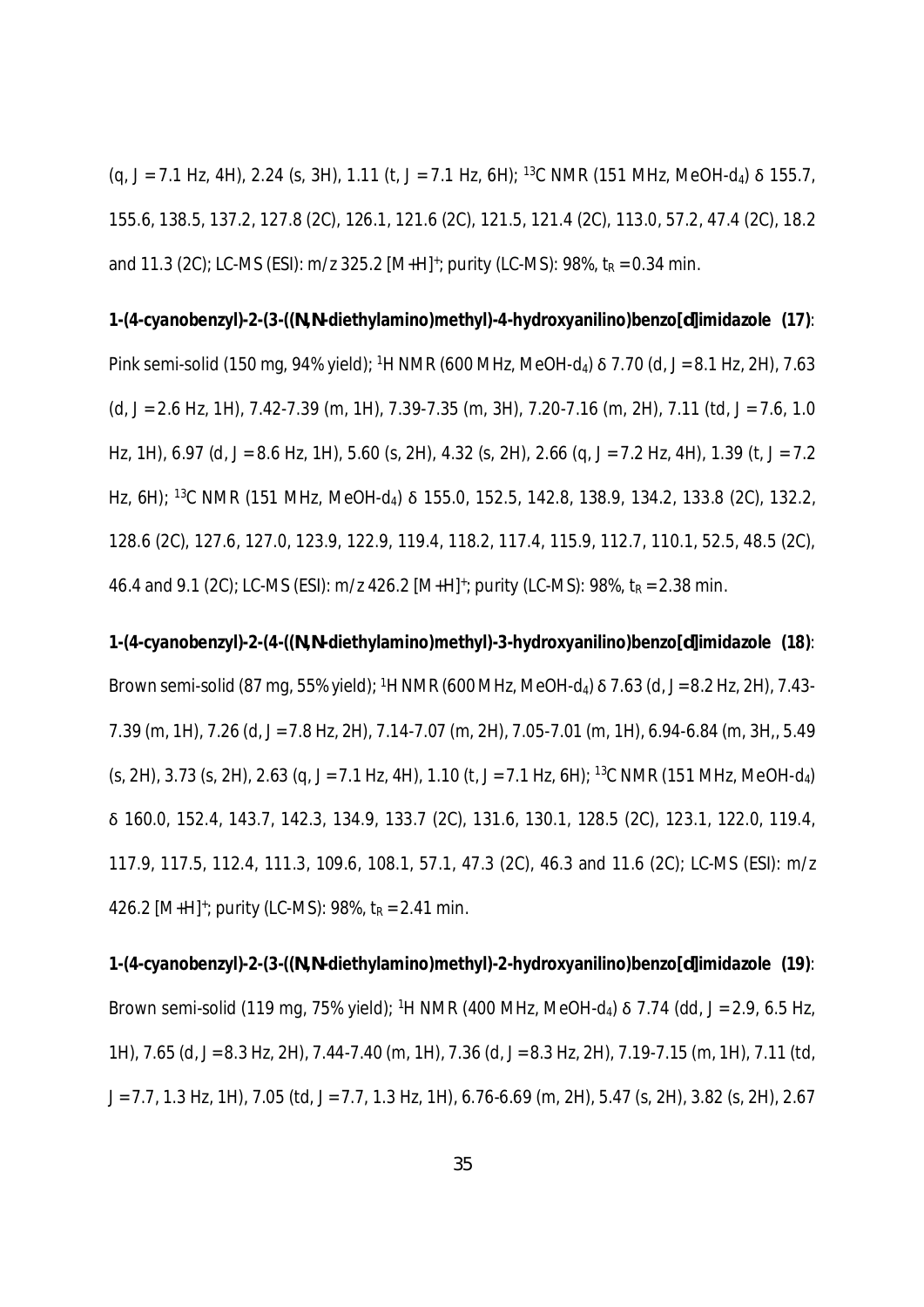(q, *J* = 7.2 Hz, 4H), 1.10 (t, *J* = 7.1 Hz, 6H); <sup>13</sup>C NMR (101 MHz, MeOH-*d*4) ɷ 152.4, 150.5, 143.3, 142.6, 135.0, 133.8 (2C), 129.3, 128.9 (2C), 123.9, 123.0, 122.6, 122.0, 120.2, 119.4, 119.2, 117.5, 112.7, 109.3, 57.6, 47.4 (2C), 46.4 and 11.3 (2C); LC-MS (ESI): *m/z* 426.2 [M+H]<sup>+</sup> ; purity (LC-MS): 98%,  $t_R = 2.46$  min.

**1-(4-cyanobenzyl)-2-(3-((***N***,***N***-diethylamino)methyl)-2-hydroxy-5-**

**methylanilino)benzo[***d***]imidazole (20)**: Yellow semi-solid (145 mg, 88% yield); <sup>1</sup>H NMR (400 MHz, MeOH-*d*4) ɷ 7.64 (d, *J* = 8.0 Hz, 2H), 7.55 (d, *J* = 1.9, Hz, 1H), 7.45-7.40 (m, 1H), 7.35 (d, *J* = 7.8 Hz, 2H), 7.19-7.14 (m, 1H), 7.11 (td, *J* = 7.6, 1.3 Hz, 1H),7.05 (td, *J* = 8.1, 1.3 Hz, 1H), 6.54 (d, *J* = 1.9, Hz, 1H), 5.46 (s, 2H), 3.76 (s, 2H), 2.67 (q, *J* = 7.4 Hz, 4H), 2.23 (s, 3H), 1.09 (t, *J* = 7.1 Hz, 6H); <sup>13</sup>C NMR (101 MHz, MeOH-*d*4) ɷ 152.4, 147.7, 143.3, 142.6, 135.0, 133.8 (2C), 128.9, 128.8 (2C), 128.7, 124.4, 123.0, 122.5, 122.0, 120.8, 119.4, 117.4, 112.7, 109.3, 57.5, 47.5 (2C), 46.4, 21.0 and 11.4 (2C); LC-MS (ESI):  $m/z$  440.2 [M+H]<sup>+</sup>; purity (LC-MS): 98%, t<sub>R</sub> = 2.54 min.

**1-(4-cyanobenzyl)-2-(3-((***N***,***N***-diethylamino)methyl)-2-hydroxy-6-**

**methylanilino)benzo[***d***]imidazole (21)**: Brown semi-solid (98 mg, 60% yield); <sup>1</sup>H NMR (600 MHz, MeOH-*d*4) ɷ 7.67 (d, *J* = 8.1 Hz, 2H), 7.42 (d, *J* = 8.1 Hz, 2H), 7.26-7.23 (m, 1H), 7.07-7.03 (m, 2H), 6.97 (td, *J* = 7.5, 1.1 Hz, 1H), 6.85 (d, *J* = 7.7 Hz, 1H), 6.67 (d, *J* = 7.7 Hz, 1H), 5.49 (s, 2H), 3.80 (s, 2H), 2.66 (q, *J* = 7.1 Hz, 4H), 2.11 (s, 3H), 1.08 (t, *J* = 7.1 Hz, 6H); <sup>13</sup>C NMR (151 MHz, MeOH-*d*4) ɷ 155.3, 154.6, 143.8, 142.5, 137.2, 135.4, 133.6 (2C), 128.9 (2C), 127.5, 126.8, 122.7, 121.5, 121.3, 121.2, 119.5, 116.5, 112.4, 109.0, 57.3, 47.3 (2C), 46.2, 18.3 and 11.4 (2C); LC-MS (ESI): *m/z* 440.2 [M+H]<sup>+</sup>; purity (LC-MS): 98%,  $t_R$  = 2.45 min.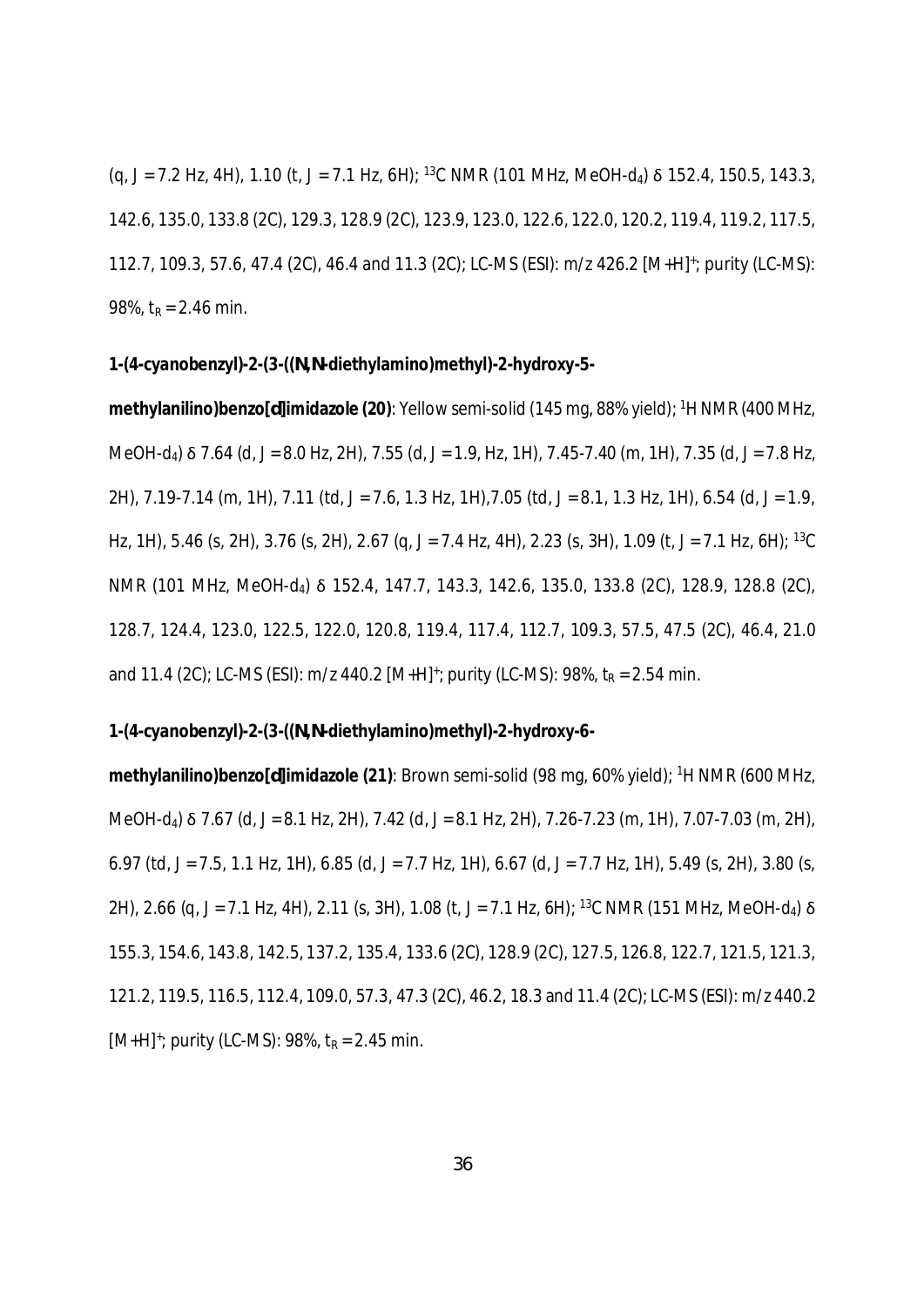**1-((4-trifluoromethyl)benzyl)-2-(3-((***N***,***N***-diethylamino)methyl)-4-**

**hydroxyanilino)benzo[***d***]imidazole (22)**: Pink semi-solid (127 mg, 84% yield); <sup>1</sup>H NMR (600 MHz, MeOH-*d*4) ɷ 7.67 (d, *J* = 8.2 Hz, 2H), 7.63 (d, *J* = 2.6 Hz, 1H), 7.46-7.42 (m, 3H), 7.40 (dd, *J* = 2.7, 8.7 Hz, 1H), 7.28-7.25 (m, 1H), 7.23 (td, *J* = 7.6, 1.2 Hz, 1H), 7.18 (td, *J* = 7.6, 1.1 Hz, 1H), 7.02 (d, *J* = 8.6 Hz, 1H), 5.63 (s, 2H), 4.33 (s, 2H), 3.26 (q, *J* = 7.3 Hz, 4H), 1.39 (t, *J* = 7.3 Hz, 6H); <sup>13</sup>C NMR (151 MHz, MeOH-*d*4) ɷ 155.9, 152.0, 141.1, 136.3, 133.6, 131.2, 131.0, 128.4 (2C), 126.9 (2C), 125.5, 126.4, 124.6, 124.5, 123.7, 118.6, 117.6, 115.2, 110.6, 52.4, 48.6 (2C), 46.6 and 9.1 (2C); LC-MS (ESI): *m/z* 469.2 [M+H]<sup>+</sup>; purity (LC-MS): 98%, t<sub>R</sub> = 2.59 min.

**1-((4-trifluoromethyl)benzyl)-2-(4-((***N***,***N***-diethylamino)methyl)-3-**

**hydroxyanilino)benzo[***d***]imidazole (23)**: Brown semi-solid (75 mg, 50% yield); <sup>1</sup>H NMR (600 MHz, MeOH-*d*4) ɷ 7.59 (d, *J* = 8.1 Hz, 2H), 7.45-7.42 (m, 1H), 7.29 (d, *J* = 8.3 Hz, 2H), 7.17-7.09 (m, 4H), 7.07 (td, *J* = 7.7, 1.1 Hz, 1H), 6.93 (dd, *J* = 2.2, 8.2 Hz, 1H), 5.53 (s, 2H), 4.04 (s, 2H), 2.97 (q, *J* = 7.2 Hz, 4H), 1.25 (t, *J* = 7.2 Hz, 6H); <sup>13</sup>C NMR (151 MHz, MeOH-*d*4) ɷ 159.1, 151.9, 144.3, 142.4, 134.9, 132.3, 131.7, 130.9, 128.2, 128.1 (2C), 126.7 (2C), 125.5, 123.2, 122.3, 117.6, 111.4, 109.9, 107.1, 54.5, 48.0 (2C), 46.3 and 10.1 (2C); LC-MS (ESI):  $m/z$  469.2 [M+H]<sup>+</sup>; purity (LC-MS): 96%, t<sub>R</sub> = 2.61 min.

**1-((4-trifluoromethyl)benzyl)-2-(3-((***N***,***N***-diethylamino)methyl)-2-**

**hydroxyanilino)benzo[***d***]imidazole (24)**: Brown semi-solid (105 mg, 70% yield); <sup>1</sup>H NMR (400 MHz, MeOH-*d*4) ɷ 7.77 (dd, *J* = 2.2, 7.2 Hz, 1H), 7.59 (d, *J* = 8.0 Hz, 2H), 7.44-7.40 (m, 1H), 7.38 (d, *J* = 8.0 Hz, 2H), 7.19-7.15 (m, 1H), 7.11 (td, *J* = 7.6, 1.3 Hz, 1H), 7.05 (td, *J* = 7.5, 1.1 Hz, 1H), 6.77- 6.67 (m, 2H), 5.46 (s, 2H), 3.81 (s, 2H), 2.64 (q, *J* = 7.2 Hz, 4H), 1.09 (t, *J* = 7.1 Hz, 6H); <sup>13</sup>C NMR (101 MHz, MeOH-*d*4) ɷ 152.4, 150.4, 142.6, 142.0, 135.1, 131.1, 129.3, 128.6 (2C), 126.8 (2C),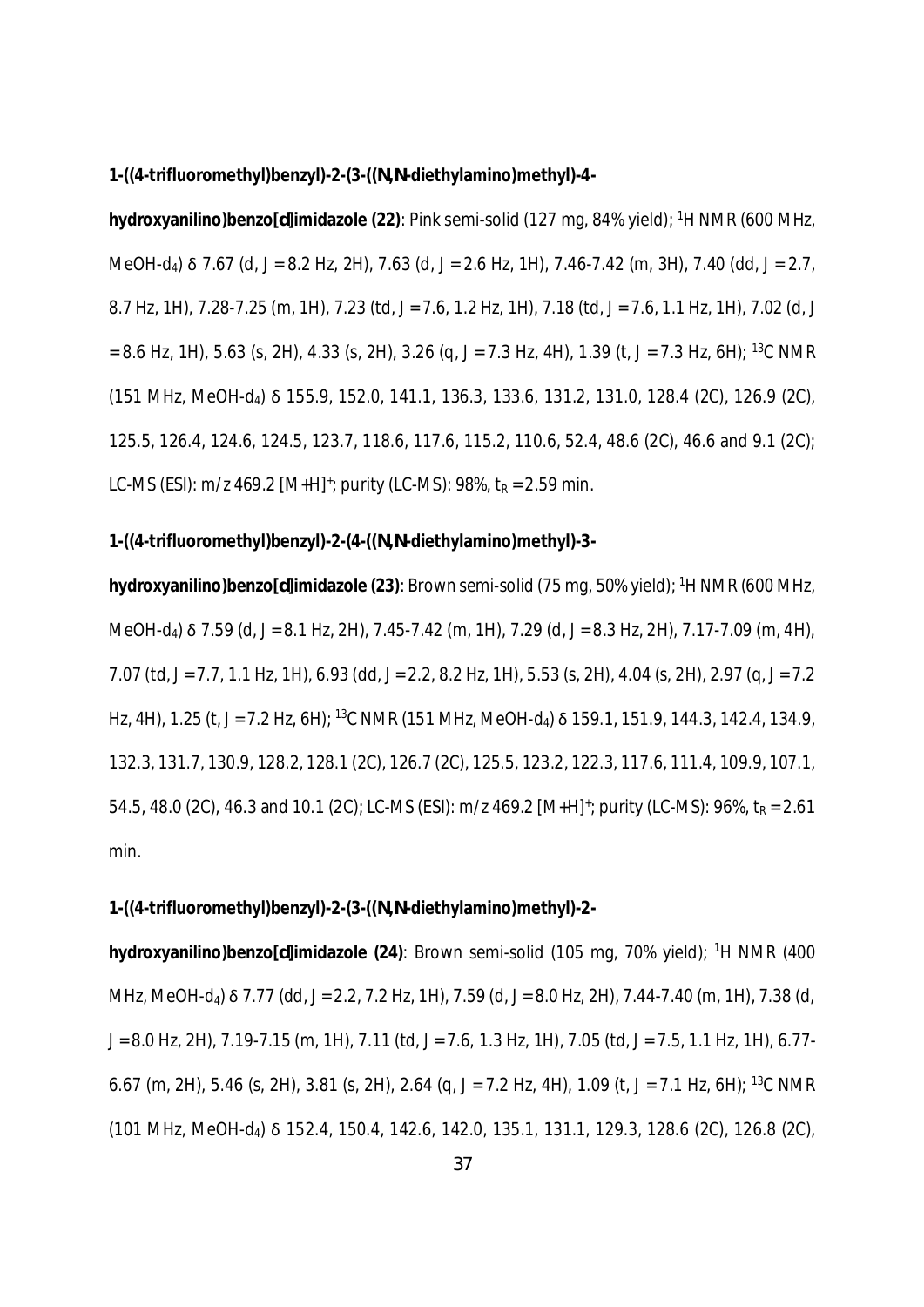125.5, 123.8, 122.9, 122.5, 121.9, 120.0, 119.3, 117.4, 109.4, 57.6, 47.4 (2C), 46.3 and 11.3 (2C); LC-MS (ESI): *m/z* 469.2 [M+H]<sup>+</sup>; purity (LC-MS): 98%, t<sub>R</sub> = 2.65 min.

**1-((4-trifluoromethyl)benzyl)-2-(3-((***N***,***N***-diethylamino)methyl)-2-hydroxy-5-**

**methylanilino)benzo[***d***]imidazole (25)**: Brown solid (120 mg, 46% yield); <sup>1</sup>H NMR (400 MHz, MeOH-*d*4) ɷ 7.65 – 7.53 (m, 3H), 7.46 – 7.42 (m, 1H), 7.40 – 7.34 (m, 2H), 7.21 – 7.16 (m, 1H), 7.11 (td, *J* = 1.4, 7.6 Hz, 1), 7.05 (td, *J* = 1.2, 7.6 Hz, 1H), 6.59 – 6.49 (m, 1H), 5.44 (s, 2H), 3.75 (s, 2H), 2.63 (q, *J* = 7.2 Hz, 4H), 2.23 (s, 3H), 1.07 (t, *J* = 7.2 Hz, 6H); <sup>13</sup>C NMR (101 MHz, MeOH-*d*4) ɷ 152.4, 147.5, 142.6, 142.0, 135.1, 131.2, 128.9, 128.8, 128.6 (2C), 126.8 (2C), 125.5, 124.3, 123.0, 122.5, 121.9, 120.6, 117.4, 109.3, 57.5, 47.5 (2C), 46.3, 21.0, 11.4 (2C); LC-MS (ESI): *m/z* = 483.2 [M+H]<sup>+</sup> ; purity (LC-MS): 98%,  $t_R = 2.68$  min.

**1-((4-trifluoromethyl)benzyl)-2-(3-((***N***,***N***-diethylamino)methyl)-2-hydroxy-6-**

**methylanilino)benzo[***d***]imidazole (26)**: Brown semi-solid (96 mg, 62% yield); <sup>1</sup>H NMR (600 MHz, MeOH-*d*4) ɷ 7.61 (d, *J* = 8.2 Hz, 2H), 7.43 (d, *J* = 8.1 Hz, 2H), 7.26-7.23 (m, 1H), 7.08-7.05 (m, 1H), 7.02 (td, *J* = 7.6, 1.2 Hz, 1H), 6.97 (td, *J* = 7.5, 1.1 Hz, 1H), 6.86 (d, *J* = 7.7 Hz, 1H), 6.67 (d, *J* = 7.7 Hz, 1H), 5.49 (s, 2H), 3.82 (s, 2H), 2.68 (q, *J* = 7.1 Hz, 4H), 2.11 (s, 3H), 1.09 (t, *J* = 7.1 Hz, 6H); <sup>13</sup>C NMR (151 MHz, MeOH-*d*4) ɷ 155.2, 154.5, 142.5, 142.4, 137.3, 135.4, 130.7, 128.6 (2C), 127.6, 126.6 (2C), 125.5, 124.7, 122.6, 121.5, 121.2, 121.1, 116.4, 109.1, 57.1, 47.4 (2C), 46.2, 18.3 and 11.2 (2C); LC-MS (ESI):  $m/z$  483.2 [M+H]<sup>+</sup>; purity (LC-MS): 98%, t<sub>R</sub> = 2.64 min.

**1-(4-fluorobenzyl)-2-(3-((***N***,***N***-diethylamino)methyl)-4-hydroxyanilino)benzo[***d***]imidazole (27)**: Pink semi-solid (146 mg, 91% yield); <sup>1</sup>H NMR (600 MHz, MeOH-*d*4) ɷ 7.64 (d, *J* = 2.6 Hz, 1H), 7.46- 7.44 (m, 1H), 7.43 (dd, *J* = 2.6, 8.6 Hz, 1H), 7.36 (dd, *J* = 5.2, 8.5 Hz, 2H), 7.35-7.32 (m, 1H), 7.26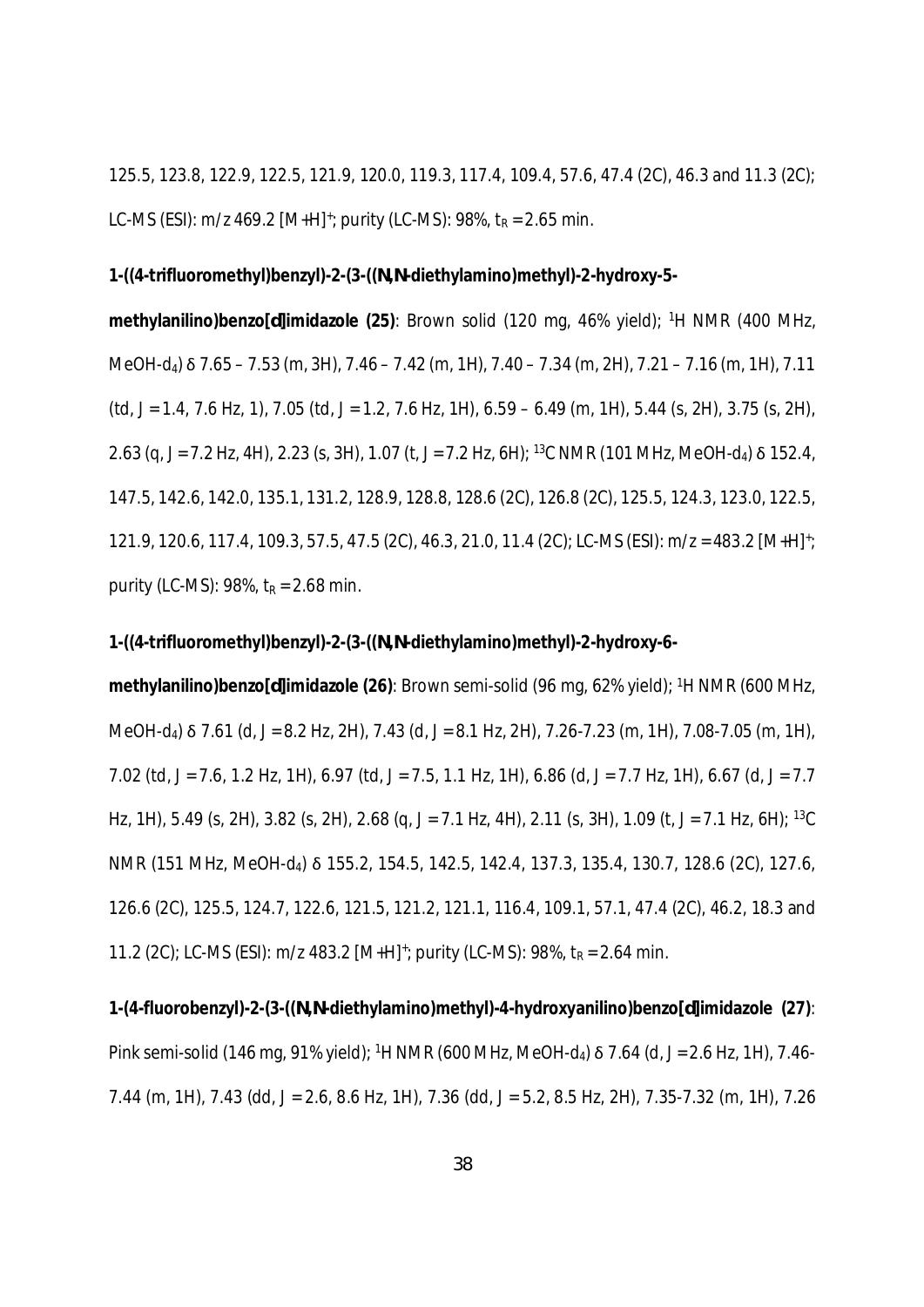(td, *J* = 7.7, 1.4 Hz, 1H), 7.23 (td, *J* = 7.6, 1.3 Hz), 7.11 (t, *J* = 8.7 Hz, 2H), 7.07 (d, *J* = 8.6 Hz, 1H), 5.55 (s, 2H), 4.34 (s, 2H), 3.27 (q, *J* = 7.2 Hz, 4H), 1.40 (t, *J* = 7.2 Hz, 6H); <sup>13</sup>C NMR (151 MHz, MeOH*d*4) ɷ 163.9, 156.8, 151.2, 133.6, 132.9, 132.0, 130.1 (2C), 129.9, 129.8, 129.0, 124.9, 124.3, 118.9, 117.9, 116.9 (2C), 114.3, 111.3, 52.2, 48.6 (2C), 46.6 and 9.1 (2C); LC-MS (ESI): *m/z* 419.2 [M+H]<sup>+</sup> ; purity (LC-MS): 98%,  $t_R = 2.41$  min.

**1-(4-fluorobenzyl)-2-(4-((***N***,***N***-diethylamino)methyl)-3-hydroxyanilino)benzo[***d***]imidazole (28)**: Brown semi-solid (102 mg, 63% yield); <sup>1</sup>H NMR (600 MHz, MeOH-*d*4) ɷ 7.41-7.38 (m, 1H), 7.16 (dd, *J* = 5.3, 8.5 Hz, 2H), 7.13-7.10 (m, 1H), 7.08 (td, *J* = 7.7, 1.1 Hz, 1H), 7.03 (td, *J* = 7.7, 1.1 Hz, 1H), 7.00 (t, *J* = 8.7 Hz, 2H), 6.95-6.84 (m, 3H), 5.37 (s, 2H), 3.74 (s, 2H), 2.63 (q, *J* = 7.2 Hz, 4H), 2.10 (s, 3H), 1.10 (t, *J* = 7.1 Hz, 6H); <sup>13</sup>C NMR (151 MHz, MeOH-*d*4) ɷ 163.6, 160.0, 152.3, 142.5, 134.9, 133.8, 131.6, 130.1, 129.7 (2C), 122.9, 121.9, 117.8, 117.3, 116.5 (2C), 111.2, 109.8, 108.1, 57.1, 47.3 (2C), 46.0 and 11.6 (2C); LC-MS (ESI): *m/z* 419.2 [M+H]<sup>+</sup>; purity (LC-MS): 98%, t<sub>R</sub> = 2.52 min.

**1-(4-fluorobenzyl)-2-(3-((***N***,***N***-diethylamino)methyl)-2-hydroxyanilino)benzo[***d***]imidazole (29)**: Brown semi-solid (112 mg, 70% yield); <sup>1</sup>H NMR (400 MHz, MeOH-*d*4) ɷ 7.77 (dd, *J* = 2.2, 7.3 Hz, 1H), 7.44-7.40 (m, 1H), 7.27 (dd, *J* = 5.2, 8.6 Hz, 2H), 7.25-7.21 (m, 1H), 7.13-7.06 (m, 2H), 7.03 (t, *J* = 8.7 Hz, 2H), 6.77-6.69 (m, 2H), 5.36 (s, 2H), 3.84 (s, 2H), 2.69 (q, *J* = 7.2 Hz, 4H), 1.12 (t, *J* = 7.2 Hz, 6H); <sup>13</sup>C NMR (101 MHz, MeOH-*d*<sub>4</sub>) δ 163.8, 152.2, 150.1, 142.6, 135.1, 133.4, 130.0 (2C), 129.4, 123.6, 122.8, 122.5, 121.9, 119.5, 119.3, 117.4, 116.7 (2C), 109.4, 57.6, 47.5 (2C), 46.1 and 11.3 (2C); LC-MS (ESI):  $m/z$  419.2 [M+H]<sup>+</sup>; purity (LC-MS): 98%, t<sub>R</sub> = 2.55 min.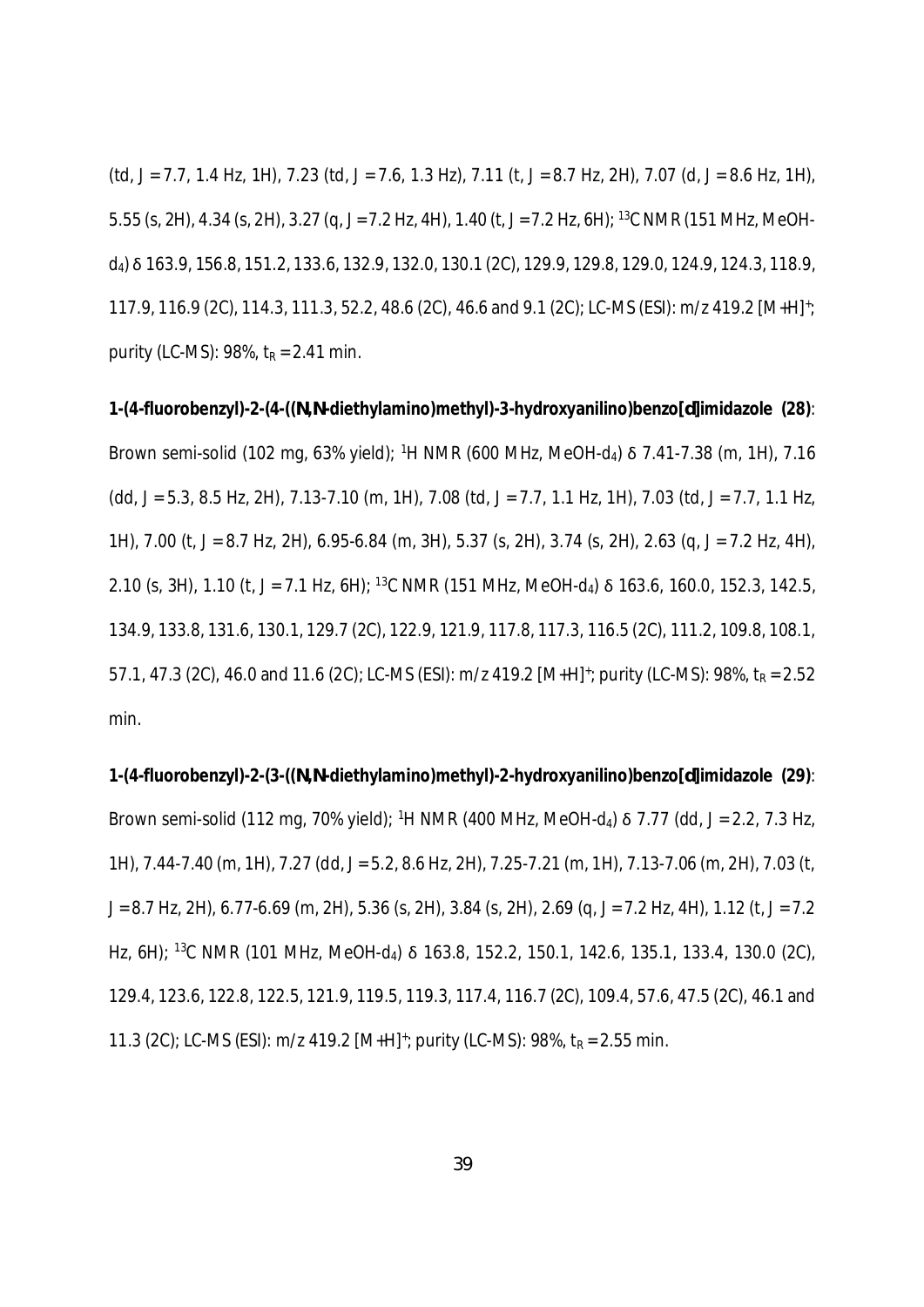**1-(4-fluorobenzyl)-2-(3-((***N***,***N***-diethylamino)methyl)-2-hydroxy-5-**

**methylanilino)benzo[***d***]imidazole (30)**: Yellow semi-solid (140 mg, 84% yield); <sup>1</sup>H NMR (400 MHz, MeOH-*d*4) ɷ 7.61 (d, *J* = 2.0 Hz, 1H), 7.45-7.41 (d, *J* = 7.5 Hz, 1H), 7.24 (dd, *J* = 5.3, 8.6 Hz, 2H), 7.22-7.19 (m, 1H), 7.14-7.06 (m, 2H), 7.03 (t, *J* = 8.7 Hz, 2H), 6.53 (d, *J* = 2.0 Hz, 1H), 5.32 (s, 2H), 3.77 (s, 2H), 2.65 (q, *J* = 7.2 Hz, 4H), 2.24 (s, 3H), 1.09 (t, *J* = 7.2 Hz, 6H); <sup>13</sup>C NMR (101 MHz, MeOH*d*4) ɷ 163.8, 152.2, 147.2, 142.5, 135.1, 133.4, 130.0 (2C), 129.0, 128.9, 124.2, 122.8, 122.4, 121.9, 120.2, 117.4, 116.7 (2C), 109.4, 57.5, 47.5 (2C), 46.1, 21.0 and 11.4 (2C); LC-MS (ESI): *m/z* 433.2 [M+H]<sup>+</sup>; purity (LC-MS): 98%,  $t_R$  = 2.61 min.

**1-(4-fluorobenzyl)-2-(3-((***N***,***N***-diethylamino)methyl)-2-hydroxy-6-**

**methylanilino)benzo[***d***]imidazole (31)**: Brown semi-solid (112 mg, 68% yield); <sup>1</sup>H NMR (600 MHz, MeOH-*d*4) ɷ 7.31 (dd, *J* = 5.3, 8.6 Hz, 2H), 7.24-7.21 (d, *J* = 7.8 Hz, 1H), 7.10-7.07 (d, *J* = 8.1 Hz, 1H), 7.03 (t, *J* = 8.7 Hz, 2H), 7.00 (td, *J* = 7.5, 1.3 Hz, 1H), 6.96 (td, *J* = 7.5, 1.1 Hz, 1H), 6.85 (d, *J* = 7.7 Hz, 1H), 6.67 (d, *J* = 7.7 Hz, 1H), 5.37 (s, 2H), 3.81 (s, 2H), 2.66 (q, *J* = 7.2 Hz, 4H), 2.10 (s, 3H), 1.09 (t, *J* = 7.1 Hz, 6H); <sup>13</sup>C NMR (151 MHz, MeOH-*d*4) ɷ 163.7, 155.2, 154.5, 142.4, 137.1, 135.5, 133.9, 130.0 (2C), 127.4, 126.7, 122.4, 121.5, 121.3, 121.1, 116.5 (2C), 116.4, 109.2, 57.3, 47.3 (2C), 45.9, 18.3 and 11.4 (2C); LC-MS (ESI):  $m/z$  433.2 [M+H]<sup>+</sup>; purity (LC-MS): 98%, t<sub>R</sub> = 2.51 min.

**2-((***N***-ethylamino)methyl)-4-methyl-6-((1-(4-(trifluoromethyl)benzyl)-1H-benzo[***d***]imidazol-2 yl)amino)phenol (32)**: Brown solid (56 mg, 34% yield); <sup>1</sup>H NMR (600 MHz, MeOH-*d*4) ɷ 7.62 (d, *J* = 8.1 Hz, 2H), 7.55 – 7.51 (m, 1H), 7.46 – 7.37 (m, 3H), 7.17 – 7.21 (m, 1H), 7.12 (td, *J* = 1.2, 7.6 Hz, 1H), 7.06 (td, *J* = 1.1, 7.6 Hz, 1H), 6.64 – 6.59 (m, 1H), 5.51 (s, 2H), 3.96 (s, 2H), 2.78 (q, *J* = 7.2 Hz, 2H), 2.24 (s, 3H), 1.18 (t, *J* = 7.2 Hz, 3H); <sup>13</sup>C NMR (151 MHz, MeOH-*d*4) ɷ 152.5, 149.8, 142.5,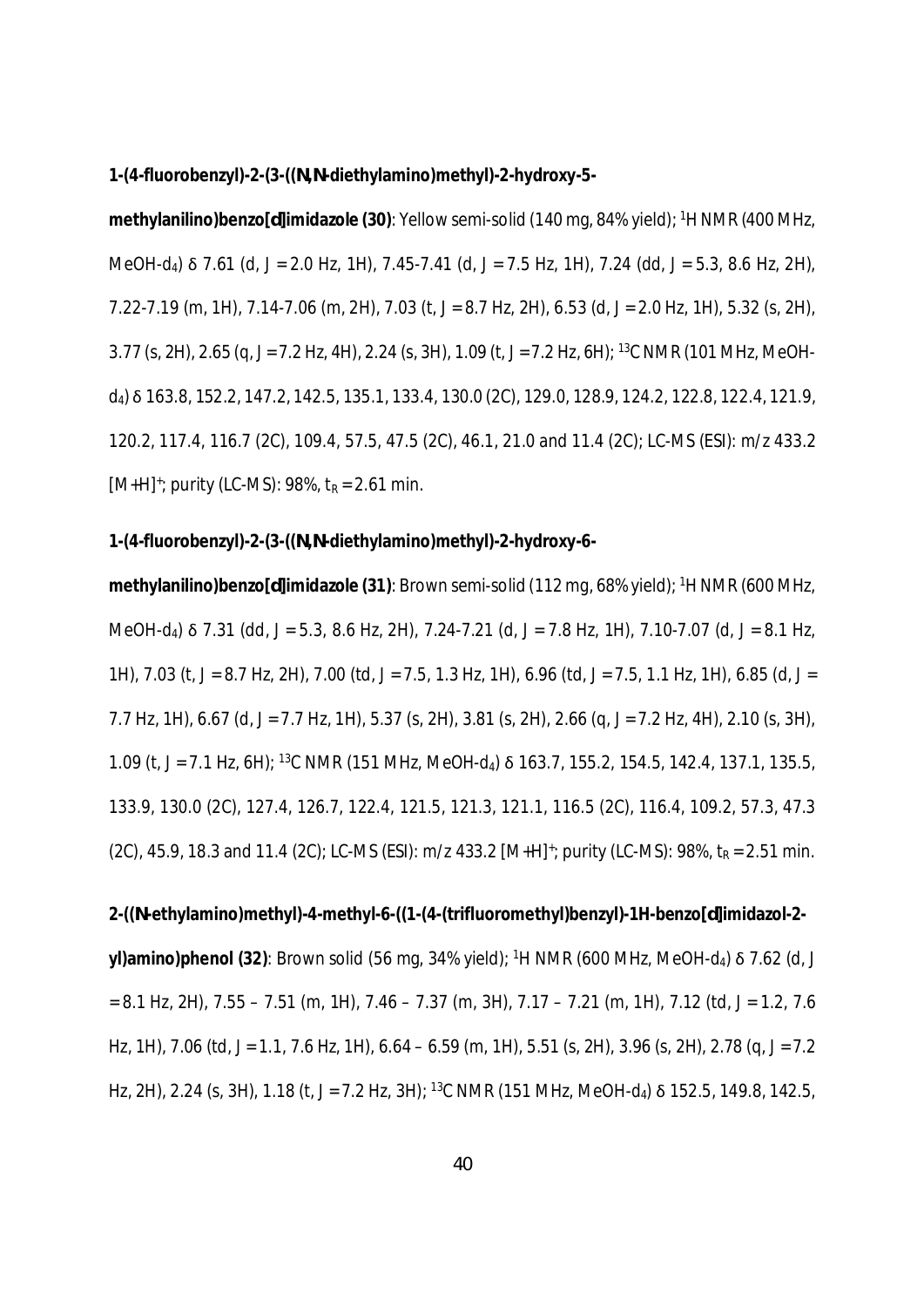142.1, 135.1, 130.9, 129.8, 128.5 (2C), 127.4, 126.9 (2C), 125.5, 125.1, 123.0, 122.5, 121.9, 120.9, 117.2, 109.3, 51.6, 46.2, 43.3, 20.9, 13.6; LC-MS (ESI): *m/z* = 455.2 [M+H]<sup>+</sup> ; purity (LC-MS): 98%,  $t_R = 2.54$  min.

**2-((***N***-***tert***-butylamino)methyl)-4-methyl-6-((1-(4-(trifluoromethyl)benzyl)-1H-**

**benzo[***d***]imidazol-2-yl)amino)phenol (33)**: Brown solid (58 mg, 38% yield); <sup>1</sup>H NMR (400 MHz, MeOH-*d*4) ɷ 7.63 (d, *J* = 8.1 Hz, 2H), 7.45 – 7.36 (m, 3H), 7.18 (dd, *J* = 1.1, 8.1 Hz, 1H), 7.12 (td, *J* = 1.3, 7.6 Hz, 1H), 7.06 (td, *J* = 1.2, 7.6 Hz, 1H), 6.75 (d, *J* = 2.1 Hz, 1H), 5.53 (s, 2H), 4.06 (s, 2H), 2.25 (s, 3H), 1.36 (s, 9H); <sup>13</sup>C NMR (101 MHz, MeOH-*d*4) ɷ 152.7, 149.6, 142.2, 142.1, 135.1, 130.9, 130.0, 128.4 (2C), 128.3, 126.9 (2C), 126.0, 125.5, 123.1, 122.5, 122.2, 122.0, 117.0, 109.5, 55.7, 46.3, 45.0, 26.9 (3C), 20.8; LC-MS (ESI):  $m/z$  = 483.2 [M+H]<sup>+</sup>; purity (LC-MS): 98%, t<sub>R</sub> = 2.58 min.

**4-chloro-2-((***N***,***N***-diethylamino)methyl)-6-((1-(4-(trifluoromethyl)benzyl)-1H-**

**benzo[***d***]imidazol-2-yl)amino)phenol (34)**: Brown solid (40 mg, 32% yield); <sup>1</sup>H NMR (600 MHz, MeOH-*d*4) ɷ 7.81 (s, 1H), 7.62 (d, *J* = 8.1 Hz, 2H), 7.46 (d, *J* = 7.7 Hz, 1H), 7.39 (d, *J* = 8.1 Hz, 2H), 7.23 (d, *J* = 7.8 Hz, 1H), 7.15 (t, *J* = 7.4 Hz, 1H), 7.10 (t, *J* = 7.5 Hz, 1H), 6.80 (s, 1H), 5.52 (s, 2H), 3.94 (s, 2H), 2.82 (q, *J* = 7.2 Hz, 4H), 1.18 (t, *J* = 7.2 Hz, 6H); <sup>13</sup>C NMR (151 MHz, MeOH-*d*4) ɷ 151.7, 149.5, 141.9, 141.7, 134.9, 131.1 (2C), 128.5 (3C), 126.9 (2C), 125.5, 123.7, 123.2, 122.7, 122.3, 119.9, 117.3, 109.6, 56.4, 47.8 (2C), 46.3, 10.7 (2C); LC-MS (ESI):  $m/z$  = 503.1 [M+H]<sup>+</sup>; purity (LC-MS): 98%,  $t_R = 2.59$  min.

**4-chloro-2-((***N***-ethylamino)methyl)-6-((1-(4-(trifluoromethyl)benzyl)-1H-benzo[***d***]imidazol-2 yl)amino)phenol (35)**: Brown solid (40 mg, 35% yield); <sup>1</sup>H NMR (600 MHz, CDCl3) ɷ 7.99 (s, 1H), 7.52 (dd, *J* = 7.7, 15.8 Hz, 3H), 7.30 (d, *J* = 7.9 Hz, 2H), 7.20 – 7.12 (m, 1H), 7.12 – 7.02 (m, 2H),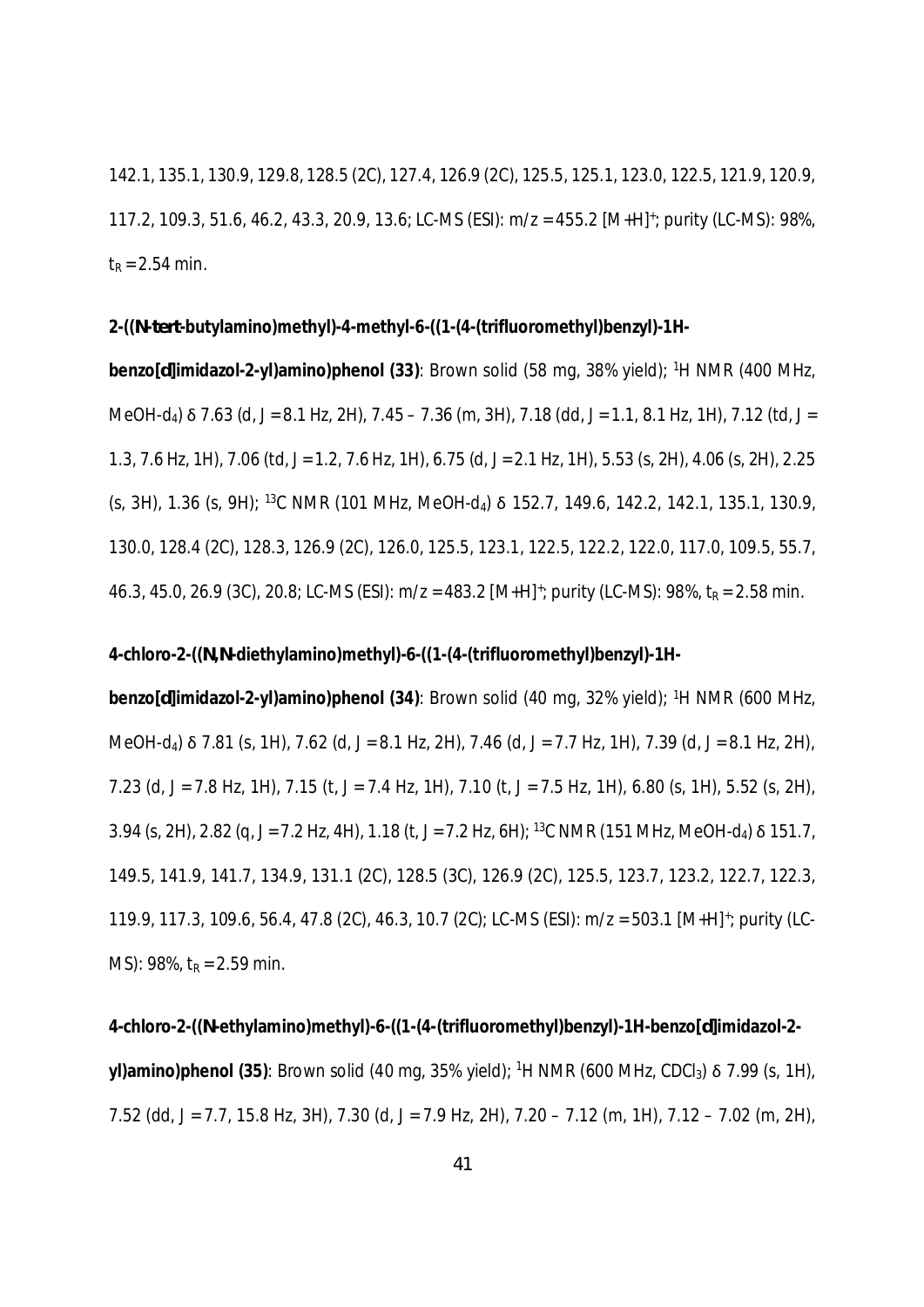6.59 (s, 1H), 5.33 (s, 2H), 3.89 (s, 2H), 2.76 (q, *J* = 7.1 Hz, 2H), 1.18 (t, *J* = 6.8 Hz, 3H); <sup>13</sup>C NMR (151 MHz, CDCl<sub>3</sub>) δ 149.6, 145.6, 140.6, 139.4, 133.5, 130.2, 129.7, 127.1 (2C), 126.7, 126.0 (2C), 125.5, 122.2, 122.1, 121.5, 121.2, 118.6, 116.9, 108.0, 50.2, 45.6, 42.8, 13.3; LC-MS (ESI): *m/z* = 475.1 [M+H]<sup>+</sup>; purity (LC-MS): 98%,  $t_R$  = 2.56 min.

**2-((***N***-***tert***-butylamino)methyl)-4-chloro-6-((1-(4-(trifluoromethyl)benzyl)-1H-**

**benzo[***d***]imidazol-2-yl)amino)phenol (36)**: Brown solid (40 mg, 36% yield); <sup>1</sup>H NMR (600 MHz, MeOH-*d*4) ɷ 7.99 (d, *J* = 2.6 Hz, 1H), 7.65 – 7.60 (m, 2H), 7.50 – 7.47 (m, 1H), 7.42 – 7.38 (m, 2H), 7.23 – 7.20 (m, 1H), 7.14 (td, *J* = 1.2, 7.6 Hz, 1H), 7.08 (td, *J* = 1.1, 7.6 Hz, 1H), 6.78 (d, *J* = 2.6 Hz, 1H), 5.52 (s, 2H), 4.04 (s, 2H), 1.35 (s, 9H); <sup>13</sup>C NMR (151 MHz, MeOH-*d*4) ɷ 153.7, 151.5, 142.6, 142.0, 134.9, 132.4, 131.4, 128.4 (2C), 126.9 (2C), 125.5, 123.2, 123.1, 122.1, 121.0, 120.2, 118.3, 117.5, 109.3, 55.9, 46.2, 45.1, 26.6 (3C); LC-MS (ESI):  $m/z$  = 503.1 [M+H]<sup>+</sup>; purity (LC-MS): 98%, t<sub>R</sub>  $= 2.54$  min.

**2-((***N***,***N***-diethylamino)methyl)-4-fluoro-6-((1-(4-(trifluoromethyl)benzyl)-1H-benzo[***d***]imidazol-2-yl)amino)phenol (37)**: Brown solid (45 mg, 35% yield); <sup>1</sup>H NMR (600 MHz, MeOH-*d*4) ɷ 7.73 (dd, *J* = 3.0, 10.6 Hz, 1H), 7.63 (d, *J* = 8.1 Hz, 2H), 7.51 (d, *J* = 7.8 Hz, 1H), 7.41 (d, *J* = 8.1 Hz, 2H), 7.27 (d, *J* = 7.8 Hz, 1H), 7.19 – 7.15 (m, 1H), 7.15 – 7.10 (m, 1H), 6.49 (dd, *J* = 2.9, 8.7 Hz, 1H), 5.52 (s, 2H), 3.83 (s, 2H), 2.70 (q, *J* = 7.2 Hz, 4H), 1.13 (t, *J* = 7.2 Hz, 6H); <sup>13</sup>C NMR (151 MHz, MeOH-*d*4) ɷ 157.6, 151.4, 145.5, 141.9, 135.0, 131.2, 128.6 (2C), 127.9, 126.9 (2C), 125.5, 123.1 (2C), 122.3 (2C), 117.7, 109.5, 108.8, 106.1, 57.3, 47.6 (2C), 46.3, 11.3 (2C); LC-MS (ESI): *m/z* = 487.2 [M+H]<sup>+</sup> ; purity (LC-MS): 98%,  $t_R = 2.53$  min.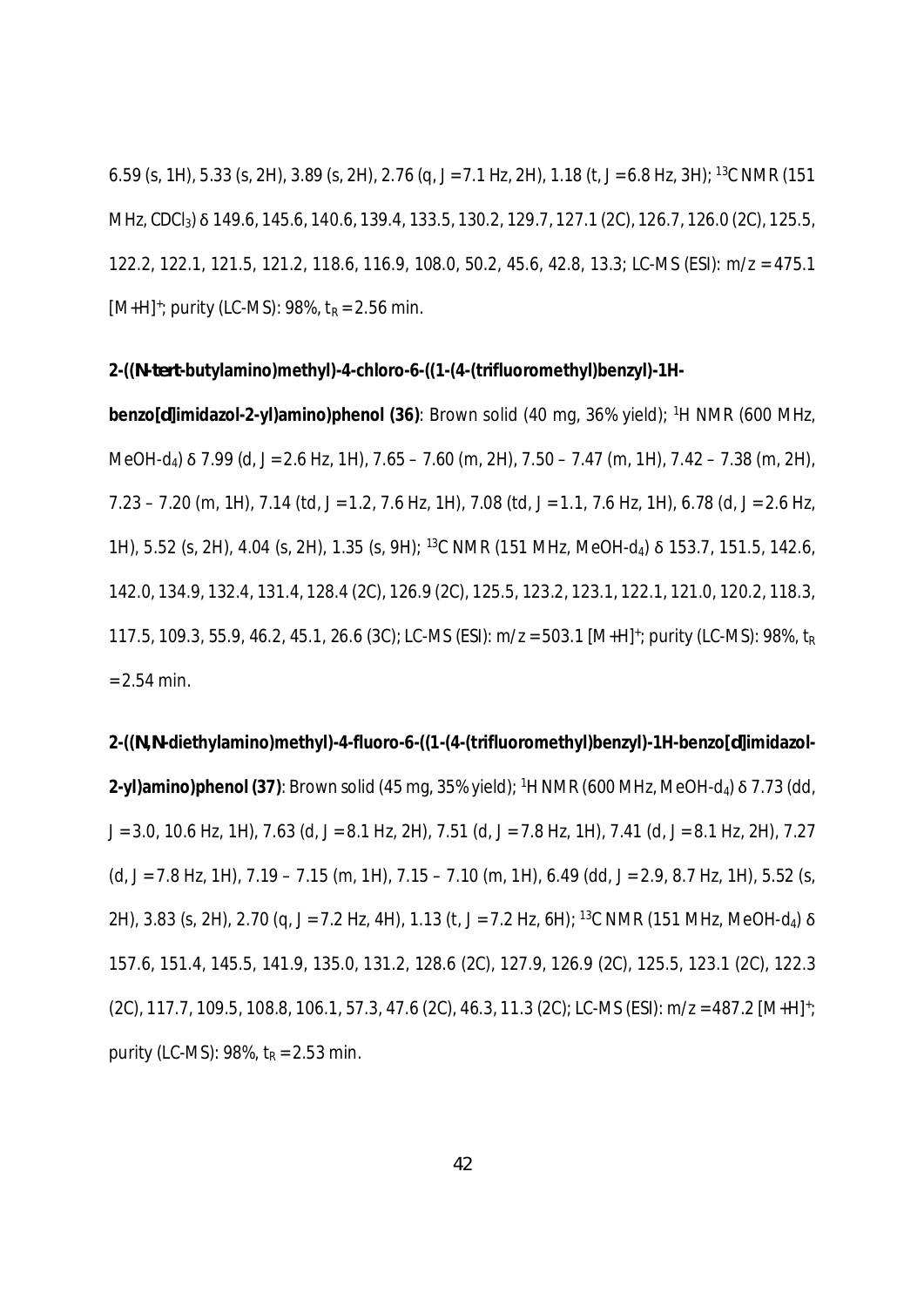**3-chloro-2-((***N***,***N***-diethylamino)methyl)-6-((1-(4-(trifluoromethyl)benzyl)-1H-**

**benzo[***d***]imidazol-2-yl)amino)phenol (38)**: Brown solid (40 mg, 34% yield); <sup>1</sup>H NMR (600 MHz, MeOH-*d*4) ɷ 7.82 (d, *J* = 8.6 Hz, 1H), 7.63 (d, *J* = 8.0 Hz, 2H), 7.48 – 7.43 (m, 1H), 7.41 (d, *J* = 8.0 Hz, 2H), 7.25 – 7.20 (m, 1H), 7.15 (td, *J* = 1.2, 7.6 Hz, 1H), 7.10 (td, *J* = 1.1, 7.6 Hz, 1H), 6.77 (d, *J* = 8.7 Hz, 1H), 5.51 (s, 2H), 4.15 (s, 2H), 2.84 (q, *J* = 7.1 Hz, 4H), 1.19 (t, *J* = 7.2 Hz, 6H); <sup>13</sup>C NMR (151 MHz, MeOH-*d*<sub>4</sub>) δ 153.7, 152.0, 142.4, 142.0, 135.0, 130.9, 129.0, 128.5 (2C), 127.7, 126.9 (2C), 125.5, 123.0, 122.1, 120.2, 118.4, 118.3, 117.4, 109.4, 54.4, 47.8 (2C), 46.3, 10.8 (2C); LC-MS (ESI): *m/z* = 503.1 [M+H]<sup>+</sup>; purity (LC-MS): 98%, t<sub>R</sub> = 2.59 min.

**2-((5,6-difluoro-1-(4-(trifluoromethyl)benzyl)-1H-benzo[d]imidazol-2-yl)amino)-6-((***N***-**

**ethylamino)methyl)-4-methylphenol (39)**: Brown solid (47 mg, 56% yield); <sup>1</sup>H NMR (600 MHz, MeOH-*d*4) ɷ 7.64 (d, *J* = 8.1 Hz, 2H), 7.45 (d, *J* = 2.1 Hz, 1H), 7.39 (d, *J* = 8.0 Hz, 2H), 7.22 (dd, *J* = 7.2, 10.8 Hz, 1H), 7.14 (dd, *J* = 7.0, 10.2 Hz, 1H), 6.70 (d, *J* = 2.0 Hz, 1H), 5.48 (s, 2H), 4.01 (s, 2H), 2.84 (q, *J* = 7.2 Hz, 2H), 2.23 (s, 3H), 1.21 (t, *J* = 7.2 Hz, 3H); <sup>13</sup>C NMR (151 MHz, MeOH-*d*4) ɷ 154.1, 149.7, 148.3, 147.6, 146.8, 138.0, 131.3, 130.7, 129.3, 128.4 (2C), 128.0, 126.9 (2C), 126.2, 125.5, 122.4, 122.3, 105.0, 98.3, 50.9, 46.5, 43.4, 20.8, 13.1; LC-MS (ESI): *m/z* = 491.1 [M+H]<sup>+</sup> ; purity (LC- $MS$ ): 98%,  $t_R = 2.57$  min.

**2-((***N***-***tert***-butylamino)methyl)-6-((5,6-difluoro-1-(4-(trifluoromethyl)benzyl)-1Hbenzo[***d***]imidazol-2-yl)amino)-4-methylphenol (40)**: Brown solid (57 mg, 47% yield); <sup>1</sup>H NMR (600 MHz, CDCl3) ɷ 7.81 (s, 1H), 7.59 (d, *J* = 8.0 Hz, 2H), 7.33 (m, 3H), 6.84 (dd, *J* = 6.8, 9.7 Hz, 1H), 6.48 (s, 1H), 5.37 (s, 2H), 3.90 (s, 2H), 2.16 (s, 3H), 1.28 (s, 9H); <sup>13</sup>C NMR (151 MHz, CDCl<sub>3</sub>)  $\delta$  151.3, 147.3, 146.4, 143.8, 138.9, 136.8, 130.6, 128.9, 128.0, 126.2 (2C), 126.1 (2C), 125.5, 124.7, 123.1,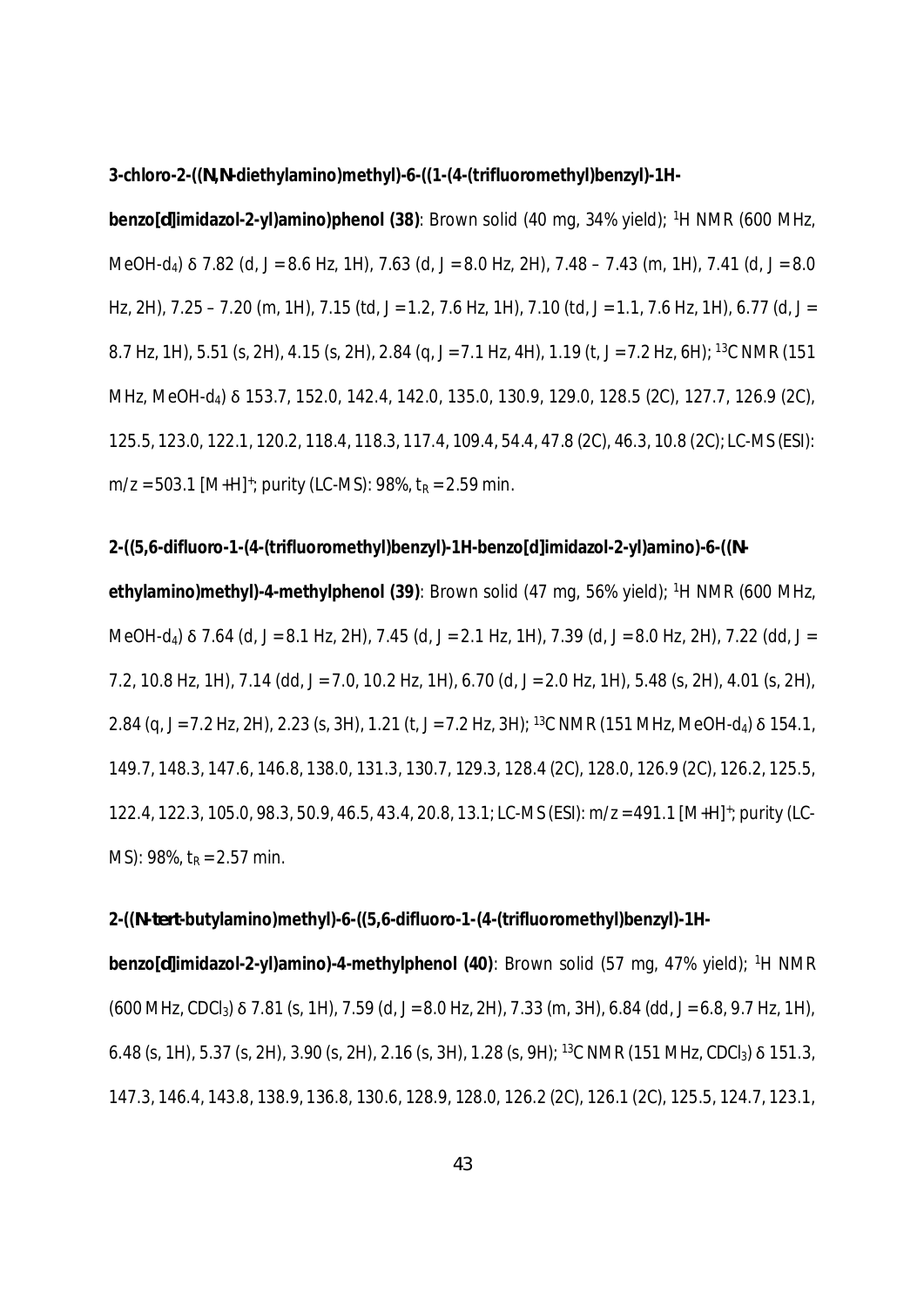122.9, 121.5, 105.2, 96.5, 52.9, 46.0, 45.1, 27.8 (3C), 20.9; LC-MS (ESI): *m/z* = 519.2 [M+H]<sup>+</sup> ; purity (LC-MS): 98%,  $t_R = 2.60$  min.

**4-chloro-2-((5,6-difluoro-1-(4-(trifluoromethyl)benzyl)-1H-benzo[***d***]imidazol-2-yl)amino)-6-**  $((N\text{-ethylamino})\text{methyl})\text{phenol } (41)$ : Brown solid (45 mg, 36% yield); <sup>1</sup>H NMR (600 MHz, CDCl<sub>3</sub>)  $\delta$ 8.09 (s, 1H), 7.41 (d, *J* = 8.0 Hz, 2H) 7.15 (m, 3H), 6.65 (dd, *J* = 6.9, 9.4 Hz, 1H), 6.39 (s, 1H), 5.02 (s, 2H), 3.71 (s, 2H), 2.51 (q, *J* = 7.2 Hz, 2H), 0.96 (t, *J* = 7.2 Hz, 3H); <sup>13</sup>C NMR (151 MHz, CDCl3) ɷ 150.2, 147.4, 146.5, 144.8, 138.5, 137.1, 130.8, 128.9, 127.1 (2C), 126.5, 126.3 (2C), 125.5, 123.9, 121.8, 120.9, 116.7, 105.7, 96.3, 51.5, 46.1, 43.0, 14.4; LC-MS (ESI): *m/z* = 511.2 [M+H]<sup>+</sup> ; purity (LC-MS): 98%,  $t_R = 2.60$  min.

**2-((***N***-***tert***-butylamino)methyl)-4-chloro-6-((5,6-difluoro-1-(4-(trifluoromethyl)benzyl)-1Hbenzo[***d***]imidazol-2-yl)amino)phenol (42)**: Brown solid (44 mg, 37% yield); <sup>1</sup>H NMR (600 MHz, CDCl3) ɷ 8.36 – 8.23 (m, 1H), 7.62 (d, *J* = 8.1 Hz, 2H), 7.37 (dd, *J* = 8.6, 24.1 Hz, 3H), 6.86 (t, *J* = 8.2 Hz, 1H), 6.62 (d, *J* = 2.5 Hz, 1H), 5.26 (s, 2H), 3.91 (s, 2H), 1.24 (s, 9H); <sup>13</sup>C NMR (151 MHz, CDCl3) ɷ 150.3, 147.4, 146.5, 144.9, 138.6, 130.8, 129.1, 128.9 (2C), 127.2 (2C), 126.2 (2C), 125.5, 124.7, 123.9, 122.9, 122.6, 105.6, 96.4, 52.2, 46.2, 45.3, 28.1 (3C); LC-MS (ESI): *m/z* = 539.1 [M+H]<sup>+</sup> ; purity (LC-MS): 98%,  $t_R = 2.61$  min.

**2-((1H-benzo[d]imidazol-2-yl)amino)-6-((***N***-***tert***-butylamino)methyl)-4-methylphenol (43)**: Brown solid (22 mg, 43% yield); <sup>1</sup>H NMR (600 MHz, MeOH-*d*4) ɷ 7.29 (dd, *J* = 3.2, 5.8 Hz, 2H), 7.11 – 7.09 (m, 1H), 7.05 (dd, *J* = 3.2, 5.9 Hz, 2H), 6.97 – 6.95 (m, 1H), 4.16 (s, 2H), 2.28 (s, 3H), 1.46 (s, 9H); <sup>13</sup>C NMR (151 MHz, MeOH-*d*<sub>4</sub>) & 153.6, 146.9, 138.2, 130.7, 129.7, 128.1, 124.9, 122.9, 122.3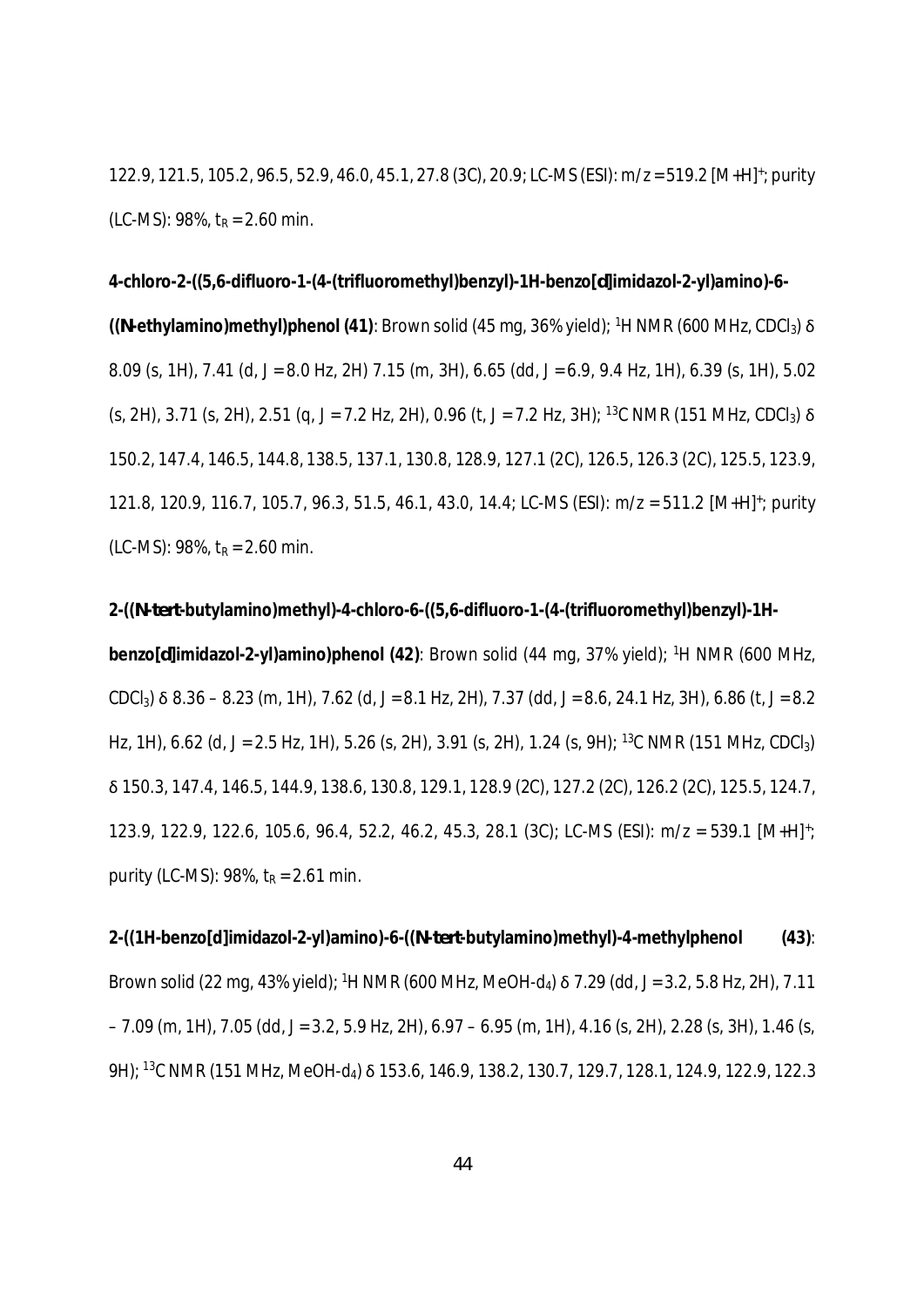(4C), 113.5, 58.0, 43.5, 26.1 (3C), 20.5; LC-MS (ESI):  $m/z$  = 325.2 [M+H]<sup>+</sup>; purity (LC-MS): 98%, t<sub>R</sub> = 2.06 min.

**2-((1H-benzo[***d***]imidazol-2-yl)amino)-4-chloro-6-((***N***-ethylamino)methyl)phenol (44)**: Brown solid (38 mg, 50% yield); <sup>1</sup>H NMR (600 MHz, MeOH-*d*4) ɷ 7.34 (d, *J* = 2.5 Hz, 1H), 7.31 (dd, *J* = 3.2, 5.9 Hz, 2H), 7.12 (d, *J* = 2.5 Hz, 1H), 7.07 (dd, *J* = 3.1, 5.9 Hz, 2H), 4.19 (s, 2H), 3.11 (q, *J* = 7.3 Hz, 2H), 1.35 (t, *J* = 7.3 Hz, 3H); <sup>13</sup>C NMR (151 MHz, MeOH-*d*4) ɷ 152.8, 148.1, 137.6, 131.5, 126.6, 124.9, 123.9, 123.3, 122.6 (4C), 113.7, 48.1, 43.8, 11.5; LC-MS (ESI): *m/z* = 317.1 [M+H]<sup>+</sup> ; purity  $(LC\text{-}MS): 98\%$ ,  $t_R = 0.67$  min.

**2-((1H-benzo[d]imidazol-2-yl)amino)-6-((***N***-***tert***-butylamino)methyl)-4-chlorophenol (45)**: Brown solid (13 mg, 25% yield); <sup>1</sup>H NMR (600 MHz, MeOH-*d*4) ɷ 7.76 (d, *J* = 2.6 Hz, 1H), 7.31 (dd, *J* = 3.2, 5.8 Hz, 2H), 7.05 (dd, *J* = 3.2, 5.9 Hz, 2H), 6.87 (d, *J* = 2.6 Hz, 1H), 4.09 (s, 2H), 1.39 (s, 9H); <sup>13</sup>C NMR (151 MHz, MeOH-*d*<sub>4</sub>) δ 152.6, 151.3, 138.4, 132.1, 123.7, 122.7, 122.1 (5C), 119.4, 113.6, 56.1, 44.7, 26.7 (3C); LC-MS (ESI):  $m/z$  = 345.1 [M+H]<sup>+</sup>; purity (LC-MS): 98%, t<sub>R</sub> = 2.18 min.

**2-((1H-benzo[d]imidazol-2-yl)amino)-4-(tert-butyl)-6-((***N***-***tert***-butylamino)methyl)phenol (46)**: Brown solid (20 mg, 39% yield); <sup>1</sup>H NMR (600 MHz, MeOH-*d*4) ɷ 7.30 (d, *J* = 2.4 Hz, 1H), 7.29 (dd, *J* = 3.2, 5.8 Hz, 2H), 7.20 (d, *J* = 2.4 Hz, 1H), 7.05 (dd, *J* = 3.1, 5.9 Hz, 2H), 4.21 (s, 2H), 1.47 (s, 9H), 1.33 (s, 9H); <sup>13</sup>C NMR (151 MHz, MeOH-*d*4) ɷ 153.7, 146.9, 144.2, 138.2, 129.3, 124.7, 122.6, 122.3 (4C), 121.6, 131.5, 58.0, 43.9, 35.0, 31.9 (3C), 26.1 (3C); LC-MS (ESI): *m/z* = 367.2 [M+H]<sup>+</sup> ; purity  $(LC\text{-MS}): 98\%$ ,  $t_R = 2.35$  min.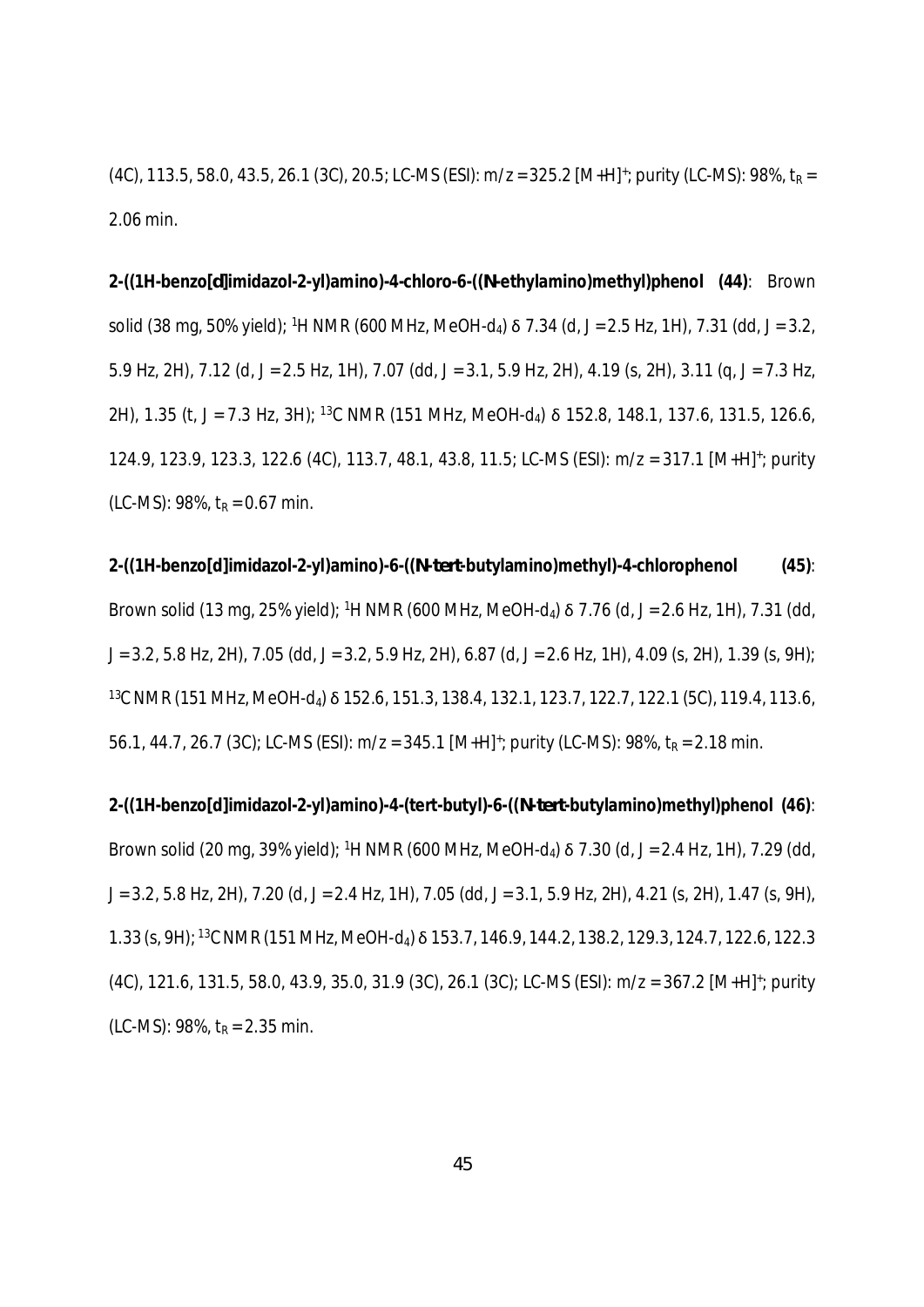**2-((***N***-***tert***-butylamino)methyl)-6-((5,6-difluoro-1H-benzo[***d***]imidazol-2-yl)amino)-4-**

**methylphenol (47)**: Brown solid (20 mg, 35% yield); <sup>1</sup>H NMR (600 MHz, MeOH-*d*4) ɷ 7.19 (d, *J* = 2.1 Hz, 1H), 7.16 – 7.12 (m, 2H), 6.91 (d, *J* = 2.0 Hz, 1H), 4.13 (s, 2H), 2.28 (s, 3H), 1.43 (s, 9H); <sup>13</sup>C NMR (151 MHz, MeOH-*d*4) ɷ 155.0, 147 (3C), 134.0, 130.1, 129.4, 127.6 (2C), 124.3, 122.8, 101.7, 101.6, 57.3, 43.9, 26.4 (3C), 20.6; LC-MS (ESI):  $m/z = 361.1$  [M+H]<sup>+</sup>; purity (LC-MS): 98%, t<sub>R</sub> = 2.33 min.

**4-chloro-2-((5,6-difluoro-1H-benzo[***d***]imidazol-2-yl)amino)-6-((***N***-ethylamino)methyl)phenol (48)**: Brown solid (33 mg, 39% yield); <sup>1</sup>H NMR (600 MHz, MeOH-*d*4) ɷ 7.47 (d, *J* = 2.5 Hz, 1H), 7.23 – 7.17 (m, 2H), 7.12 (d, *J* = 2.4 Hz, 1H), 4.21 (s, 2H), 3.12 (q, *J* = 7.3 Hz, 2H), 1.37 (t, *J* = 7.3 Hz, 3H); <sup>13</sup>C NMR (151 MHz, MeOH-*d*<sub>4</sub>) δ 154.2, 148.2, 148.1 (2C), 147.1, 133.6, 131.3, 126.3 (2C), 124.9, 123.7, 122.9, 101.9, 48.3, 43.8, 11.6; LC-MS (ESI):  $m/z = 353.1$  [M+H]<sup>+</sup>; purity (LC-MS): 98%, t<sub>R</sub> = 2.30 min.

**2-((***N***-***tert***-butylamino)methyl)-4-chloro-6-((5,6-difluoro-1H-benzo[***d***]imidazol-2-**

**yl)amino)phenol (49)**: Brown solid (21 mg, 37% yield); <sup>1</sup>H NMR (600 MHz, MeOH-*d*4) ɷ 7.86 (d, *J* = 2.6 Hz, 1H), 7.19 – 7.13 (m, 2H), 6.81 (d, *J* = 2.5 Hz, 1H), 4.06 (s, 2H), 1.36 (s, 9H); <sup>13</sup>C NMR (151 MHz, MeOH-*d*<sub>4</sub>) δ 154.0, 152.2, 148.2 (2C), 134.2, 131.9, 123.4 (2C), 122.2, 121.3, 118.7 (2C), 101.7, 55.7, 45.1, 26.8 (3C); LC-MS (ESI):  $m/z = 381.1$  [M+H]<sup>+</sup>; purity (LC-MS): 98%, t<sub>R</sub> = 2.39 min.

**4-(***tert***-butyl)-2-((tert-butylamino)methyl)-6-((5,6-difluoro-1H-benzo[***d***]imidazol-2 yl)amino)phenol (50)**: Brown solid (19 mg, 34% yield); <sup>1</sup>H NMR (600 MHz, MeOH-*d*4) ɷ 7.35 (d, *J* = 2.4 Hz, 1H), 7.18 (d, *J* = 2.4 Hz, 1H), 7.16 – 7.12 (m, 2H), 4.18 (s, 2H), 1.45 (s, 9H), 1.32 (s, 9H); <sup>13</sup>C NMR (151 MHz, MeOH-*d*<sub>4</sub>) δ 155.2, 148.0 (2C), 147.6, 144.0, 134.0, 128.9, 124.7 (2C), 122.5,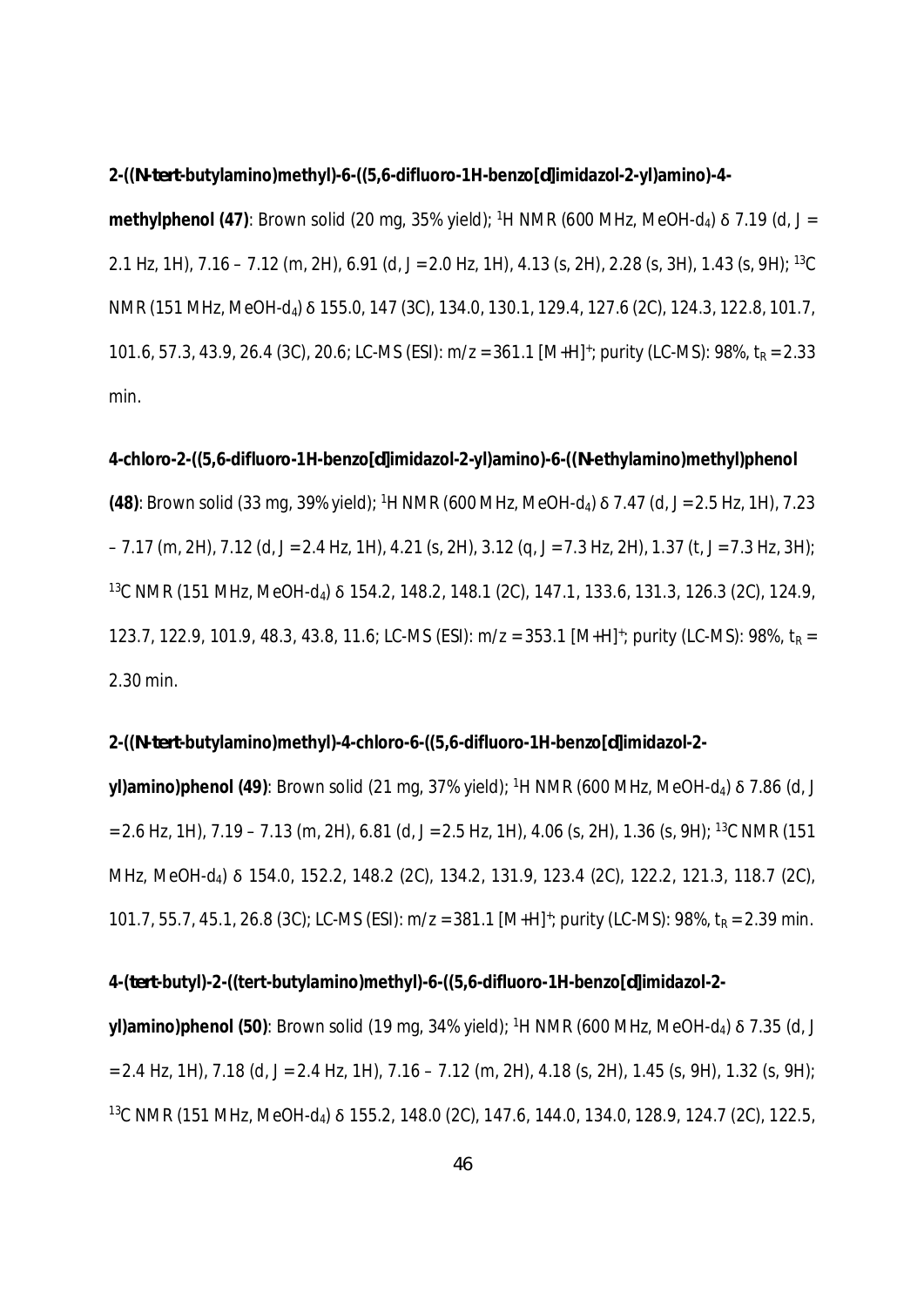121.6 (2C), 101.7, 57.6, 44.0, 35.1, 31.9 (3C), 26.3 (3C); LC-MS (APCI/ESI): *m/z* = 403.2 [M+H]<sup>+</sup> ; purity (LC-MS): 98%,  $t_R = 2.48$  min.

**2-((***N***-***tert***-butylamino)methyl)-6-((4,6-dichloro-1H-benzo[***d***]imidazol-2-yl)amino)-4 methylphenol (51)**: Brown solid (22 mg, 36% yield); <sup>1</sup>H NMR (600 MHz, MeOH-*d*4) ɷ 7.28 – 7.26 (m, 1H), 7.21 (d, *J* = 1.8 Hz, 1H), 7.06 (d, *J* = 1.8 Hz, 1H), 6.87 (d, *J* = 2.1 Hz, 1H), 4.11 (s, 2H), 2.27 (s, 3H), 1.41 (s, 9H); <sup>13</sup>C NMR (151 MHz, MeOH-*d*4) ɷ 154.9, 148.1, 139.7, 135.8, 129.7, 129.2, 127.4, 127.2, 123.9, 122.9, 121.6, 119.0, 112.0, 57.0, 44.1, 26.4 (3C), 20.6; LC-MS (ESI): *m/z* = 393.1 [M+H]<sup>+</sup>; purity (LC-MS): 98%,  $t_R$  = 2.50 min.

**2-(aminomethyl)-4-methyl-6-((1-(4-(trifluoromethyl)benzyl)-1H-benzo[d]imidazol-2-**

**yl)amino)phenol (52)**: Intermediate **III** was synthesized from **3** and 2-amino-4-methylphenol (**8d**) (Scheme 1) according to general synthetic procedure **V**, followed by a Mannich reaction with 4 methoxy benzylamine (PMB, 1.2 eq) in ethanol in the presence of formaldehyde (1.2 eq). The reaction lasted for 16 h for complete consumption of starting materials, followed by an acid workup (1M HCl) to obtain crude product, which was purified by flash chromatography. Compound **52** was obtained by cleavage of the PMB group in the presence of trifluoroacetic acid in DCM at room temperature for 48 h, followed by purification by flash chromatography. Brown solid (13 mg, 28% yield); <sup>1</sup>H NMR (600 MHz, MeOH-*d*4) ɷ 7.59 (d, *J* = 7.5 Hz, 2H), 7.39 (m, 3H), 7.34 (d, *J* = 7.8 Hz, 1H), 7.14 (d, *J* = 7.5 Hz, 1H), 7.10 (t, *J* = 7.4 Hz, 1H), 7.04 (t, *J* = 7.5 Hz, 1H), 6.72 (m, 1H), 5.47 (s, 2H), 3.97 (s, 2H), 2.24 (s, 3H). <sup>13</sup>C NMR (151 MHz, MeOH-*d*4) ɷ 152.8, 149.4, 142.5, 142.1, 135.1, 131.0, 130.1, 128.3 (2C), 126.8 (2C), 126.4, 125.7, 125.6, 124.6, 123.1, 122.0, 121.9, 117.0, 109.5, 55.7, 46.2, 20.8; LC-MS (ESI):  $m/z$  = 427.1 [M+H]<sup>+</sup>; purity (LC-MS): 98%, t<sub>R</sub> = 2.45 min.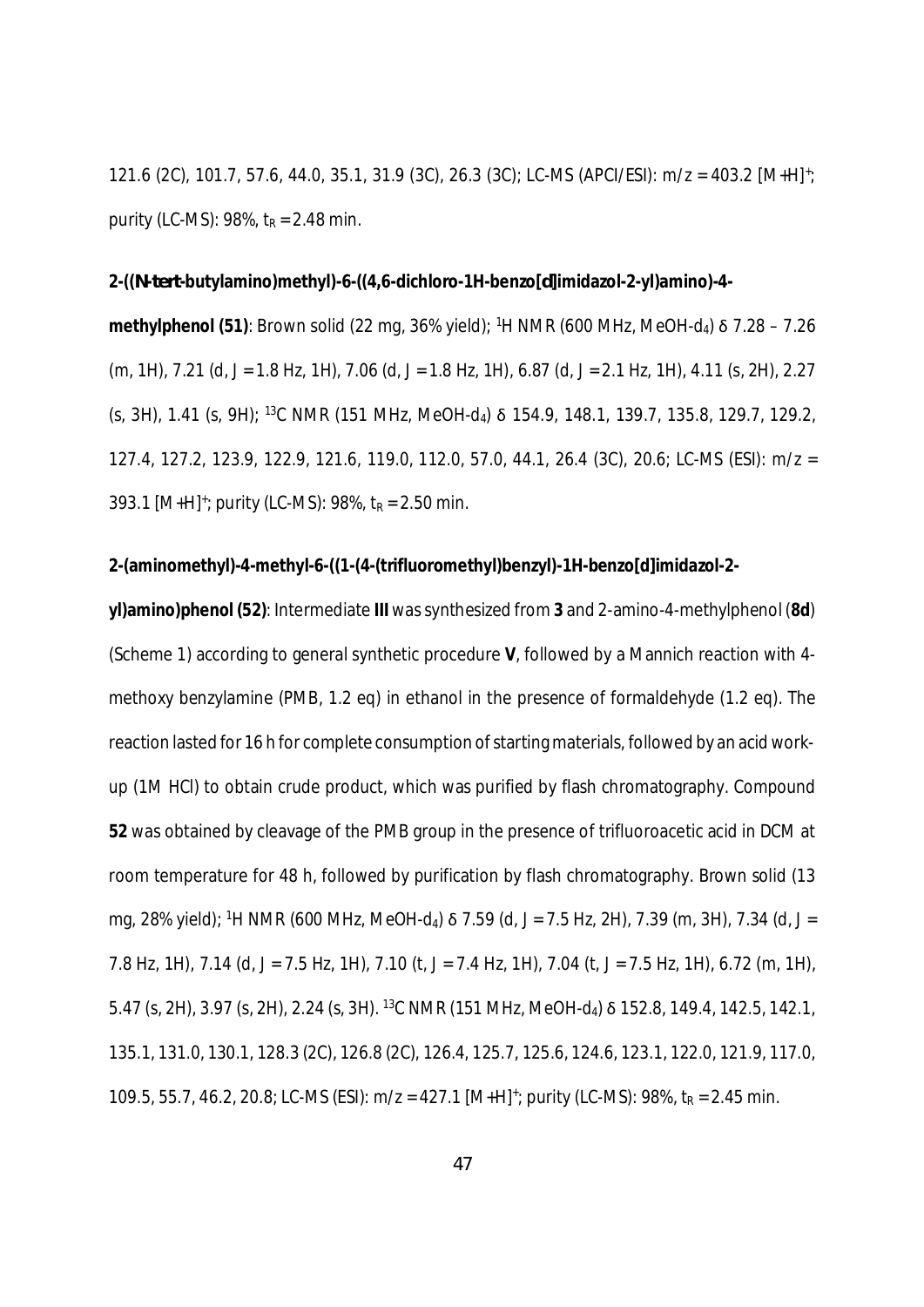**Antiplasmodium activity evaluation**: Compounds were screened against multidrug resistant (K1) and sensitive (NF54) strains of *P. falciparum in vitro* using the modified [<sup>3</sup>H]-hypoxanthine incorporation assay.<sup>38</sup> *In vivo* efficacy was conducted as previously described,<sup>39</sup> with the modification that mice (n= 3) were infected with a GFP-transfected *P. berghei* ANKA strain (donated by A. P. Waters and C. J. Janse, Leiden University, The Netherlands), and parasitemia was determined using standard flow cytometry techniques. The detection limit was 1 parasite in 1000erythrocytes (that is, 0.1%). Activity was calculated as the difference between the mean percent parasitemia for the control and treated groups expressed as a percent relative to the control group. Compounds were dissolved or suspended in a vehicle consisting of 70% Tween-80 and 30% ethanol, followed by a 10-fold dilution in  $H_2O$  and administered orally as four consecutive daily doses (4, 24, 48, and 72 h after infection). Blood samples for the quadrupledose regimens were collected on day 4 (96 h after infection).

Gametocytocidal activity evaluation: The luciferase reporter assay<sup>24</sup> was established to enable accurate, reliable and quantifiable investigations of the stage-specific action of gametocytocidal compounds for the early and late gametocyte marker cell line NF54-PfS16-GFP-Luc. Drug assays were set up on day 5 and 10 (representing >90% of either early stage II/III or mature stage IV/V gametocytes, respectively). In each instance, assays were set up using a 2 – 3% gametocytemia, 1.5% hematocrit culture and 48 h drug pressure in a gas chamber (90%  $N_2$ , 5%  $O_2$ , and 5% CO<sub>2</sub>) at 37 °C. Luciferase activity was determined in 30 µL parasite lysates by adding 30 µL luciferin substrate (Promega Luciferase Assay System) at room temperature and detection of resultant bioluminescence at an integration constant of 10 s with the GloMax® Explorer Detection System with Instinct<sup>®</sup> Software. Methylene blue (5 μM) was used as a reference compound in the *in vitro*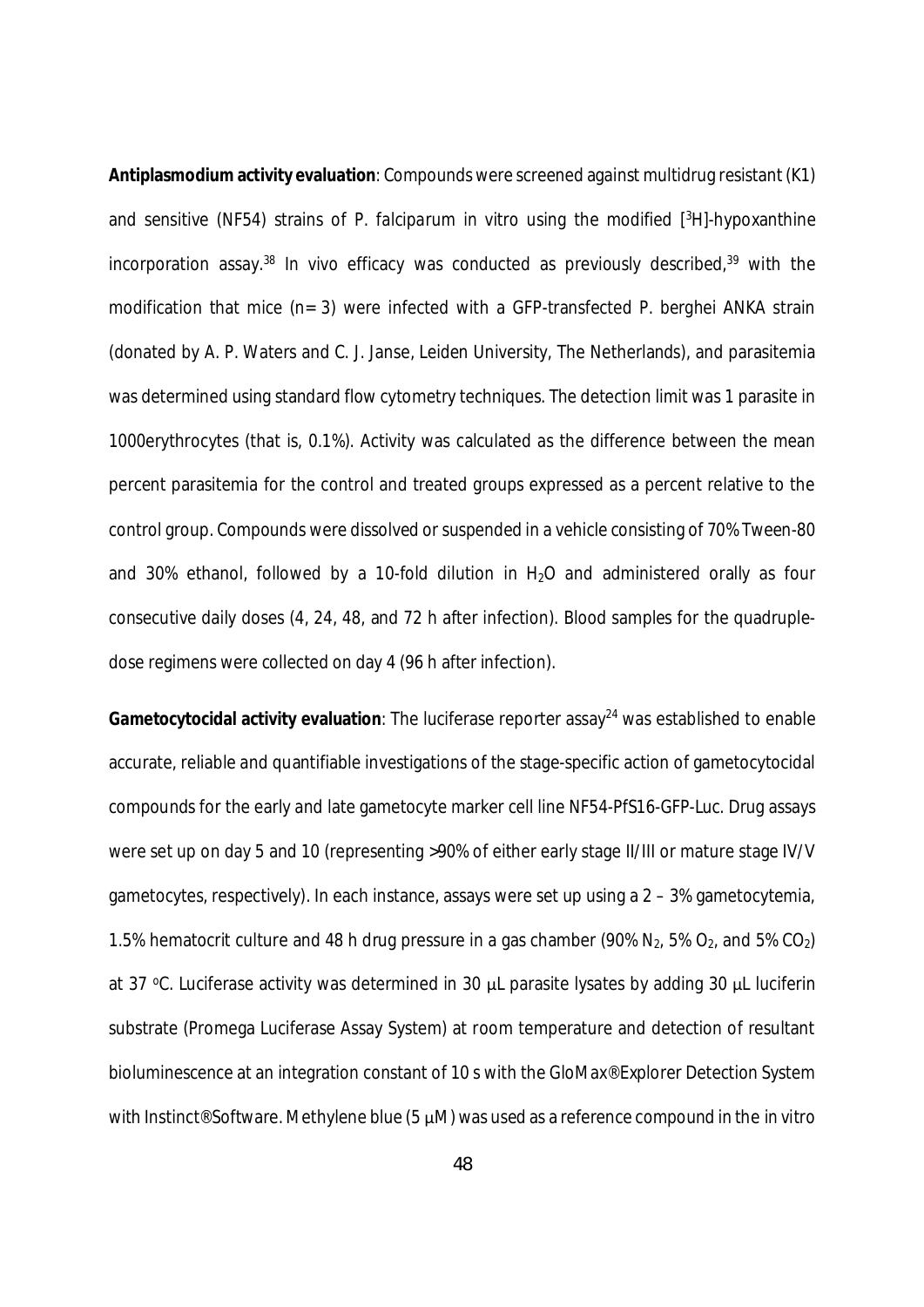gametocyte luciferase reporter assay as previously reported.<sup>40</sup> Dual point analysis was performed for a single biological replicate in technical triplicates. The  $IC_{50}$  was again determined using non-linear curve fit (GraphPad Prism V6.0) normalised to maximum and minimum inhibition and data are from at least three independent biological replicates, each performed in technical triplicates.

Male gamete exflagellation assay: The male gamete exflagellation inhibition assay (EIA)<sup>41</sup> was performed by treating mature (>90% stage V) gametocytes with 2 µM compound (10 mM stock solutions in 100% DMSO (w/v), Sigma-Aldrich) in complete culture media (final DMSO concentration of < 0.1% (v/v)) for 48 h at 37°C under 90%  $N_{2}$ , 5% CO<sub>2</sub>, and 5% O<sub>2</sub> hypoxic conditions. Following treatment gametogenesis was induced with 100 µM xanthurenic acid (Sigma Aldrich) in ookinete medium (complete RPMI 1640 with 25 mM HEPES, 0.2% sodium bicarbonate, pH 8.0, and 20% human serum) at room temperature for 15 min. Exflagellating centers were detected by video microscopy (Carl Zeiss NT 6V/10W Stab480 microscope with a MicroCapture camera, 10X magnification) in a Neubauer chamber at RT and semi-automatically quantified after 20 min from 15 randomly located fields from which videos of 8-10 s each were taken at 30 s intervals. The total exflagellating centres per treatment were quantified using ICY (open-source imaging software GPLv3) normalised to an untreated control. Assays were performed for a single biological repeat.

**SALI Plot analysis**: Structure–activity landscape index (SALI) was performed using Osiris Datawarrior V 5.2.1 software ([www.openmolecules.org\).](http://www.openmolecules.org)./) Compound similarity/activity cliff analysis was performed based on compound SMILES, taking stereochemistry into account, and separation based on compound neighbor at a similarity threshold of 86%.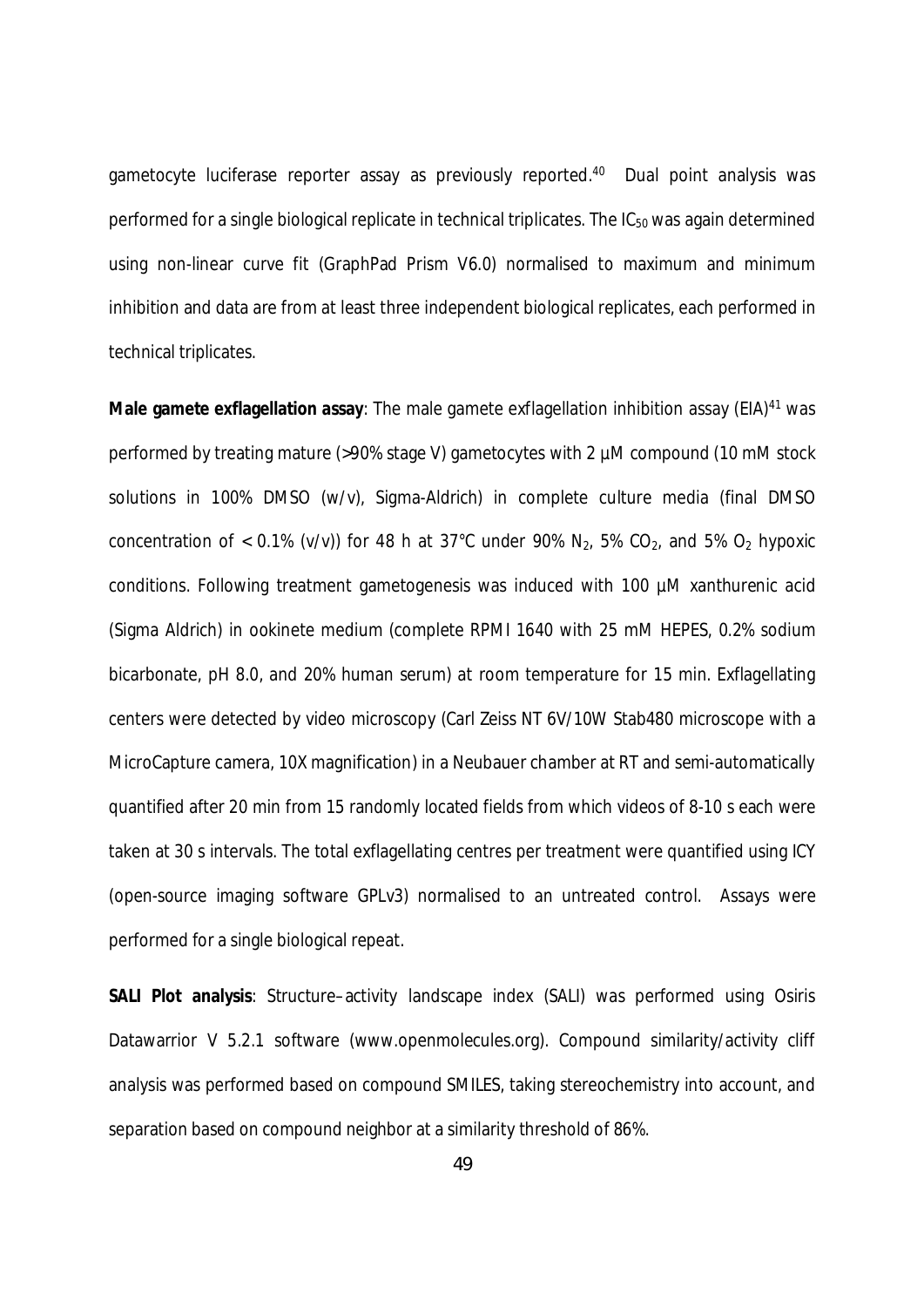**Cytotoxicity evaluation**: The *in vitro* cytotoxicity of the synthesized compounds was evaluated against the Chinese Hamster Ovarian (CHO) cancer cell line using the MTT [3-(4,5 dimethylthiazolyl-2)-2,5-diphenyltetrazolium bromide] assay, which is a colorimetric assay based on assessing the cell metabolic activity.<sup>42</sup>

The synthesized compounds were assayed in triplicate. Stock solutions of 2 mg/mL of test samples in DMSO were prepared with poorly soluble samples being tested as suspensions. The compounds were kept at -20  $\degree$ C until required. In all experiments, emetine was used as a reference drug. Starting from an initial concentration of 100 µg/mL, ten-fold serial dilutions were made in complete medium to give 6 concentrations to the lowest concentration of 0.001 µg/mL. The cell viability was not affected by the highest concentration of the solvent to which the cells were exposed. The full dose-response curves were plotted using a non-linear dose-response curve fitting analysis via GraphPad Prism V4 software. By this, the minimum concentration required for 50% inhibition ( $IC_{50}$ ) values were determined for each compound.

Caucasian hepatocellular carcinoma cells (HepG2) were maintained as previously described.<sup>43</sup> Cells were grown in Dulbecco's Modified Eagle's Medium (DMEM) (HyClone) supplemented with 5% Fetal Bovine Serum (heat inactivated) and 1% Penicillin/Streptomycin (Sigma-Aldrich) at 37 °C at 5% CO2. Cell viability was monitored microscopically with 0.2% Trypan-Blue. Cells were trypsinised with 1x Trypsin-EDTA (Sigma) and ~100 000 cells were plated in 96-well plates and grown for 24 h. The cells were treated at treated with relevant compound and incubated for 48 h at 37 °C and 5% CO2. Cytotoxicity was determined using the CytoSelect™ LDH Cytotoxicity Assay Kit (Cell Biolabs Inc., CBA-241) which was added to the supernatant. Absorbance was measured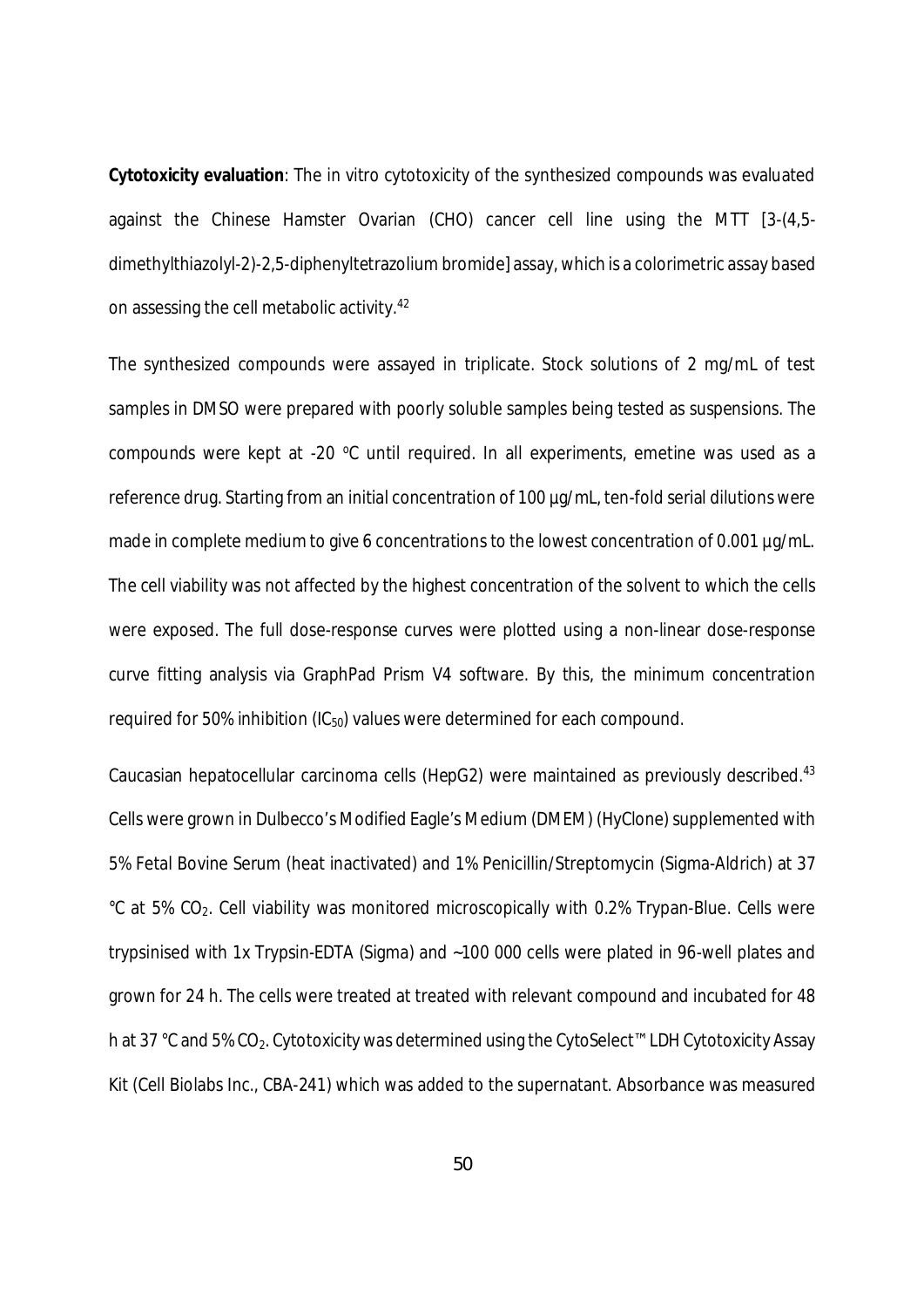at 450 nm. Data obtained were analyzed in Excel and experiments were performed in technical duplicates for three biological repeats (n=3).

*In Vitro* **Hepatic Microsomal Stability**: Metabolic stability studies were conducted in human, mouse and rat liver microsomes using a single-point (30-min) study design.<sup>44</sup> In brief, 1 µM of the compound was incubated with 0.4 mg/ml microsomes in 0.1M phosphate buffer pH 7.4. The reactions were quenched by the addition of ice-cold acetonitrile containing internal standard (carbamazepine, 0.0236 µg/mL). The samples were centrifuged, and the supernatant was analysed by means of LC-MS/MS (Agilent Rapid Resolution HPLC, AB SCIEX 4500 MS). The percentage compound remaining was calculated by using the internal standard corrected peak areas at 30 min, with those of the 0 min incubation. Propranolol, Midazolam and MMV390048 were used as assay controls.

**Metabolite Identification Studies**: The test compounds (10 µM) were incubated at 37 °C in a solution containing 1 mg/ml microsomes, magnesium chloride (5 mM) and NADPH (1 mM) in potassium phosphate buffer (100 mM, pH 7.4) for 60 minutes while shaking. The samples were then prepared by ice-cold acetonitrile precipitation, centrifuged, and filtered for LC-MS analysis. Controls containing all the sample constituents (not incubated), and in which NADPH, microsomes or the test compound were individually excluded, were also prepared, and handled similarly to the test sample. Verapamil (10 µM) was incubated concomitantly as a positive control. Metabolites formed in microsomal incubations were identified by comparison of the T60 chromatograms with chromatograms at T0 using Lightsight 2.3. The tentative identity of the metabolites was deduced by comparison of the product ion spectra of the [M+H]<sup>+</sup> ions of the metabolites with that of the parent compound using Analyst 1.6.3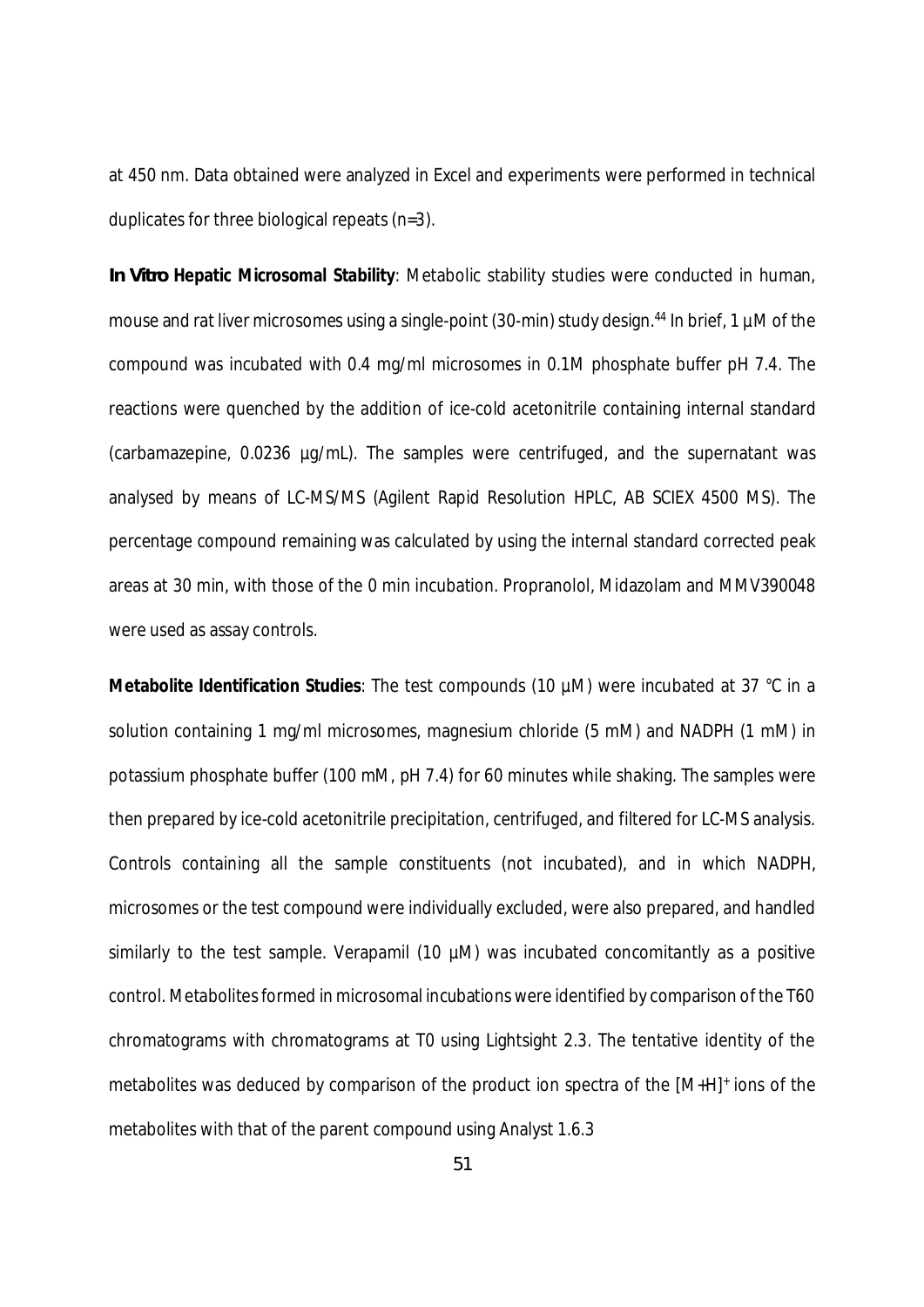**Kinetic Solubility**: Solubility was measured at pH 6.5 using an adapted miniaturised shake-flask method, in 96-well plate format.<sup>45,46</sup> Briefly 4 µl of a 10mM stock in DMSO was added to a 96well plate and evaporated using a GeneVac system. Phosphate buffer pH 6.5 was then added to the wells and the plate was incubated for 24 h at 25 °C with shaking. At the end of this incubation, the samples were centrifuged at 3500 g for 15 min then transferred to an analysis plate. A calibration curve in DMSO for each sample between  $10 - 220 \mu M$  was prepared and included in the analysis plate. Analysis was then performed by HPLC-DAD (Agilent Rapid Resolution HPLC with Diode array detector) and solubility of each sample determined from the corresponding calibration curve. Reserpine, Hydrocortisone, and MMV390048 were used as assay controls.

**Pharmacokinetics**: Male Balb/C mice were used for animal pharmacokinetic evaluations. All animal work was carried out in accordance with the University of Cape Town's ethics policies using protocols approved by the research ethics committee (AEC017/026). Compounds were administered intravenously as a bolus of DMA/PEG/PPG: 10/30/60 and orally in 0.5% (w/v) HPMC with 0.2% Tween80 aqueous solution to male Balb/C mice (n=3 for each group for **41** and for the oral group for **48** and n=5 for the intravenous group for **48**). Mice were not fasted overnight and were allowed to eat *ad libitum*. Animals were permitted access *ad libitum* to water.

PK sampling: Blood samples were collected from the tail vein of the mice into heparinized microcentrifugation tubes at predetermined sampling times (0.17, 0.5, 1, 3, 5, 7, 9, and 24h for intravenous dosing; 0.5, 1, 3, 5, 7, 9 and 24h for oral dosing). All samples were stored at -80 $^{\circ}$ C until extraction.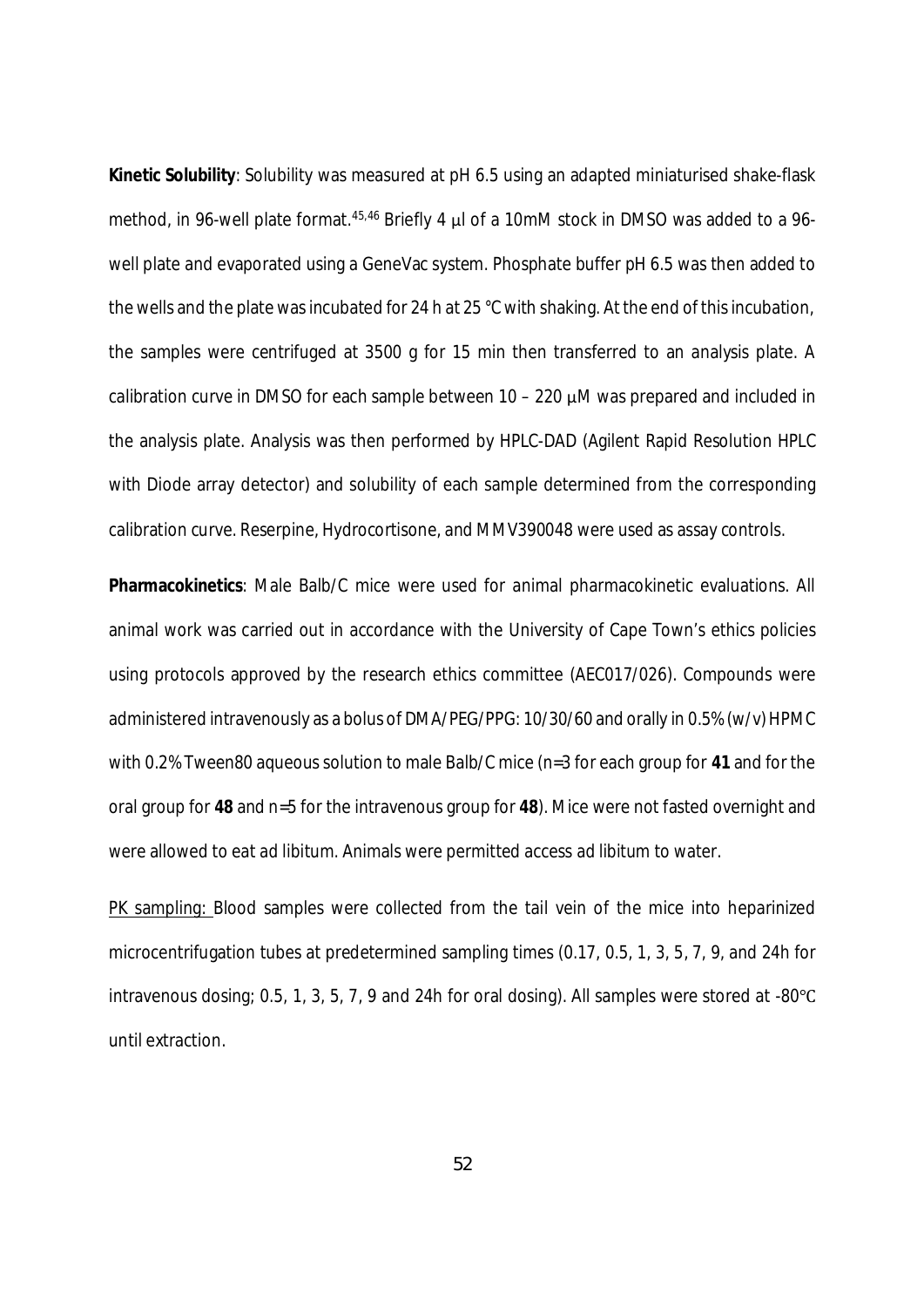Bioanalytical method: Frozen whole blood was thawed at room temperature. 20 µL of samples were extracted by protein precipitation using 100 µL of acetonitrile containing 10 ng/ml of internal standard (MMV394902); and centrifuged. Calibration standards and quality controls were extracted following the same procedure. Supernatants were injected onto the column for LC-MS/MS analysis. The analytical limit of quantitation (LOQ) was 2 ng/mL. The accuracy, precision, and recovery for each study were within acceptable limits (Supplementary Information Table S2).

Calculation of pharmacokinetic parameters: PK parameters were calculated by noncompartmental analysis using PK Solutions 2.0 (Summit Research Services, Montrose, CO, USA) with a method based on curve stripping.

*In Vitro* **Permeability**: The PAMPA (Parallel Artificial Membrane Assay) assay was performed in triplicate in 96-well MultiScreen filter plates (Millipore, 0.4 µm PCTE membrane). Membrane filters were precoated with 5% hexadecane in hexane and allowed to dry prior to the assay. Membrane integrity marker, Lucifer yellow, was added to the apical wells of the precoated MultiScreen plate donor/ drug solutions containing test compound. Phosphate buffer (pH 7.4) was added to the 96-well acceptor plate. An amount of 10 mM test compound was used to spike (1  $\mu$ M) the donor buffer at physiologically relevant pH values (4 and 6.5), and the donor plate was slotted into the acceptor plate and incubated (4 h at room temperature) with gentle shaking (40-50 rpm). Following incubation, samples from the acceptor wells and theoretical equilibrium wells were transferred to the analysis plate and matrix matched with blank donor buffer. Acetonitrile containing internal standard (carbamazepine, 0.0236 µg/mL) was added to all samples, and they were analyzed by LC-MS/MS (Agilent rapid resolution HPLC, AB SCIEX 4500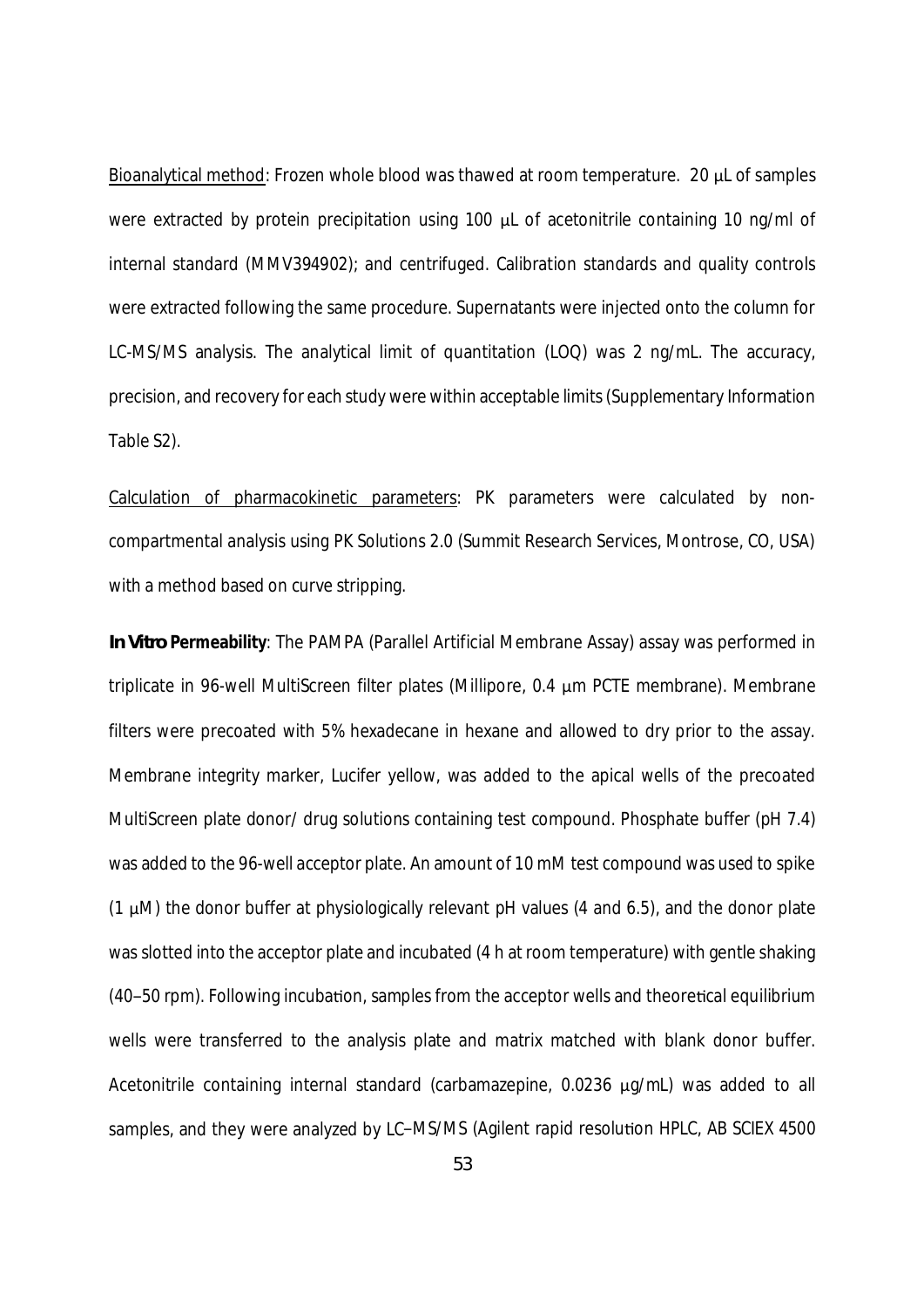MS). The normalized (analyte/internal standard) peak areas were used to calculate the apparent permeability (Papp). Membrane integrity was assessed by calculating the Papp of Lucifer yellow (acceptable values < 50nm/s) using a Modulus microplate reader.  $47,48$ 

**β**-hematin Inhibition: The inhibition of β-hematin formation assay was conducted to investigate the possible mechanism of antiplasmodium activity of the synthesized benzimidazole analogues as inhibitors of heme polymerization. This non-cell assay evaluates the ability of the test compounds to prevent the synthetic dimerization of hematin  $(\beta$ -hematin) in lipid medium.

Hundred microliters of a solution containing water/305.5  $\mu$ M NP-40/DMSO at a v/v ratio of 70%/20%/10%, respectively, was added to every well in columns 2-12 of a 96-well plate. To column 1 was added 140 µL of water and 40 µL of 305.5 µM NP-40. Twenty microliters of the test compounds (20 mM), that is, the synthesized compounds and control, was added to column 1 in duplicate. One hundred microliters of the test solution were diluted to column 11, with column 12 left as a blank (0 µM of compound). A 178.8 µL aliquot of hematin (hemin) stock was suspended in 20 mL of a 1 M acetate buffer, pH 4.8 and 100 µL of this hematin suspension added into each well. Plates were then incubated for  $\sim$  5 hours at 37  $\degree$ C after which 32 µL of pyridine solution (20% water, 20% acetone, 10% 2M HEPES buffer (pH 7.4), 50% pyridine) was added followed by addition of 60 µL of acetone to all wells. Plates were again read at 405 nm on a Thermo Scientific Multiscan Go Microplate Spectrophotometer. The IC<sub>50</sub> values were determined using GraphPad Prism 6.

**Cell-based Heme Assay:** Target validation was carried out through a cellular fractionation assay, optimized to a multi-well colorimetric assay for determining heme species in *P. falciparum* as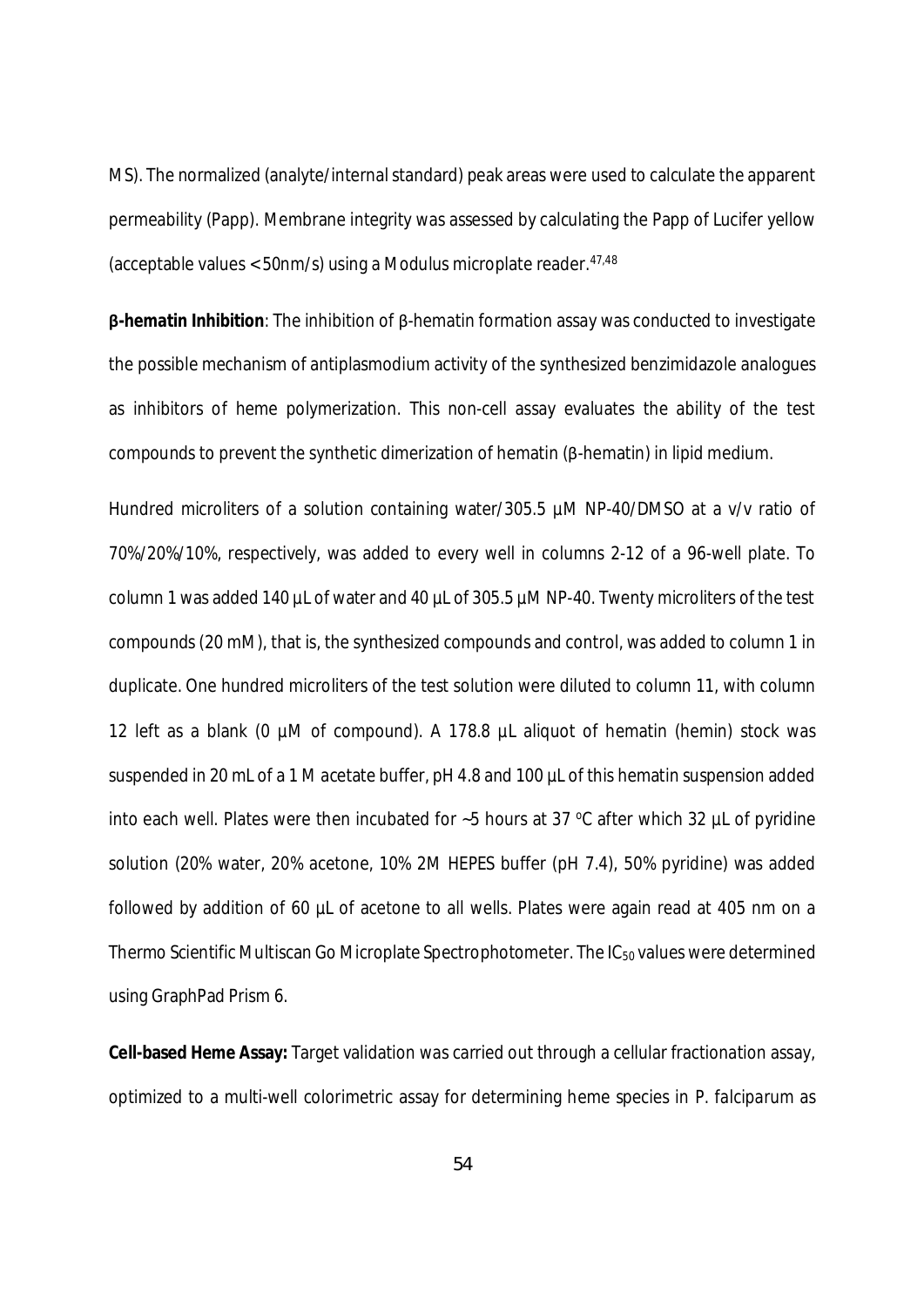previously described.<sup>49</sup> The cellular fractionation allows the direct quantification of heme species in isolated trophozoites such as the freely exchangeable heme and hemozoin.

A two-tailed t-test (95% CI) was used for determination of statistical significance of differences in measurements relative to controls. The data represent a minimum of three repeats with standard deviations calculated for each of the average results. All the analysis was done using GraphPad Prism version 6.0.0 software.

**Microtubule Inhibition**: Asexual *Pf*NF54 parasites were maintained and early-stage gametocytes were induced and maintained as described above. Parasites were treated with **41** and **44** at 600 nM against asexual stages (~1% parasitaemia and 5% haematocrit, >95% D-sorbitol synchronized ring-stage culture) and 2400 nM against early stage (~2% gametocytaemia, 2% haematocrit 20% I/ 60% II/20% III) and incubated for 24 h at 37°C under 90% N<sub>2</sub>, 5% CO<sub>2</sub>, and 5% O<sub>2</sub> hypoxic conditions (final DMSO concentration of <0.1% (v/v)). Colchicine (20 µM) was used as a positive control with treated asexual parasites and early-stage gametocytes incubated for 24 h at 37°C under 90%  $N_2$ , 5% CO<sub>2</sub>, and 5% O<sub>2</sub> hypoxic conditions. Following incubation parasites were stained with 250 nM Tubulin Tracker® Oregon Green 488, Taxol bis acetate (Invitrogen) for 30 min to visualize tubulin formation, and co-stained with the nuclear dye Hoechst 33324 (100 nM) for 10 min at 37°C under 90% N<sub>2</sub>, 5% CO<sub>2</sub>, and 5% O<sub>2</sub> hypoxic conditions in the dark. After staining cells were washed 3x with prewarmed PBS (137 mM NaCl, 2.7 mM KCl, 10 mM phosphate, pH 7.4) and visualized as live cells using a Zeiss LSM 510 Meta Confocal Microscope with Zeiss ZEN black software (Zeiss, Germany).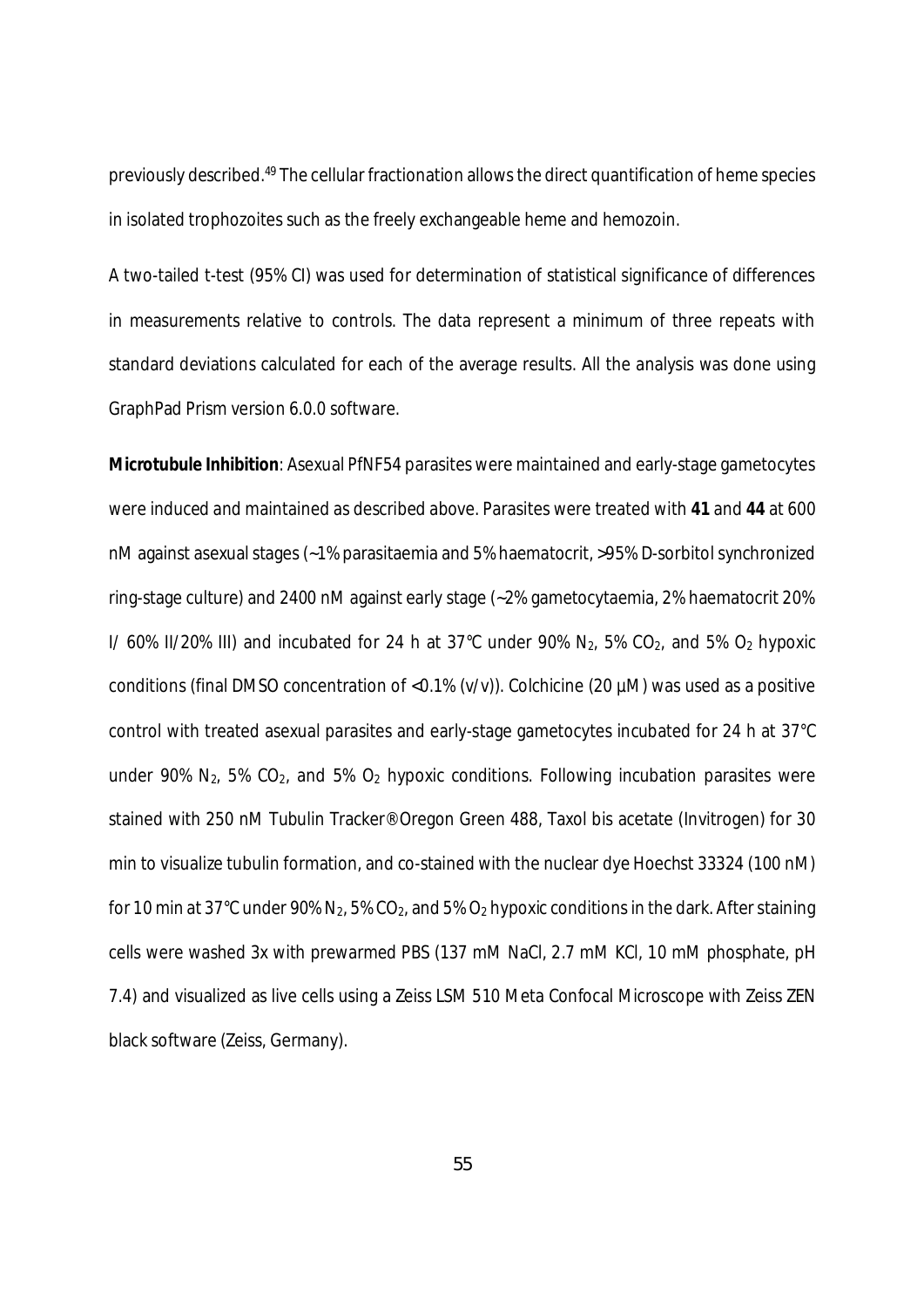#### **CONFLICT OF INTEREST**

The authors declare no competing interest.

# **ACKNOWLEDGEMENTS**

The University of Cape Town, South African Medical Research Council and South African Research Chairs Initiative of the Department of Science and Innovation, administered through the South African National Research Foundation (NRF, K.C. UID: 64767, LM.B. UID: 84627) and a NRF Community of Practice on 'Evaluating Malaria Control Interventions' (UID: 110666) are gratefully acknowledged for support. At Swiss TPH, we thank Sibylle Sax, Rahel Buehler, and Ursula Lehmann for assistance in performing antimalarial *in vitro* and *in vivo* assays.

# **ANCILLARY INFORMATION**

Supplementary information file 1: Additional Experimental Results

Supplementary information file 2: Biological Results

Supplementary information file 3: Molecular Formula Strings

Corresponding author: [kelly.chibale@uct.ac.za](mailto:kelly.chibale:@uct.ac.za)

Abbreviations Used: ABS, Asexual blood stage; EG, Early-stage gametocytes; LG, Late-stage gametocytes; TCP, Target candidate profile; TPP, Target product profile; RI, Resistance index; SI, Selective index; CHO, Chinese Hamster Ovarian cells; MLM, Mouse liver microsomes; RLM, Rat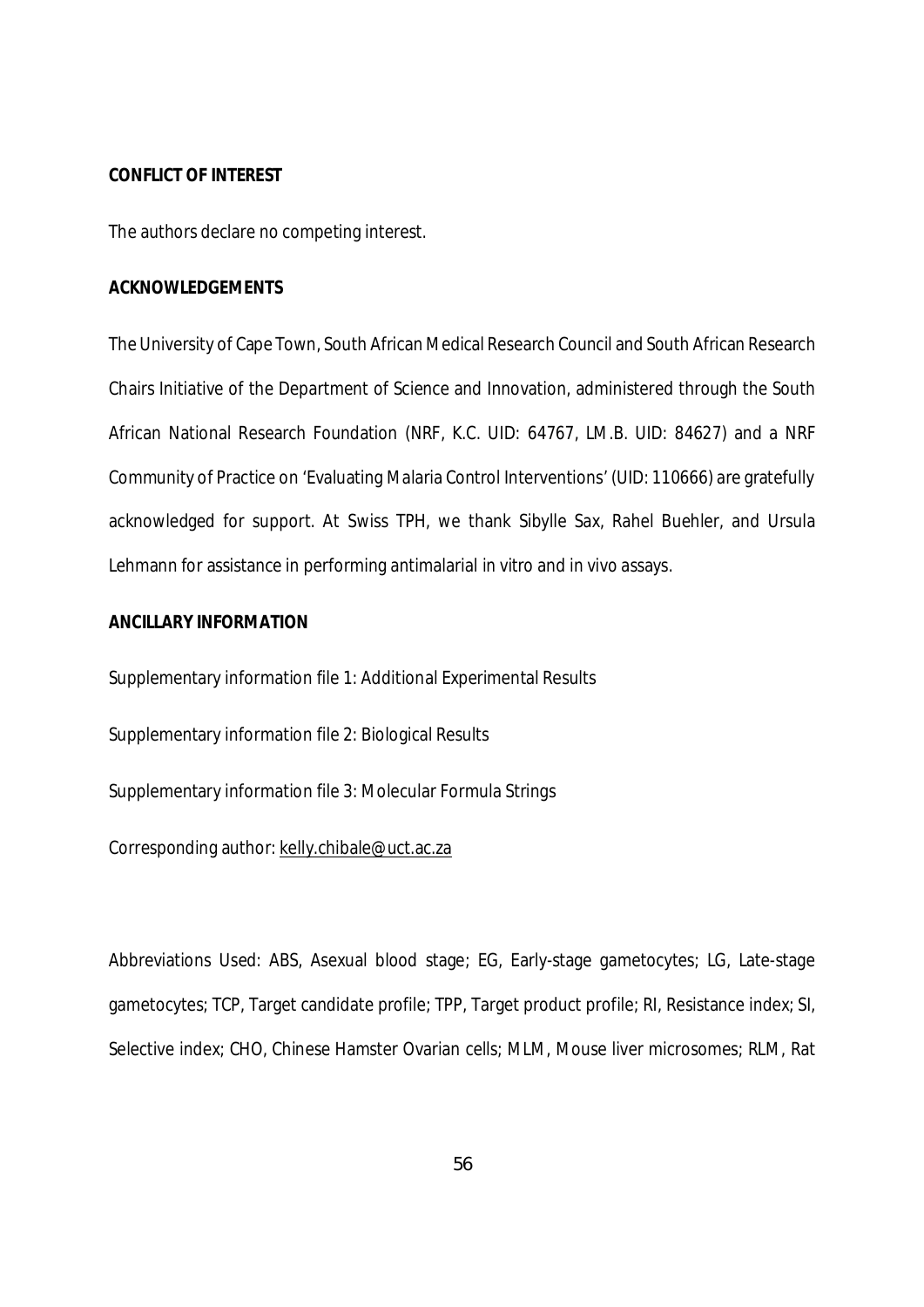liver microsomes; HLM, Human liver microsomes; βHIA, Beta hematin inhibition assay; SALI, Structure–activity landscape index.

#### **REFERENCES**

- (1) *World Malaria Report 2020: 20 Years of Global Progress and Challenges.*; Geneva: World Health Organization; 2020.
- (2) Uwimana, A.; Legrand, E.; Stokes, B. H.; Ndikumana, J.-L. M.; Warsame, M.; Umulisa, N.; Ngamije, D.; Munyaneza, T.; Mazarati, J.-B.; Munguti, K.; Campagne, P.; Criscuolo, A.; Ariey, F.; Murindahabi, M.; Ringwald, P.; Fidock, D. A.; Mbituyumuremyi, A.; Menard, D. Emergence and Clonal Expansion of in Vitro Artemisinin-Resistant Plasmodium Falciparum Kelch13 R561H Mutant Parasites in Rwanda. *Nat. Med.* **2020**, *26* (10), 1602–1608.
- (3) Delves, M.; Plouffe, D.; Scheurer, C.; Meister, S.; Wittlin, S.; Winzeler, E. A.; Sinden, R. E.; Leroy, D. The Activities of Current Antimalarial Drugs on the Life Cycle Stages of Plasmodium: A Comparative Study with Human and Rodent Parasites. *PLoS Med.* **2012**, *9* (2), e1001169.
- (4) Tse, E. G.; Korsik, M.; Todd, M. H. The Past, Present and Future of Anti-Malarial Medicines. *Malar. J.* **2019**, *18* (1), 93.
- (5) Burrows, J. N.; Duparc, S.; Gutteridge, W. E.; Hooft van Huijsduijnen, R.; Kaszubska, W.; Macintyre, F.; Mazzuri, S.; Möhrle, J. J.; Wells, T. N. C. New Developments in Anti-Malarial Target Candidate and Product Profiles. *Malar. J.* **2017**, *16* (1), 26.
- (6) Hooft van Huijsduijnen, R.; Wells, T. N. The Antimalarial Pipeline. *Curr. Opin. Pharmacol.*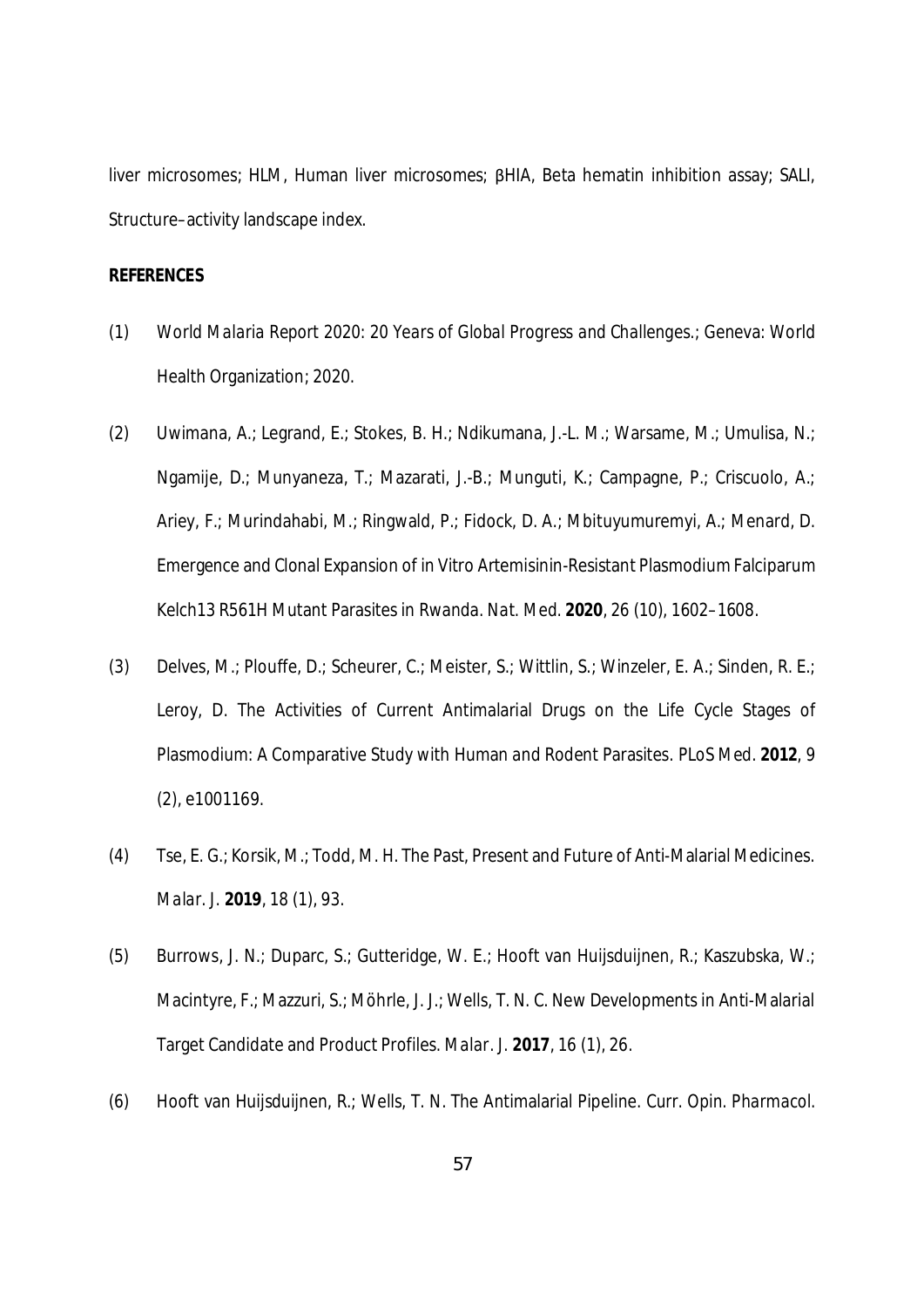**2018**, *42*, 1–6.

- (7) Narasimhan, B.; Sharma, D.; Kumar, P. Benzimidazole: A Medicinally Important Heterocyclic Moiety. *Med. Chem. Res.* **2012**, *21* (3), 269–283.
- (8) Bansal, Y.; Silakari, O. The Therapeutic Journey of Benzimidazoles: A Review. *Bioorg. Med. Chem.* **2012**, *20* (21), 6208–6236.<https://doi.org/10.1016/j.bmc.2012.09.013.>
- (9) Salahuddin; Shaharyar, M.; Mazumder, A. Benzimidazoles: A Biologically Active Compounds. *Arab. J. Chem.* **2017**, *10*, S157–S173.
- (10) Keri, R. S.; Hiremathad, A.; Budagumpi, S.; Nagaraja, B. M. Comprehensive Review in Current Developments of Benzimidazole-Based Medicinal Chemistry. *Chem. Biol. Drug Des.* **2015**, *86* (1), 19–65.
- (11) Ramachandran, S.; Hameed P., S.; Srivastava, A.; Shanbhag, G.; Morayya, S.; Rautela, N.; Awasthy, D.; Kavanagh, S.; Bharath, S.; Reddy, J.; Panduga, V.; Prabhakar, K. R.; Saralaya, R.; Nanduri, R.; Raichurkar, A.; Menasinakai, S.; Achar, V.; Jiménez-Díaz, M. B.; Martínez, M. S.; Angulo-Barturen, I.; Ferrer, S.; Sanz, L. M.; Gamo, F. J.; Duffy, S.; Avery, V. M.; Waterson, D.; Lee, M. C. S.; Coburn-Flynn, O.; Fidock, D. A.; Iyer, P. S.; Narayanan, S.; Hosagrahara, V.; Sambandamurthy, V. K. N -Aryl-2-Aminobenzimidazoles: Novel, Efficacious, Antimalarial Lead Compounds. *J. Med. Chem.* **2014**, *57* (15), 6642–6652.
- (12) Chong, C. R.; Chen, X.; Shi, L.; Liu, J. O.; Sullivan, D. J. A Clinical Drug Library Screen Identifies Astemizole as an Antimalarial Agent. *Nat. Chem. Biol.* **2006**, *2* (8), 415–416.
- (13) Camacho, J.; Barazarte, A.; Gamboa, N.; Rodrigues, J.; Rojas, R.; Vaisberg, A.; Gilman, R.;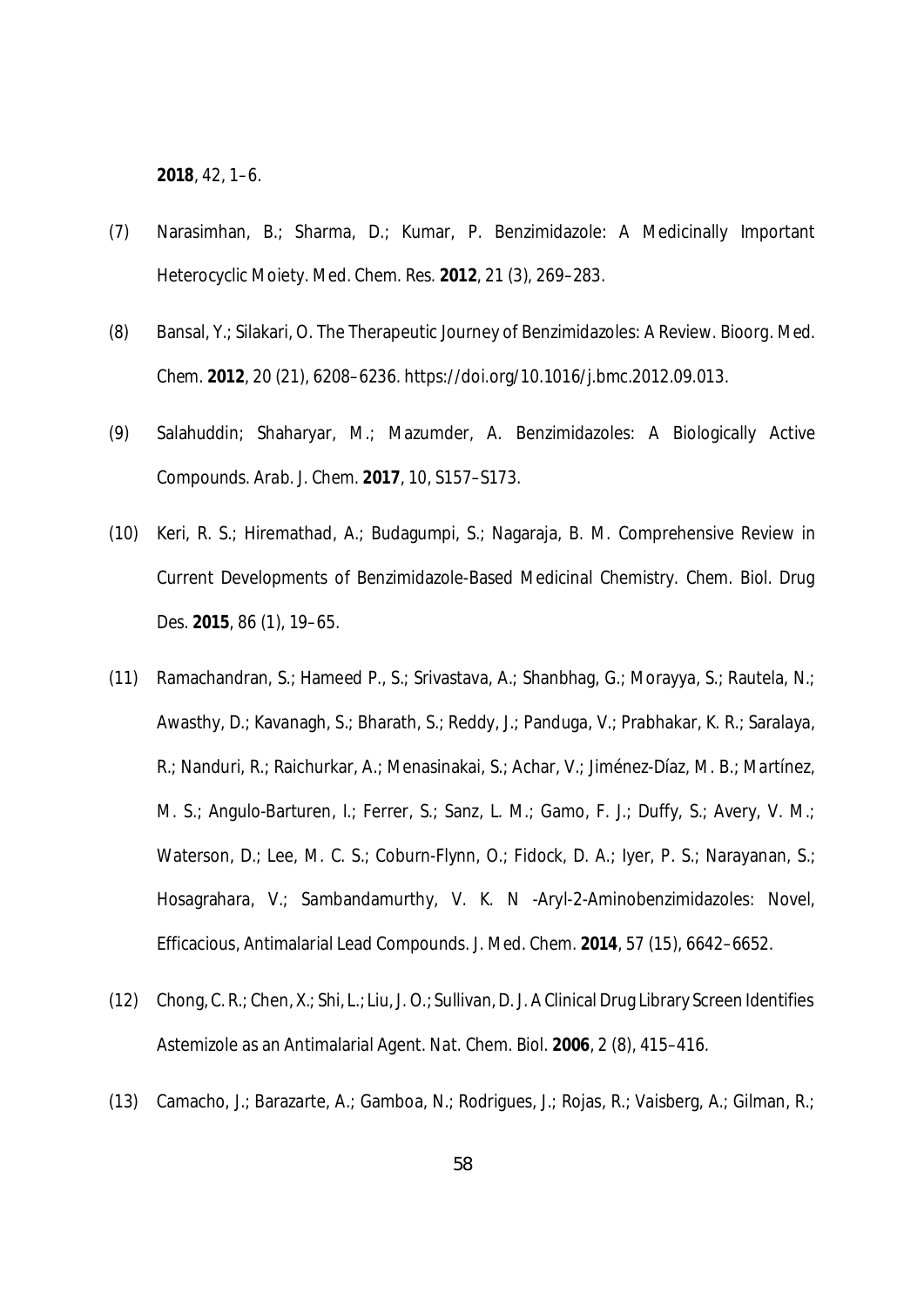Charris, J. Synthesis and Biological Evaluation of Benzimidazole-5-Carbohydrazide Derivatives as Antimalarial, Cytotoxic and Antitubercular Agents. *Bioorg. Med. Chem.* **2011**, *19* (6), 2023–2029.

- (14) Keurulainen, L.; Vahermo, M.; Puente-Felipe, M.; Sandoval-Izquierdo, E.; Crespo-Fernández, B.; Guijarro-López, L.; Huertas-Valentín, L.; de las Heras-Dueña, L.; Leino, T. O.; Siiskonen, A.; Ballell-Pages, L.; Sanz, L. M.; Castañeda-Casado, P.; Jiménez-Díaz, M. B.; Martínez-Martínez, M. S.; Viera, S.; Kiuru, P.; Calderón, F.; Yli-Kauhaluoma, J. A Developability-Focused Optimization Approach Allows Identification of in Vivo Fast-Acting Antimalarials: N -[3-[(Benzimidazol-2-Yl)Amino]Propyl]Amides. *J. Med. Chem.* **2015**, *58* (11), 4573–4580.
- (15) Attram, H. D.; Wittlin, S.; Chibale, K. Incorporation of an Intramolecular Hydrogen Bonding Motif in the Side Chain of Antimalarial Benzimidazoles. *Medchemcomm* **2019**, *10* (3), 450– 455.
- (16) Kumar, M.; Okombo, J.; Mambwe, D.; Taylor, D.; Lawrence, N.; Reader, J.; van der Watt, M.; Fontinha, D.; Sanches-Vaz, M.; Bezuidenhout, B. C.; Lauterbach, S. B.; Liebenberg, D.; Birkholtz, L.-M.; Coetzer, T. L.; Prudêncio, M.; Egan, T. J.; Wittlin, S.; Chibale, K. Multistage Antiplasmodium Activity of Astemizole Analogues and Inhibition of Hemozoin Formation as a Contributor to Their Mode of Action. *ACS Infect. Dis.* **2019**, *5* (2), 303–315.
- (17) Ndakala, A. J.; Gessner, R. K.; Gitari, P. W.; October, N.; White, K. L.; Hudson, A.; Fakorede, F.; Shackleford, D. M.; Kaiser, M.; Yeates, C.; Charman, S. A.; Chibale, K. Antimalarial Pyrido[1,2-a]Benzimidazoles. *J. Med. Chem.* **2011**, *54* (13), 4581–4589.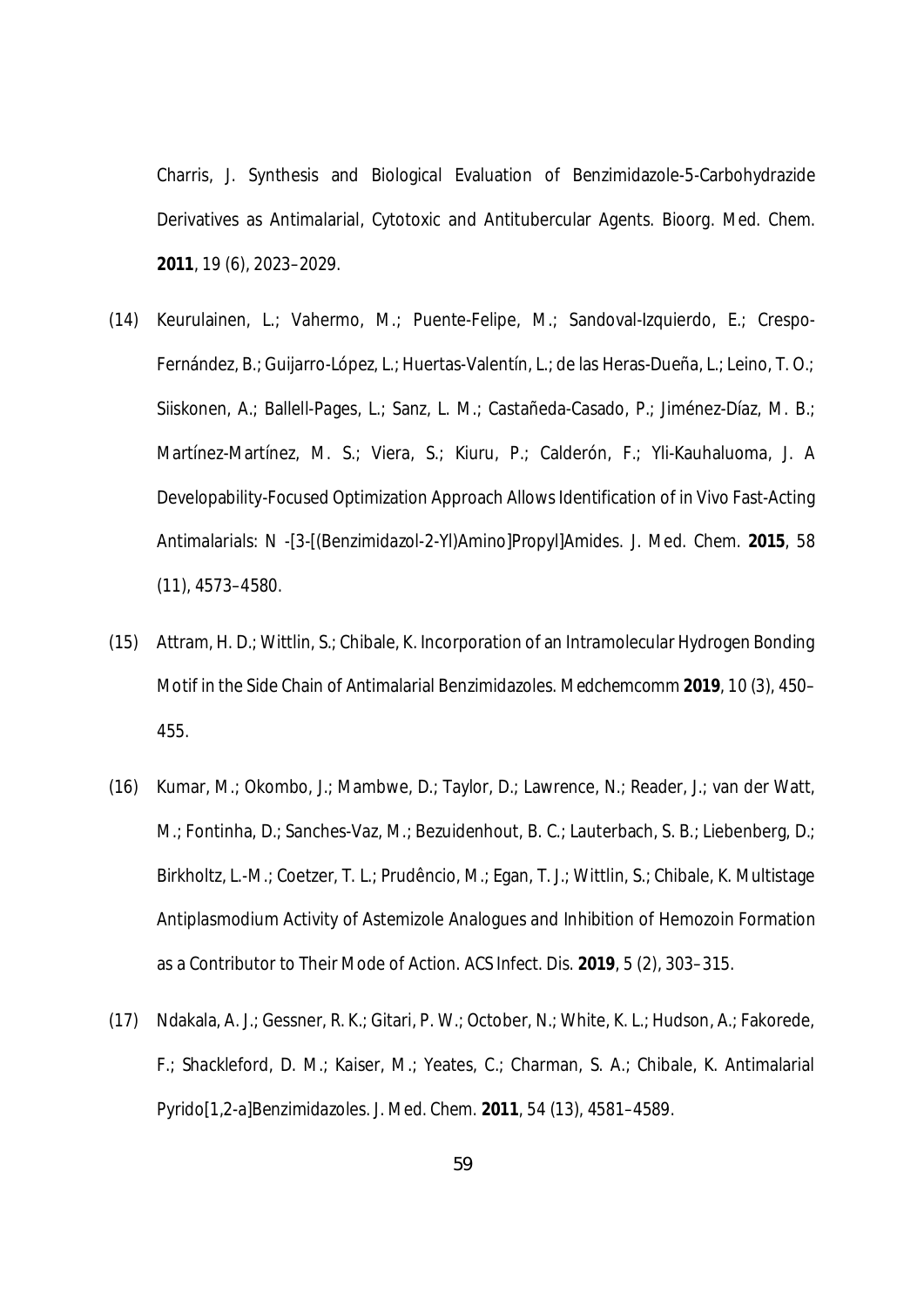- (18) Neftel, K. A.; Woodtly, W.; Schmid, M.; Frick, P. G.; Fehr, J. Amodiaquine Induced Agranulocytosis and Liver Damage. *BMJ* **1986**, *292* (6522), 721–723.
- (19) Naisbitt, D. J.; Williams, D. P.; O'Neill, P. M.; Maggs, J. L.; Willock, D. J.; Pirmohamed, M.; Park, B. K. Metabolism-Dependent Neutrophil Cytotoxicity of Amodiaquine: A Comparison with Pyronaridine and Related Antimalarial Drugs. *Chem. Res. Toxicol.* **1998**, *11* (12), 1586– 1595.
- (20) Shimizu, S.; Atsumi, R.; Itokawa, K.; Iwasaki, M.; Aoki, T.; Ono, C.; Izumi, T.; Sudo, K.; Okazaki, O. Metabolism-Dependent Hepatotoxicity of Amodiaquine in Glutathione-Depleted Mice. *Arch. Toxicol.* **2009**, *83* (7), 701–707.
- (21) Birrell, G. W.; Chavchich, M.; Ager, A. L.; Shieh, H.-M.; Heffernan, G. D.; Zhao, W.; Krasucki, P. E.; Saionz, K. W.; Terpinski, J.; Schiehser, G. A.; Jacobus, L. R.; Shanks, G. D.; Jacobus, D. P.; Edstein, M. D. JPC-2997, a New Aminomethylphenol with High In Vitro and In Vivo Antimalarial Activities against Blood Stages of Plasmodium. *Antimicrob. Agents Chemother.* **2015**, *59* (1), 170–177.
- (22) Peters, W.; Robinson, B. L. The Chemotherapy of Rodent Malaria, XXXVII. *Ann. Trop. Med. Parasitol.* **1984**, *78* (6), 561–565.
- (23) Powles, M. A.; Allocco, J.; Yeung, L.; Nare, B.; Liberator, P.; Schmatz, D. MK-4815, a Potential New Oral Agent for Treatment of Malaria. *Antimicrob. Agents Chemother.* **2012**, *56* (5), 2414–2419.
- (24) Reader, J.; Botha, M.; Theron, A.; Lauterbach, S. B.; Rossouw, C.; Engelbrecht, D.; Wepener,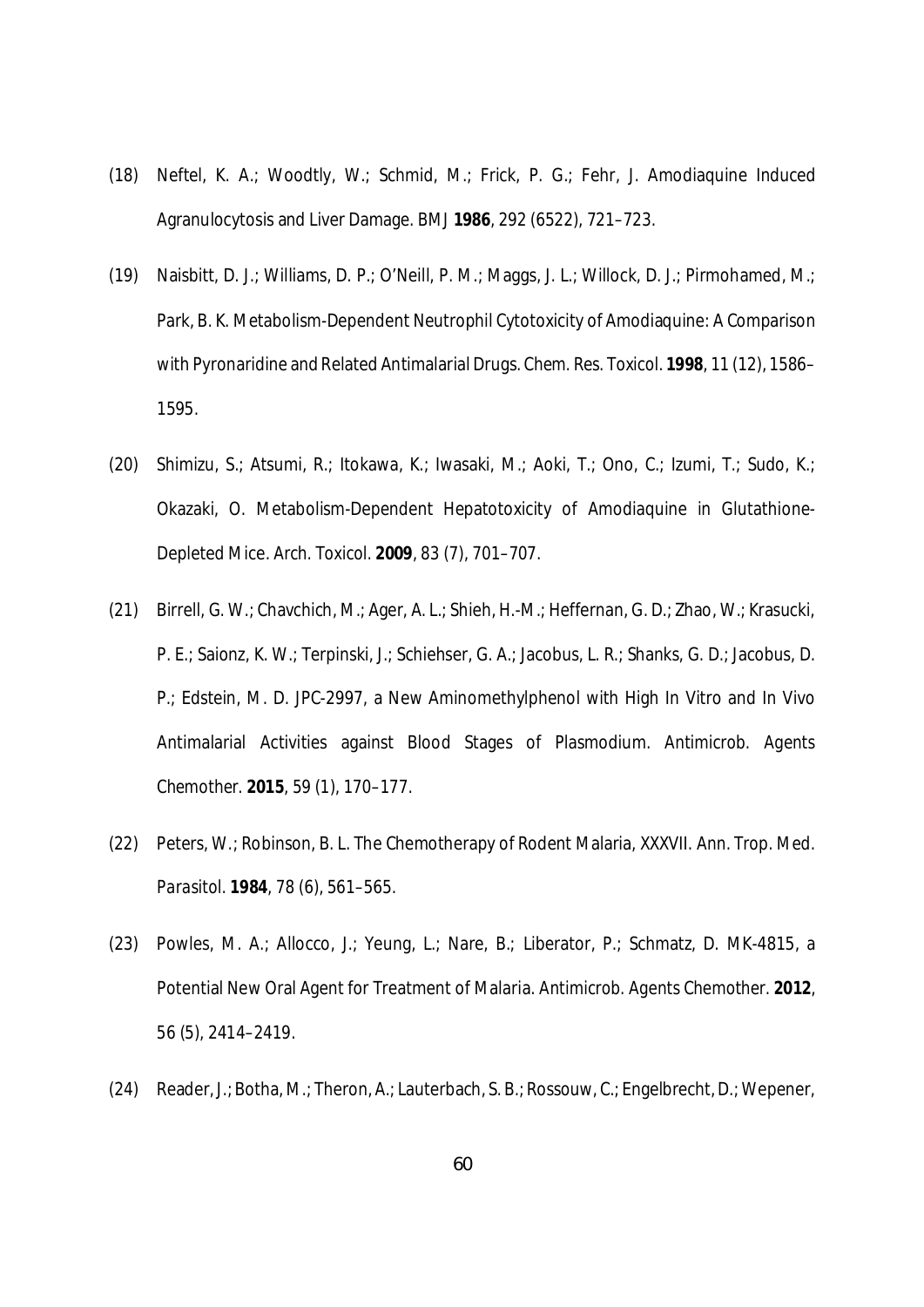M.; Smit, A.; Leroy, D.; Mancama, D.; Coetzer, T. L.; Birkholtz, L.-M. Nowhere to Hide: Interrogating Different Metabolic Parameters of Plasmodium Falciparum Gametocytes in a Transmission Blocking Drug Discovery Pipeline towards Malaria Elimination. *Malar. J.* **2015**, *14*, 213.

- (25) Li, X.-Q.; Björkman, A.; Andersson, T. B.; Ridderström, M.; Masimirembwa, C. M. Amodiaquine Clearance and Its Metabolism to N -Desethylamodiaquine Is Mediated by CYP2C8: A New High Affinity and Turnover Enzyme-Specific Probe Substrate. *J. Pharmacol. Exp. Ther.* **2002**, *300* (2), 399–407.
- (26) Smith, D. A. Evolution of ADME Science: Where Else Can Modeling and Simulation Contribute? *Mol. Pharm.* **2013**, *10* (4), 1162–1170.
- (27) Varma, M. V. S.; Chang, G.; Lai, Y.; Feng, B.; El-Kattan, A. F.; Litchfield, J.; Goosen, T. C. Physicochemical Property Space of Hepatobiliary Transport and Computational Models for Predicting Rat Biliary Excretion. *Drug Metab. Dispos.* **2012**, *40* (8), 1527–1537.
- (28) Singh, K.; Okombo, J.; Brunschwig, C.; Ndubi, F.; Barnard, L.; Wilkinson, C.; Njogu, P. M.; Njoroge, M.; Laing, L.; Machado, M.; Prudêncio, M.; Reader, J.; Botha, M.; Nondaba, S.; Birkholtz, L.-M.; Lauterbach, S.; Churchyard, A.; Coetzer, T. L.; Burrows, J. N.; Yeates, C.; Denti, P.; Wiesner, L.; Eqan, T. J.; Wittlin, S.; Chibale, K. Antimalarial Pyrido[1,2- a ]Benzimidazoles: Lead Optimization, Parasite Life Cycle Stage Profile, Mechanistic Evaluation, Killing Kinetics, and in Vivo Oral Efficacy in a Mouse Model. *J. Med. Chem.* **2017**, *60* (4), 1432–1448.
- (29) L'abbate, F. P.; Müller, R.; Openshaw, R.; Combrinck, J. M.; de Villiers, K. A.; Hunter, R.;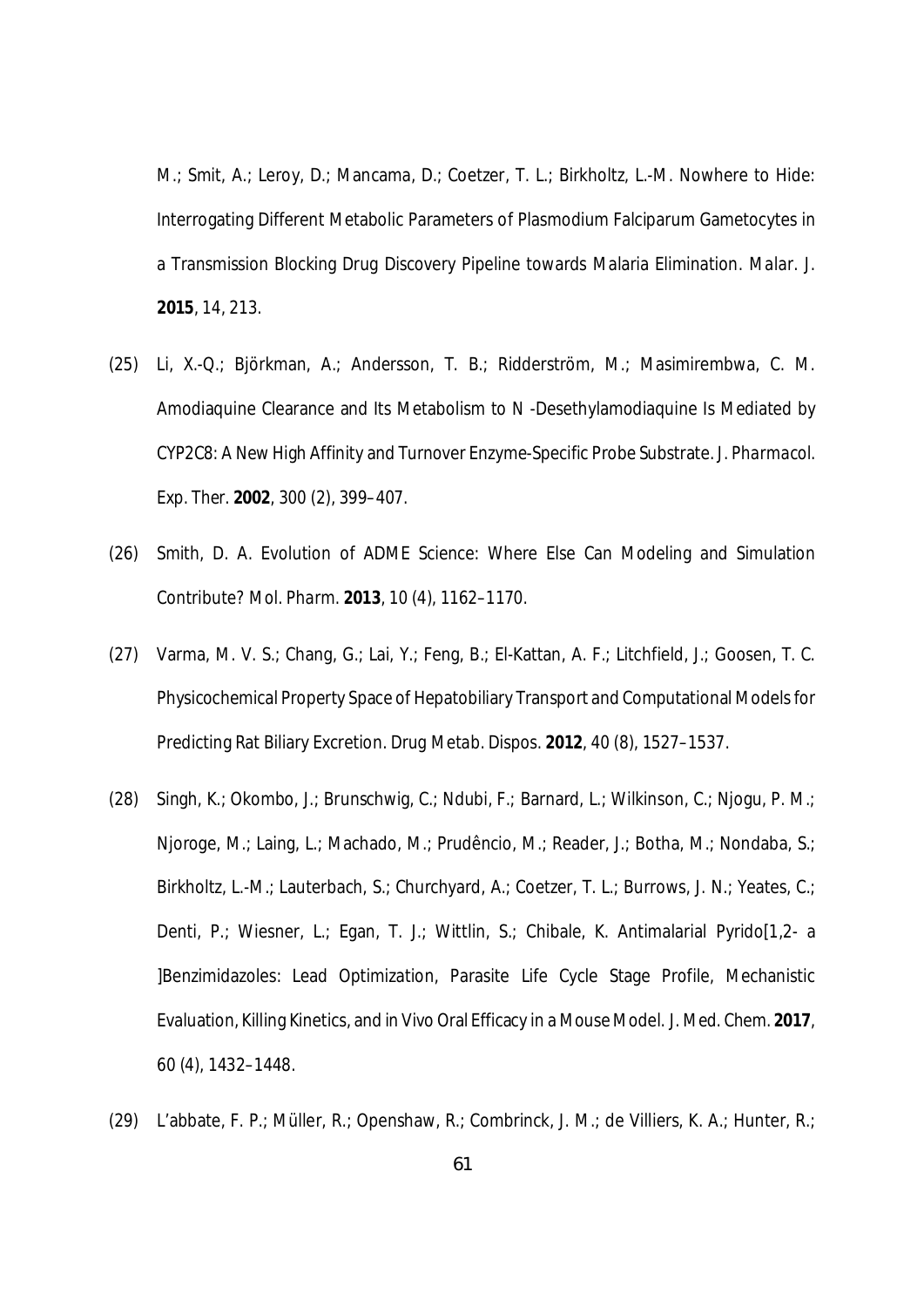Egan, T. J. Hemozoin Inhibiting 2-Phenylbenzimidazoles Active against Malaria Parasites. *Eur. J. Med. Chem.* **2018**, *159*, 243–254.

- (30) Combrinck, J. M.; Mabotha, T. E.; Ncokazi, K. K.; Ambele, M. A.; Taylor, D.; Smith, P. J.; Hoppe, H. C.; Egan, T. J. Insights into the Role of Heme in the Mechanism of Action of Antimalarials. *ACS Chem. Biol.* **2013**, *8* (1), 133–137.
- (31) Islam, M.; Iskander, M. Microtubulin Binding Sites as Target for Developing Anticancer Agents. *Mini-Reviews Med. Chem.* **2004**, *4* (10), 1077–1104.
- (32) Bell, A. Microtubule Inhibitors as Potential Antimalarial Agents. *Parasitol. Today* **1998**, *14* (6), 234–240.
- (33) Parkyn Schneider, M.; Liu, B.; Glock, P.; Suttie, A.; McHugh, E.; Andrew, D.; Batinovic, S.; Williamson, N.; Hanssen, E.; McMillan, P.; Hliscs, M.; Tilley, L.; Dixon, M. W. A. Disrupting Assembly of the Inner Membrane Complex Blocks Plasmodium Falciparum Sexual Stage Development. *PLOS Pathog.* **2017**, *13* (10), e1006659.
- (34) Kappes, B.; Rohrbach, P. Microtubule Inhibitors as a Potential Treatment for Malaria. *Future Microbiol.* **2007**, *2* (4), 409–423.
- (35) Spreng, B.; Fleckenstein, H.; Kübler, P.; Di Biagio, C.; Benz, M.; Patra, P.; Schwarz, U. S.; Cyrklaff, M.; Frischknecht, F. Microtubule Number and Length Determine Cellular Shape and Function in Plasmodium. *EMBO J.* **2019**, *38* (15), e100984.
- (36) Sinden, R. E.; Smalley, M. E. Gametocytogenesis of Plasmodium Falciparum in Vitro : The Cell-Cycle. *Parasitology* **1979**, *79* (2), 277–296.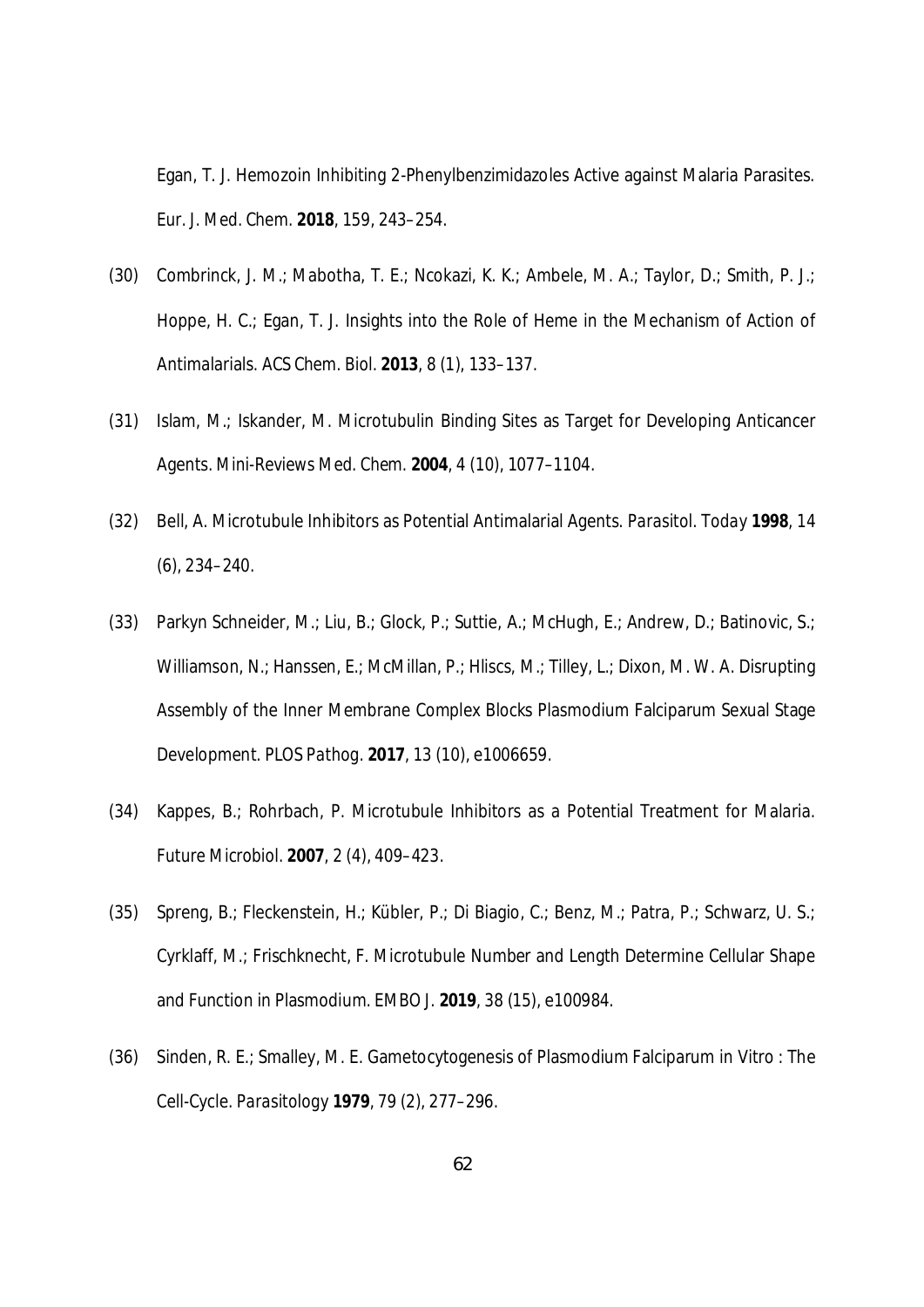- (37) Sinden, R. E.; Hartley, R. H.; King, N. J. Gametogenesis in Plasmodium; The Inhibitory Effects of Anticytoskeletal Agents. *Int. J. Parasitol.* **1985**, *15* (2), 211–217.
- (38) Snyder, C.; Chollet, J.; Santo-Tomas, J.; Scheurer, C.; Wittlin, S. In Vitro and in Vivo Interaction of Synthetic Peroxide RBx11160 (OZ277) with Piperaquine in Plasmodium Models. *Exp. Parasitol.* **2007**, *115* (3), 296–300.
- (39) González Cabrera, D.; Douelle, F.; Younis, Y.; Feng, T.-S.; Le Manach, C.; Nchinda, A. T.; Street, L. J.; Scheurer, C.; Kamber, J.; White, K. L.; Montagnat, O. D.; Ryan, E.; Katneni, K.; Zabiulla, K. M.; Joseph, J. T.; Bashyam, S.; Waterson, D.; Witty, M. J.; Charman, S. A.; Wittlin, S.; Chibale, K. Structure–Activity Relationship Studies of Orally Active Antimalarial 3,5-Substituted 2-Aminopyridines. *J. Med. Chem.* **2012**, *55* (24), 11022–11030.
- (40) Reader, J.; Botha, M.; Theron, A.; Lauterbach, S. B.; Rossouw, C.; Engelbrecht, D.; Wepener, M.; Smit, A.; Leroy, D.; Mancama, D.; Coetzer, T. L.; Birkholtz, L.-M. Nowhere to Hide: Interrogating Different Metabolic Parameters of Plasmodium Falciparum Gametocytes in a Transmission Blocking Drug Discovery Pipeline towards Malaria Elimination. *Malar. J.* **2015**, *14* (1), 213.
- (41) Coetzee, N.; von Grüning, H.; Opperman, D.; van der Watt, M.; Reader, J.; Birkholtz, L.-M. Epigenetic Inhibitors Target Multiple Stages of Plasmodium Falciparum Parasites. *Sci. Rep.* **2020**, *10* (1), 2355.
- (42) Mosmann, T. Rapid Colorimetric Assay for Cellular Growth and Survival: Application to Proliferation and Cytotoxicity Assays. *J. Immunol. Methods* **1983**, *65* (1–2), 55–63.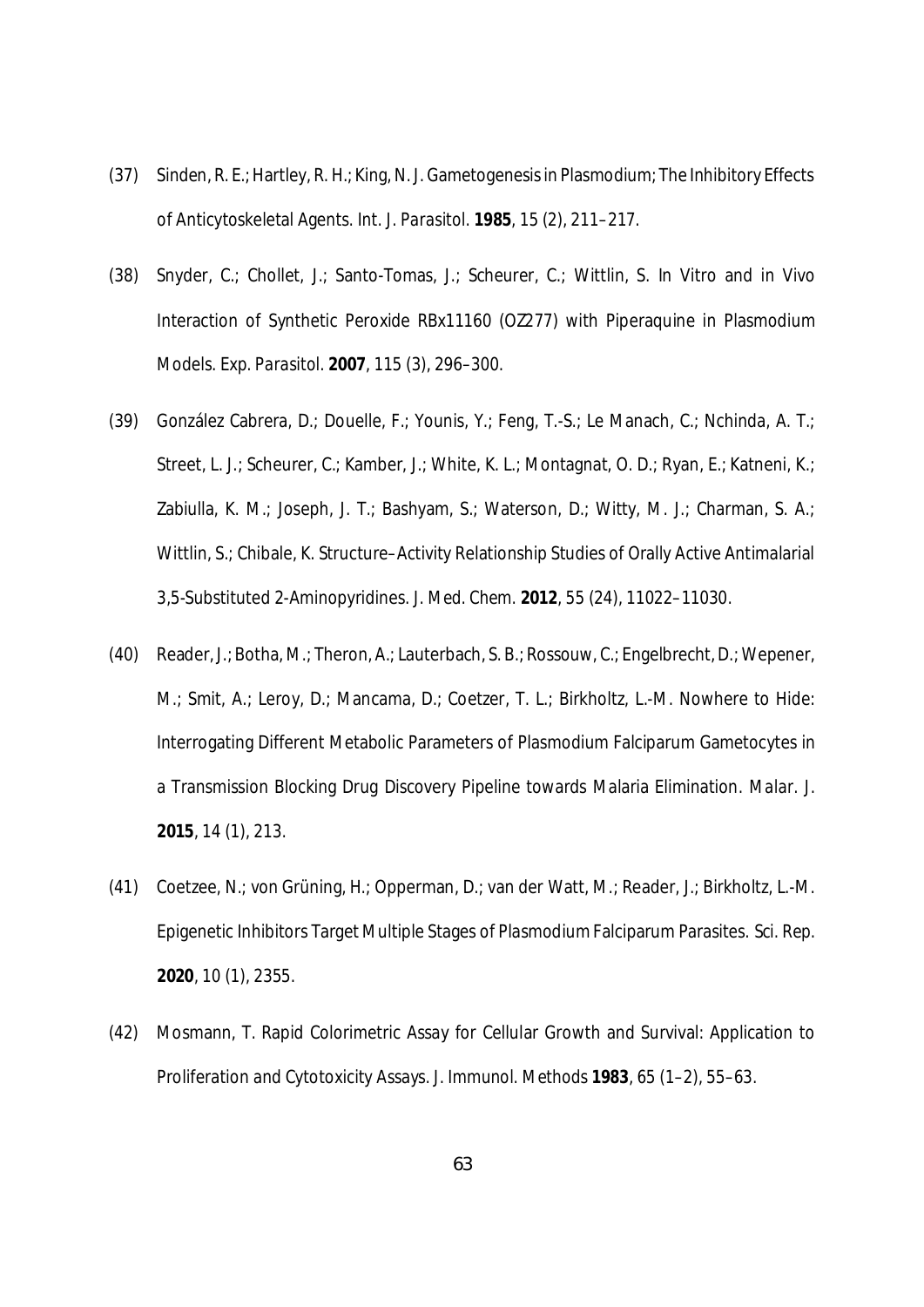- (43) Verlinden, B. K.; Niemand, J.; Snyman, J.; Sharma, S. K.; Beattie, R. J.; Woster, P. M.; Birkholtz, L.-M. Discovery of Novel Alkylated (Bis)Urea and (Bis)Thiourea Polyamine Analogues with Potent Antimalarial Activities. *J. Med. Chem.* **2011**, *54* (19), 6624–6633.
- (44) Di, L.; Kerns, E. H.; Gao, N.; Li, S. Q.; Huang, Y.; Bourassa, J. L.; Huryn, D. M. Experimental Design on Single-Time-Point High-Throughput Microsomal Stability Assay. *J. Pharm. Sci.* **2004**, *93* (6), 1537–1544.
- (45) Zhou, L.; Yang, L.; Tilton, S.; Wang, J. Development of a High Throughput Equilibrium Solubility Assay Using Miniaturized Shake-flask Method in Early Drug Discovery. *J. Pharm. Sci.* **2007**, *96* (11), 3052–3071.
- (46) Kerns, E. H.; Di, L. *Preface*; 2008.
- (47) Wohnsland, F.; Faller, B. High-Throughput Permeability PH Profile and High-Throughput Alkane/Water Log P with Artificial Membranes. *J. Med. Chem.* **2001**, *44* (6), 923–930.
- (48) Faller, B. Artificial Membrane Assays to Assess Permeability. *Curr. Drug Metab.* **2008**, *9* (9), 886–892.
- (49) Combrinck, J. M.; Fong, K. Y.; Gibhard, L.; Smith, P. J.; Wright, D. W.; Egan, T. J. Optimization of a Multi-Well Colorimetric Assay to Determine Haem Species in Plasmodium Falciparum in the Presence of Anti-Malarials. *Malar. J.* **2015**, *14* (1), 253.